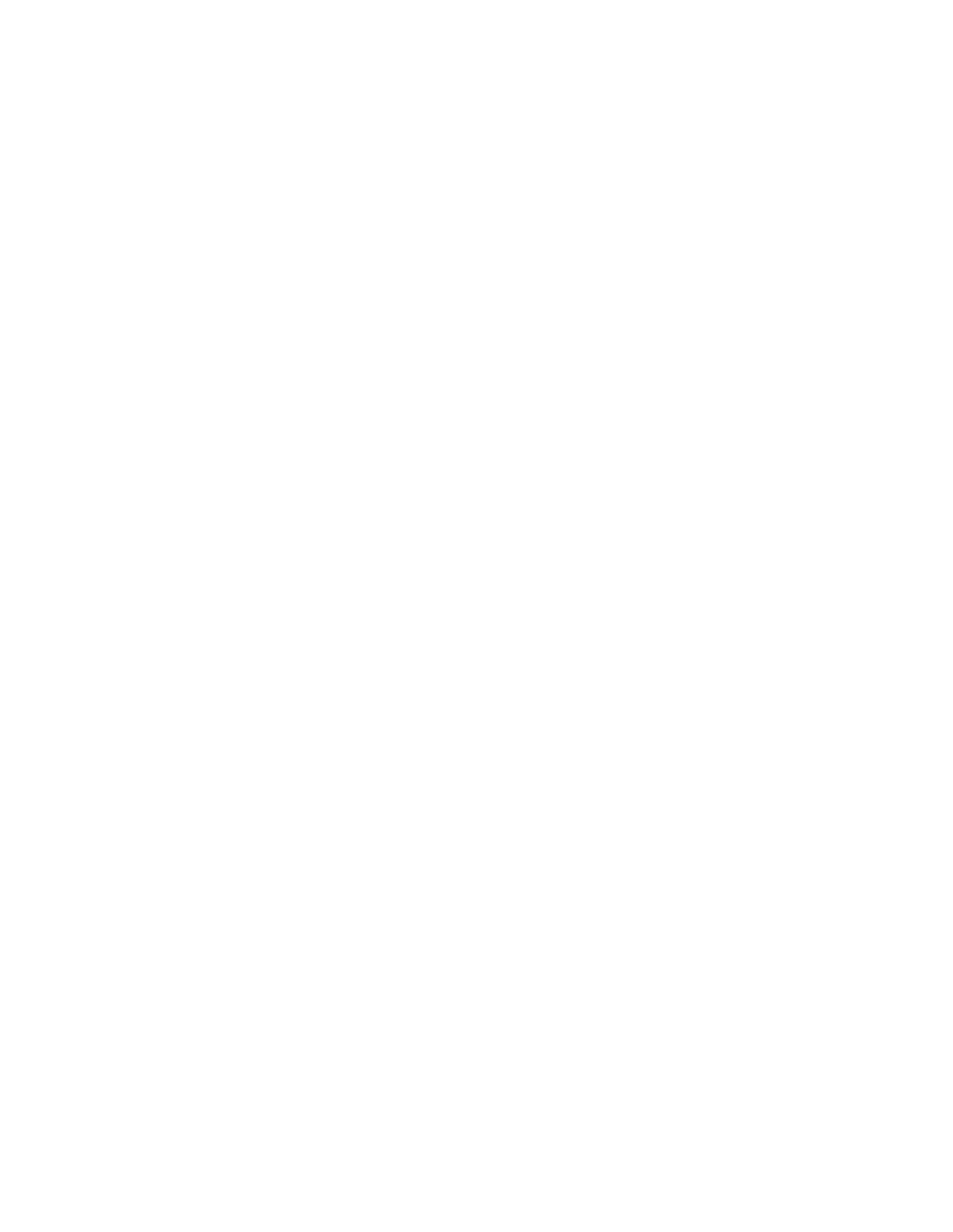

## Table of Contents

| 1 | Recommended Spare Parts for Flowserve Vogt Valves | 7              |
|---|---------------------------------------------------|----------------|
|   | 1.1 Packing and Gaskets                           | $\overline{7}$ |
|   | 1.2 Bonnet Replacement Assemblies                 | 10             |
| 2 | <b>Valve Selection</b>                            | 11             |
|   | 2.1 Introduction                                  | 11             |
|   | 2.2 Gate Valve Limitations                        | 12             |
|   | 2.3 Globe Valve Limitations                       | 12             |
|   | 2.4 Check Valve Limitations                       | 12             |
|   | 2.5 Pressure/Temperature Rating                   | 12             |
|   | 2.6 Bending Strength                              | 12             |
|   | 2.7 Fire Safety                                   | 13             |
|   | 2.8 Pressure Surge                                | 13             |
|   | 2.9 Throttling Service                            | 13             |
|   | 2.10 Temperature Changes                          | 13             |
|   | 2.11 Trapped Pressure                             | 14             |
|   | 2.12 Material Compatibility                       | 14             |
|   | 2.13 Operating Effort                             | 14             |
| 3 | Shipping And Storage                              | 15             |
|   | 3.1 Introduction                                  | 15             |
|   | 3.2 Handling                                      | 15             |
|   | 3.3 Storage - Short Term Recommendations          | 16             |
|   | 3.4 Storage - Long Term Recommendations           | 16             |
| 4 | Installation                                      | 17             |
|   | 4.1 Introduction(1)                               | 17             |
|   | 4.2 Inspection                                    | 17             |
|   | 4.3 Valve Identification                          | 18             |
|   | 4.4 Threaded Valve - Pipe Assembly                | 18             |
|   | 4.5 Flanged Joint Assembly                        | 18             |
|   | 4.6 Weld Joint Assembly                           | 19             |
|   | 4.7 Recommendations for Field Welding             |                |
|   | of Small Carbon Steel Socket Weld Valves          | 20             |
|   | 4.8 Recommendations for Field Welding             |                |
|   | of Small Alloy Steel Socket Weld Valves           | 20             |
|   | 4.9 Recommendations for Field Welding             |                |
|   | of Small Stainless Steel Socket Weld Valves       | 21             |
|   | 4.10 Postweld Heat Treat (PWHT) Recommendations   | 22             |
|   | 4.11 Testing and Adjustment                       | 24             |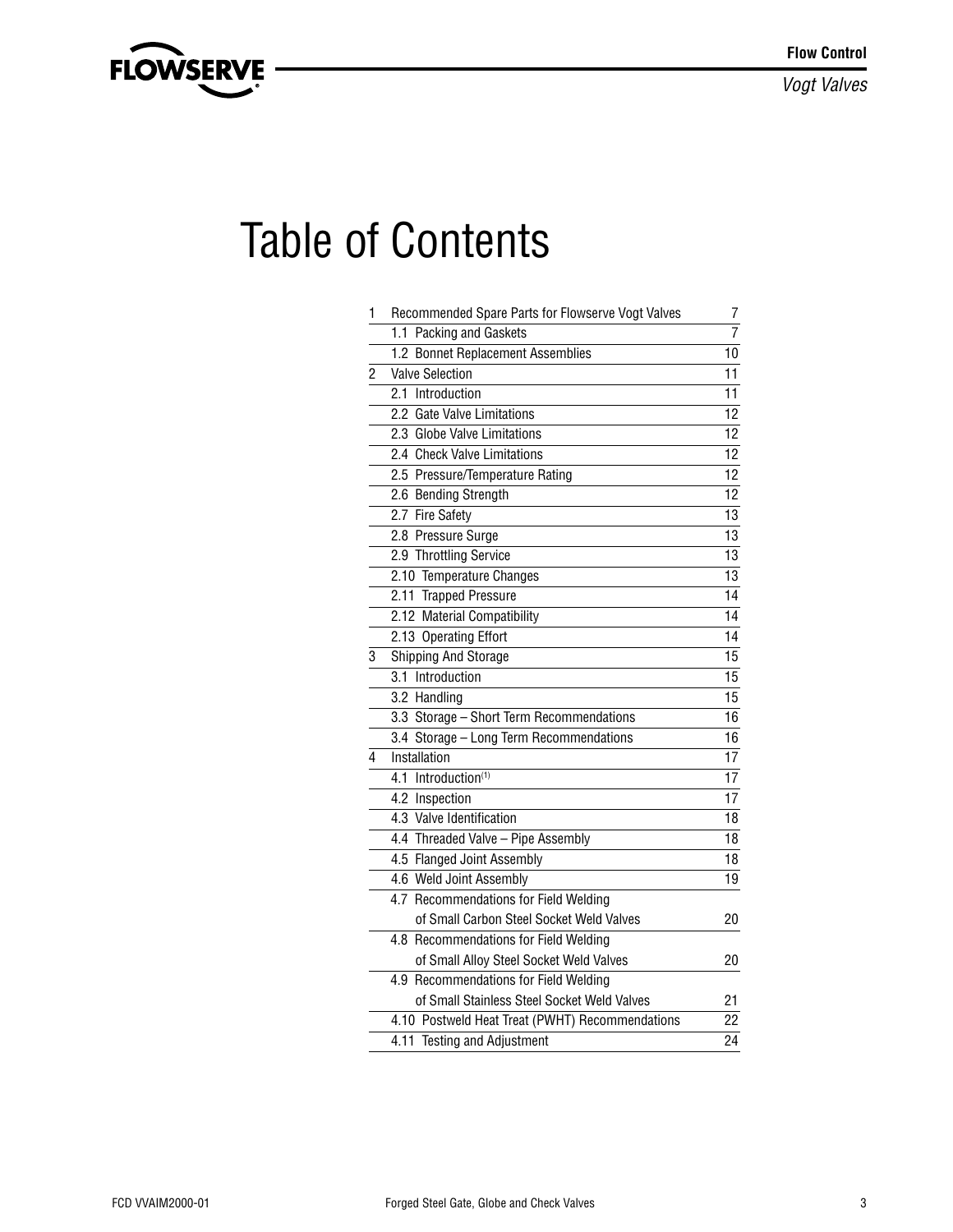

## Table of Contents

| 5 | <b>Operation and Maintenance</b>                      | 25 |
|---|-------------------------------------------------------|----|
|   | 5.1 Introduction                                      | 25 |
|   | 5.2 Operation - Manual Valves                         | 25 |
|   | 5.3 Operation - Power Actuated Valves                 | 26 |
|   | 5.4 Fluid Dynamics of Shutoff Valve Operation         | 27 |
|   | 5.5 Check Valves                                      | 27 |
|   | 5.6 Noise                                             | 28 |
|   | 5.7 Maintenance                                       | 28 |
|   | 5.8 Valve Maintenance                                 | 29 |
|   | 5.9 Routine Inspection and Maintenance                | 30 |
|   | 5.10 Major Field Repair                               | 30 |
|   | 5.11 Care and Maintenance of Vogt Forged Steel Valves | 30 |
|   | 5.12 Detailed Packing Instructions                    | 32 |
|   | 5.13 Fluoropolymer Packing Instructions               | 34 |
|   | 5.14 Vogt Valves Packed With Fluoropolymer            |    |
|   | for High-Pressure Applications - Standard             | 35 |
|   | 5.15 For Vacuum Applications                          | 35 |
|   | 5.16 For Combination Pressure/Vacuum Applications     | 35 |
|   | 5.17 Style C-VH Rings for High-Pressure Service       | 35 |
|   | 5.18 Disc and Seat                                    | 37 |
|   | 5.19 Gate Valve Maintenance                           | 38 |
|   | 5.20 Globe Valve Maintenance                          | 38 |
|   | 5.21 Check Valve Maintenance                          | 40 |
|   | 5.22 Vogt Motor-Operated Valve (MOV)                  |    |
|   | Installation and Maintenance Instruction              | 42 |
|   | 5.23 Vogt Air-Operated Valve (AOV)                    |    |
|   | Installation and Maintenance Instruction              | 44 |
|   | 5.24 Vogt Valve Lubrication Points                    | 46 |
|   | 5.25 Engineering Information                          | 48 |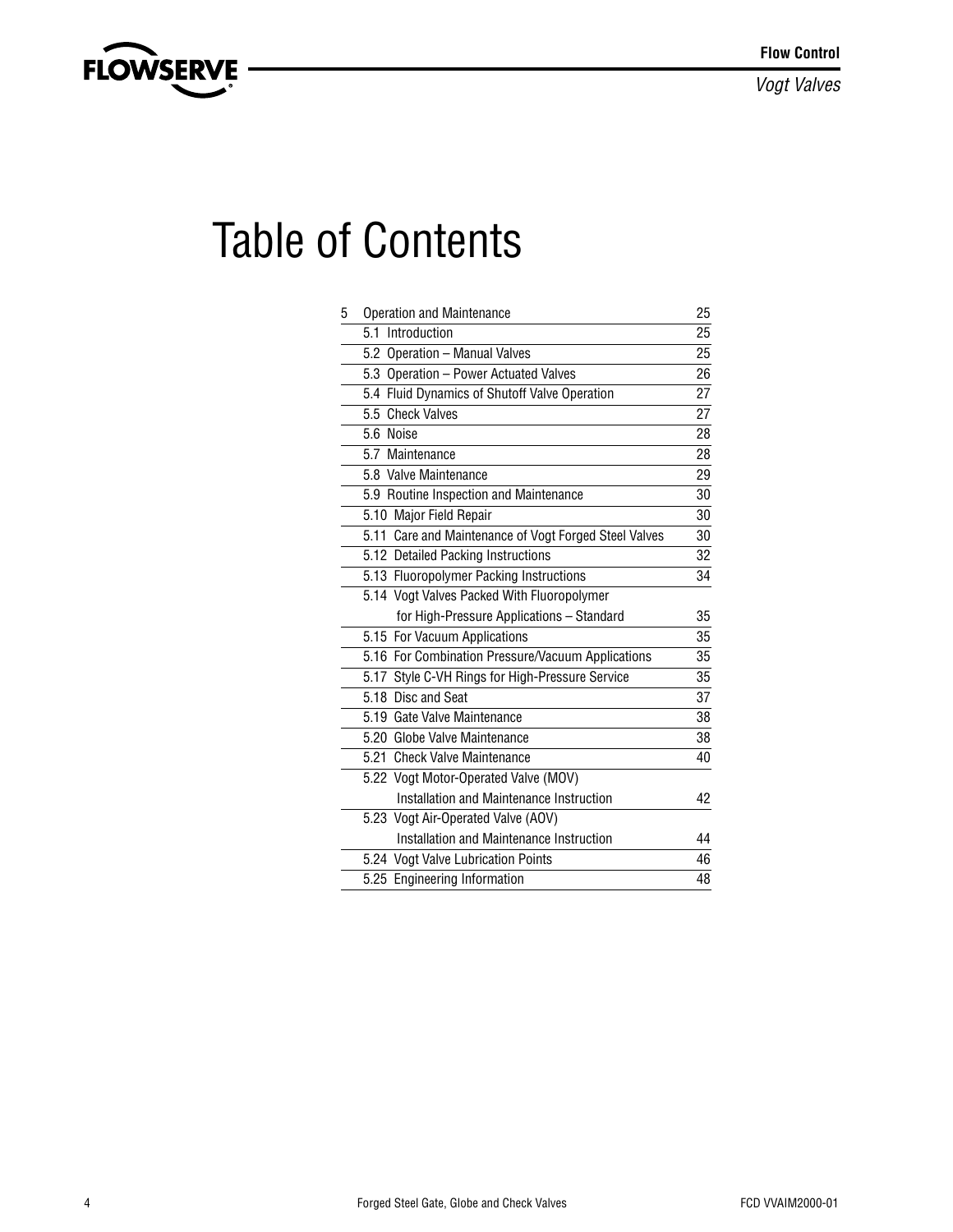



## Figures

| Figure 1 – Series 21000 – A105/13 CR Trim (Gasket Included)       | 10 |
|-------------------------------------------------------------------|----|
| Figure 2 - Vogt Valves PED Valve Nameplate                        | 18 |
| Figure 3 – Stuffing Box: Standard and High Pressure Applications  | 36 |
| Figure 4 – Stuffing Box: Vacuum Applications                      | 36 |
| Figure 5 – Stuffing Box: Combined Pressure/Vacuum Applications 36 |    |
| Figure 6                                                          | 37 |
| Figure 7                                                          | 37 |
| Figure 8 – Gate Valve Top Works (no grease fitting)               | 47 |
| Figure 9 – Gate Valve Top Works (single grease fitting)           | 47 |
| Figure 10 - API-600 Gate Valve Top Works                          |    |
| (double grease fittings)                                          | 47 |
| Figure 11 - Globe Valve Top Works (no grease fitting)             | 47 |
| Figure 12 – Globe Valve (single grease fitting)                   | 48 |
| Figure 13 – Globe Valve Stacked Disc                              | 48 |

## **Tables**

| Packing Set Part Numbers                           | 8  |
|----------------------------------------------------|----|
| Gasket Matrix (Spiral-wound Type)                  | 8  |
| <b>Gasket Part Numbers</b>                         | 9  |
| Usage Table                                        | 9  |
| Recommended Valve Orientation                      | 23 |
| Standard and High Pressure Applications            | 36 |
| <b>Combined Pressure/Vacuum Applications</b>       | 36 |
| <b>Check Valve Cracking/Opening Pressures</b>      | 48 |
| Maximum Packing Gland Bolting Torque (ft-Ib)       | 48 |
| Maximum Handwheel Closing Torques, Typical (ft-Ib) | 49 |
| Recommended Maximum Bonnet Bolt Torques            | 49 |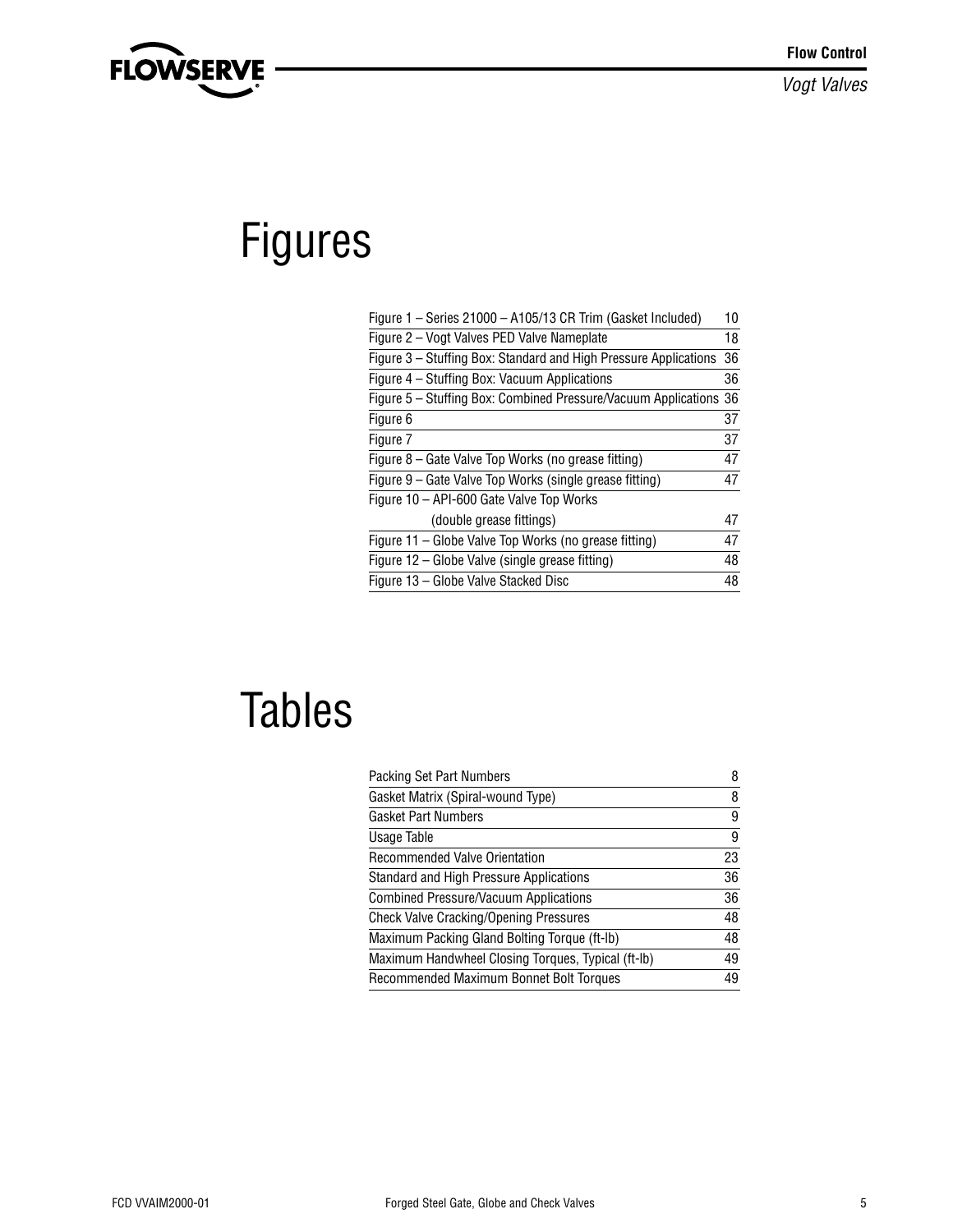

**Flow Control**

*Vogt Valves*

*This page is intentionally blank.*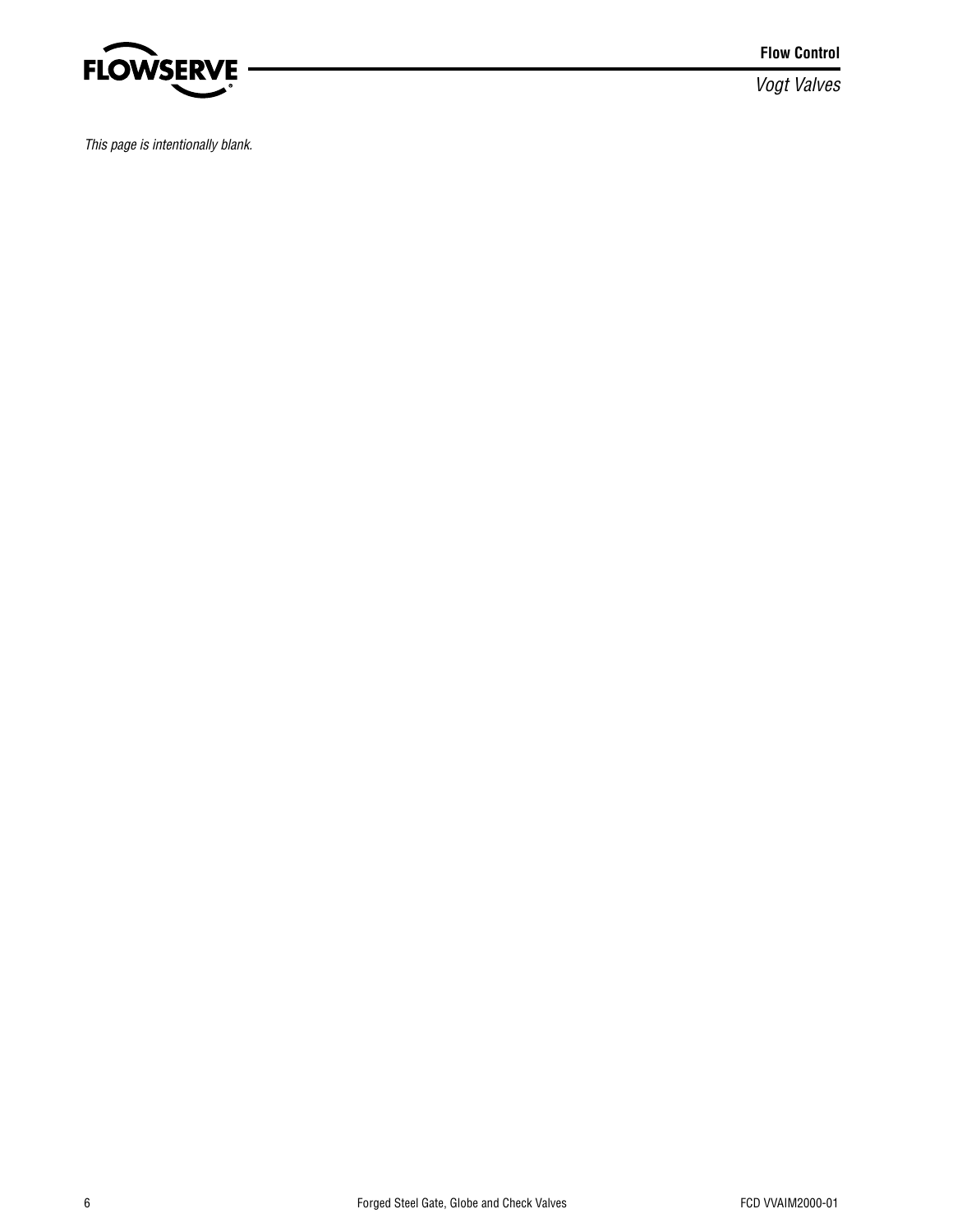

# **1** Recommended Spare Parts for Flowserve Vogt Valves

## 1.1 Packing and Gaskets

A high degree of standardization of Flowserve Vogt valves permits a small stock of replacement packing and gaskets to service your Vogt valves. The following matrix and part number tables provide the details for the purchasing of replacement gaskets for your Vogt bolted bonnet valves and packing for our popular class 150, 300, 600, 800, 1500, 1690, and 2680 gate, globe and angle valves.\*

| <b>NPS</b><br><b>Pressure</b><br>Class<br>DN | $\frac{1}{2}$<br>15. | $\frac{3}{4}$<br>20 | П<br>25 | $1\frac{1}{4}$<br>32 | $1\frac{1}{2}$<br>40 | 2<br>50 | $2\frac{1}{2}$<br>65 | 3<br>80 | 100 |
|----------------------------------------------|----------------------|---------------------|---------|----------------------|----------------------|---------|----------------------|---------|-----|
| 150 Conventional Port                        | B                    | B                   | C       | D                    | D                    | E       |                      | F       | G   |
| 300 Conventional Port                        | B                    | B                   | C       | D                    | D                    | F       |                      | F       | G   |
| 600 Conventional Port                        | R                    | B                   | C       | D                    | D                    | F       | Е                    | F       | G   |
| 800 Conventional Port                        | $B^*$                | B                   | C       | D                    | D                    | F       | Е                    | F       |     |
| 1500 Conventional Port                       |                      |                     | D       | Е                    | F                    |         |                      |         |     |
| 600 and 800 Full Port                        | B                    | C                   | D       |                      |                      |         |                      |         |     |
| 1500 Full Port                               | R                    | D                   | E       | Е                    |                      |         |                      |         |     |
| Class 800 LTD Class                          | C                    | C                   | D       |                      |                      | c       |                      |         |     |
| Class 1690 LTD Class                         | C                    | C                   | F       |                      | G                    | G       |                      |         |     |
| Class 2680 LTD Class                         | ◠<br>U               |                     | F       |                      | G                    | G       |                      |         |     |

*\*Also 1/4 and 3 /8 sizes.*

*Packing Matrix*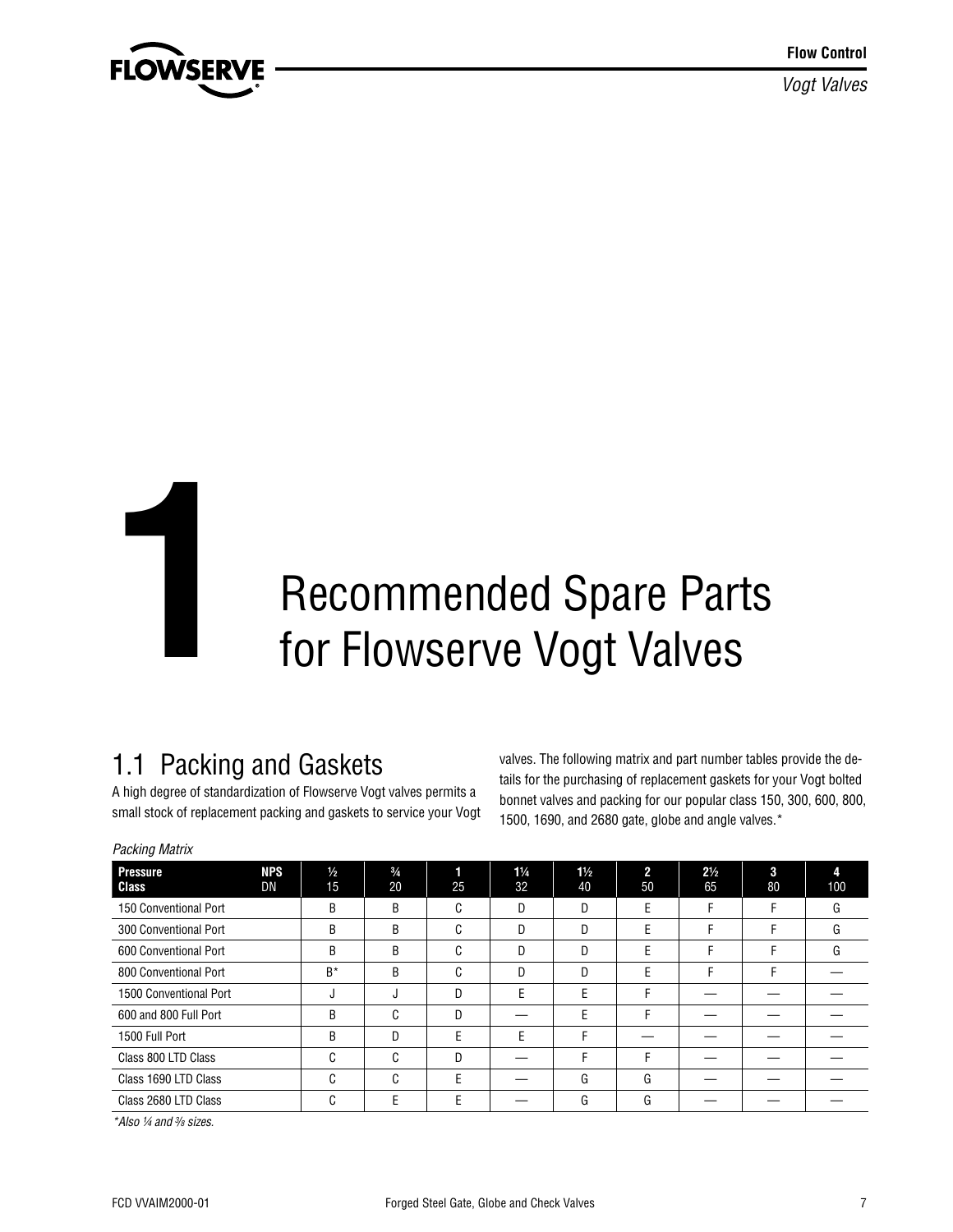

#### *Packing Set Part Numbers*

|               | <b>Flexible Graphite</b>   | <b>Fluoropolymer</b>                     |                            |
|---------------|----------------------------|------------------------------------------|----------------------------|
| <b>Matrix</b> | <b>Packing Set</b><br>PN** | <b>Packing Cartridge</b><br><b>PN***</b> | <b>Packing Set</b><br>PN** |
| R             | 55163                      | 55175                                    | 55276                      |
| C             | 55166                      | 55176                                    | 55286                      |
| D             | 55167                      | 55177                                    | 55287                      |
| E             | 55169                      | 55178                                    | 55288                      |
| F             | 55170                      |                                          | 55289                      |
| G             | 55171                      |                                          | 55285                      |
| J             | 55165                      | 55179                                    | 55294                      |

*\*API 602/ASME B16.34 type valves—see valve description. For other valves consult your Flowserve distributor.*

*\*\*Order packing by Packing Set PN. Individual rings of complete set will be supplied.*

*\*\*\*One-piece or two-piece patented Packing Cartridge will be supplied when this PN is used.*

#### *Gasket Matrix (Spiral-wound Type)*

| <b>NPS</b><br><b>Pressure Class</b><br>DN | $\frac{1}{2}$<br>15 | $\frac{3}{4}$<br>20 | 1<br>25 | $1\frac{1}{4}$<br>32 | $1\frac{1}{2}$<br>40 | 2<br>50 | $2\frac{1}{2}$<br>65 | 3<br>80 | 100 |
|-------------------------------------------|---------------------|---------------------|---------|----------------------|----------------------|---------|----------------------|---------|-----|
| 150 Conventional Port                     | A                   | А                   | B       | C                    |                      |         |                      |         |     |
| 300 Conventional Port                     | A                   | А                   | B       | $\sim$<br>U          |                      |         |                      |         |     |
| 600 Conventional Port                     | A                   | А                   | B       | C                    |                      |         |                      |         |     |
| 800 Conventional Port                     | $A^*$               | А                   | B       | C                    |                      |         |                      |         |     |
| 1500 Conventional Port                    | A                   | А                   | B       | $\sim$<br>ι,         |                      |         |                      |         |     |
| 600 & 800 Full Port                       | А                   | R                   | G       |                      |                      |         |                      |         |     |
| 1500 Full Port                            | A                   | R                   | C       | C                    |                      |         |                      |         |     |

*\*Also 1/4 and 3 /8 sizes.*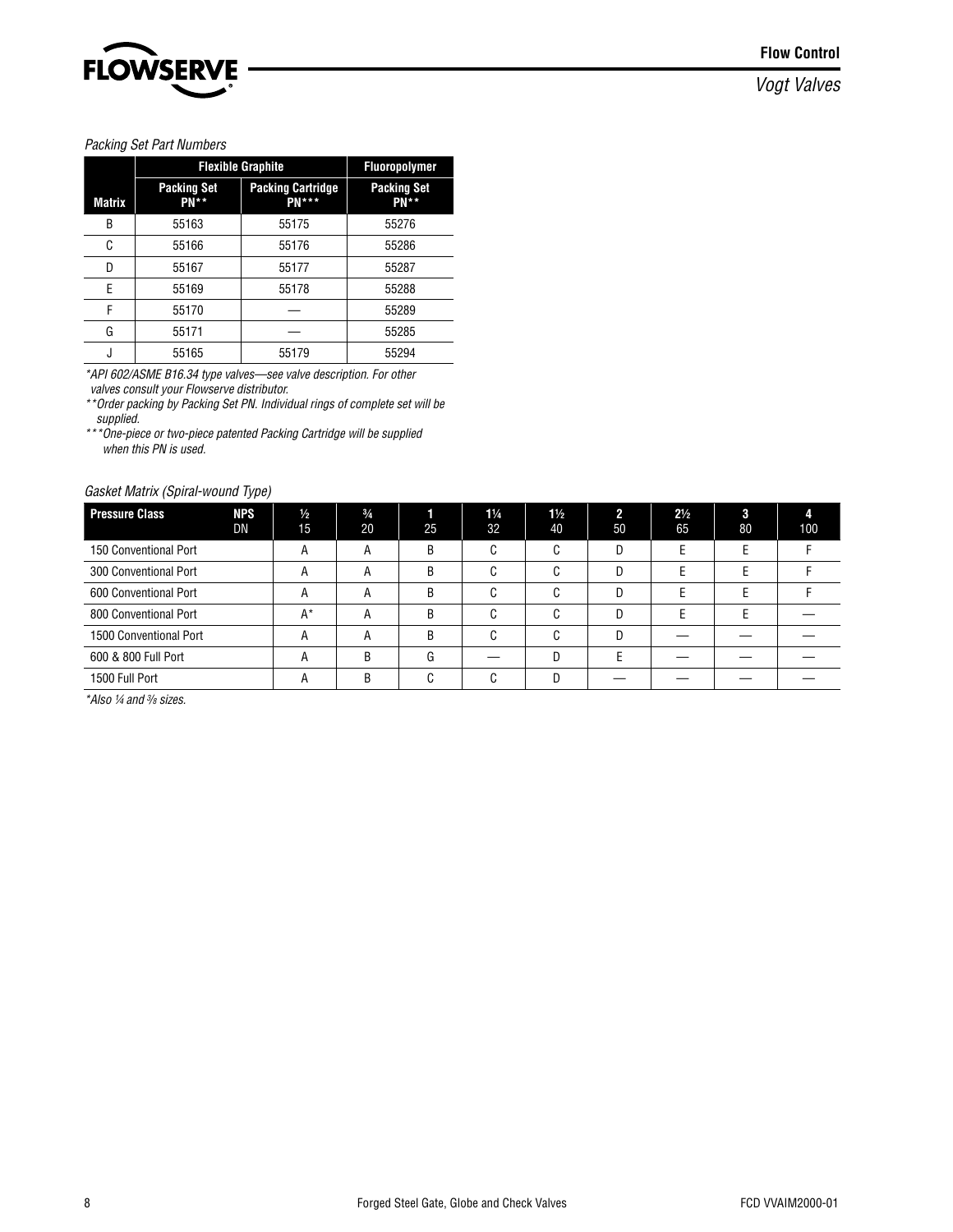

#### *Gasket Part Numbers*

| <b>Gasket Matrix</b> | <b>Part Number</b>                        | <b>Spiral-Wound</b><br><b>Gasket Description**</b>                                                                            |  |  |
|----------------------|-------------------------------------------|-------------------------------------------------------------------------------------------------------------------------------|--|--|
| Α                    | 55002<br>55003<br>55004<br>55005<br>55006 | 304/Graphite-filled<br>316/Graphite-filled<br>316/fluoropolymer-filled<br>Monel/Graphite-filled<br>Monel/fluoropolymer-filled |  |  |
| B                    | 55007<br>55008<br>55009<br>55010<br>55011 | 304/Graphite-filled<br>316/Graphite-filled<br>16/fluoropolymer-filled<br>Monel/Graphite-filled<br>Monel/fluoropolymer-filled  |  |  |
| C                    | 55025<br>55026<br>55027<br>55028<br>55029 | 304/Graphite-filled<br>316/Graphite-filled<br>316/fluoropolymer-filled<br>Monel/Graphite-filled<br>Monel/fluoropolymer-filled |  |  |
| D                    | 55017<br>55018<br>55019<br>55020<br>55021 | 304/Graphite-filled<br>316/Graphite-filled<br>316/fluoropolymer-filled<br>Monel/Graphite-filled<br>Monel/fluoropolymer-filled |  |  |
| E                    | 55030<br>55031<br>55032<br>55033<br>55034 | 304/Graphite-filled<br>316/Graphite-filled<br>316/fluoropolymer-filled<br>Monel/Graphite-filled<br>Monel/fluoropolymer-filled |  |  |
| F                    | 55042<br>55043<br>55044<br>55045          | 304/Graphite-filled<br>316/Graphite-filled<br>316/fluoropolymer-filled<br>Monel/Graphite-filled<br>Monel/fluoropolymer-filled |  |  |
| G                    | 55012<br>55013<br>55014<br>55015<br>55016 | 304/Graphite-filled<br>316/Graphite-filled<br>316/fluoropolymer-filled<br>Monel/Graphite-filled<br>Monel/fluoropolymer-filled |  |  |

#### *Usage Table*

| Gasket              | <b>Where Used</b>                            |
|---------------------|----------------------------------------------|
| 304/Graphite        | A105, A182-F5, F9, F11 Cl 2, F22 Cl 3 Valves |
| 316/Graphite        | A182, F316 Valves                            |
| 316/fluoropolymer   | "T" Suffix Trimmed Valves                    |
| Monel/Graphite      | MM & HF Acid Trimmed Valves                  |
| Monel/fluoropolymer | <b>Chlorine Valves</b>                       |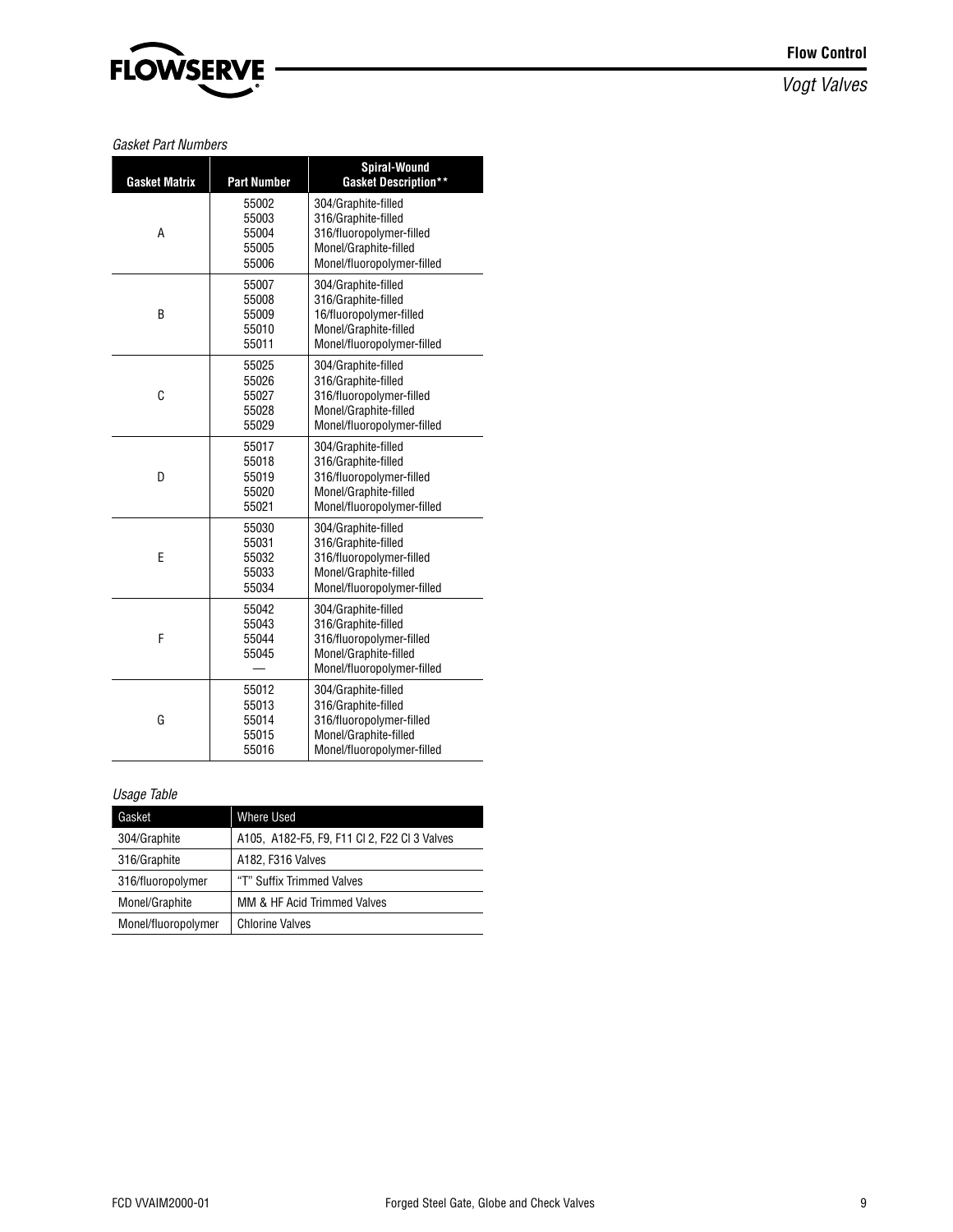

## 1.2 Bonnet Replacement Assemblies

**Series 21000 – Vogt Valve Replacement Bonnet Subassemblies**

Some valve end-users find it more expedient to replace the bonnet subassembly, complete with new packing, when repacking smallbore valves. To support this maintenance philosophy, Vogt valve users may purchaseA105 bonnet subassemblies for replacement on their Vogt valves by specifying the Series Number noted below. The removed bonnet assemblies, if not damaged and still serviceable, can be repacked in a valve repair shop environment and be used during a later valve repacking cycle.

- Repacking made easy
- Promotes quick change
- Completely packed and ready to install
- Supports valve repacking in valve shop environment
- High degree of standardization permits retrofitting of popular Vogt Class 150, 300,600, and 800, 13 Cr. trimmed, bolted bonnet valves.

The Replacement Bonnet Assembly Package can be easily installed on most existing in-line Compact Design Gate Valves in Classes 150,300, 600, and 800, of A105 bolted bonnet design with 13 Cr. trim. Specify the desired replacement Bonnet Assembly Package for the valve size and series you intend to repack by replacing the bonnet subassembly.





*Order by this number*

| <b>Valve Size</b>             | <b>Valve Series No.</b>                       | <b>Retrofit Bonnet Assembly</b><br><b>Package Series No.</b> | <b>Handwheel Diameter</b> |
|-------------------------------|-----------------------------------------------|--------------------------------------------------------------|---------------------------|
| $\frac{1}{2}$ , $\frac{3}{4}$ | 353, 363, 373, 12111, SW12111, 12161, SW12161 | 21000.04                                                     | 4.00                      |
|                               | 353, 363, 373, 12111, SW12111, 12161, SW12161 | 21000 06                                                     | 4.75                      |
| 1¼. 1½                        | 353, 363, 373, 12111, SW12111, 12161, SW12161 | 21000 08                                                     | 5.75                      |
|                               | 353, 363, 373, 12111, SW12111, 12161, SW12161 | 21000 09                                                     | 7.00                      |

*Consult Flowserve for Vogt's installation procedure covering instructions for proper field replacement of the series 21000 replacement bonnet subassemblies.*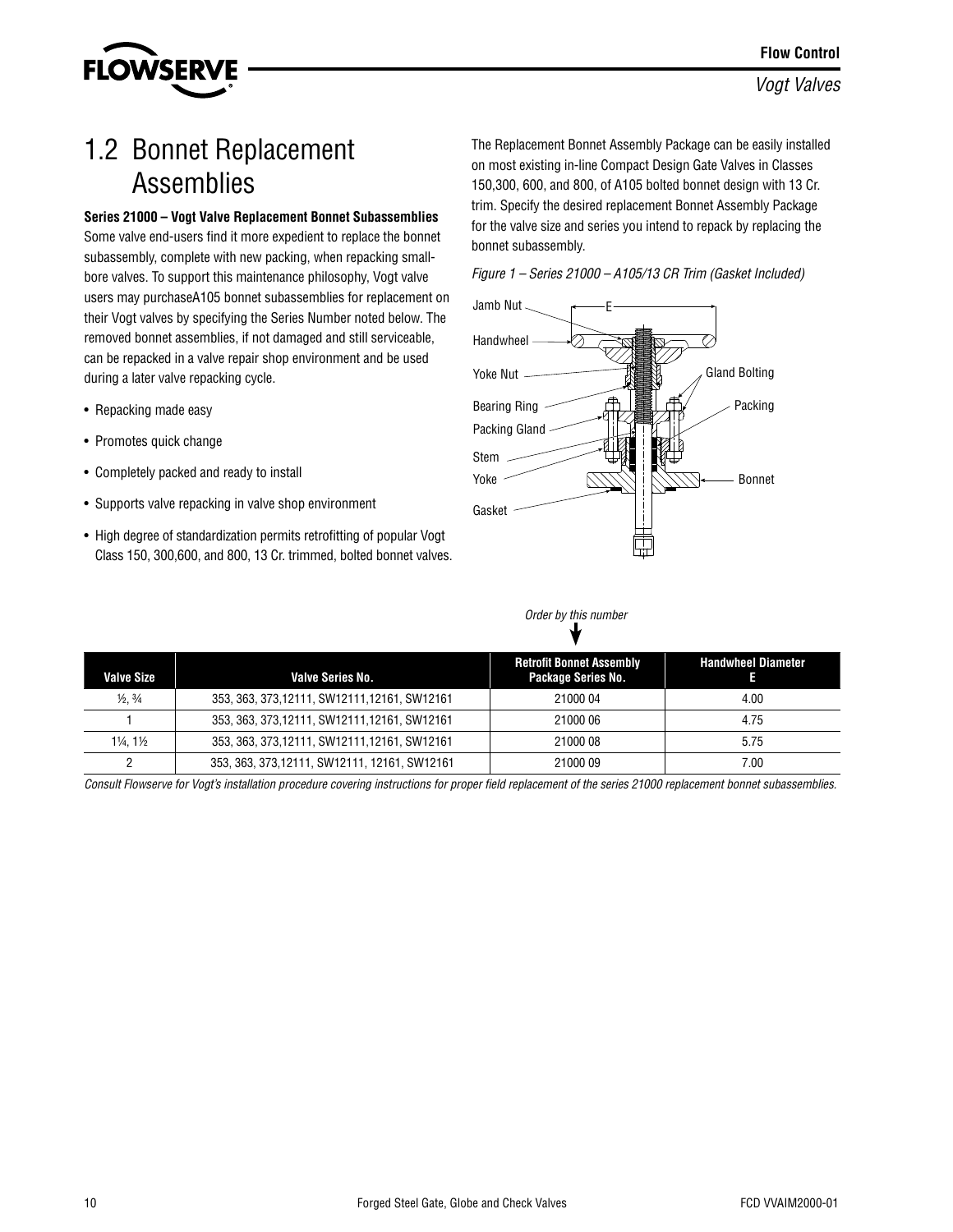



## 2.1 Introduction

Flowserve Vogt Valves, is a world leader in the manufacture of forged steel, alloy steel, and stainless steel gate, globe and check valves. Since Vogt valves are used for a variety of applications and in various operating environments, it is reasonable to expect that the performance of a valve will reflect upon its selection and suitability for the specific service as well as proper installation and maintenance. As a long time member of the Manufacturers Standardization Society (MSS) of the Valve and Fitting Industry, Inc., Vogt engineers have participated in the development of MSS SP 92, *MSS Valve User Guide*. This guide was developed to recognize and offer recommendations to correct operating problems involving industrial valves that were not properly selected for the intended service, or were adversely affected by improper handling, installation, operation, or maintenance.

The purpose of this publication is to supply detailed information that relates specifically to selection, storage, installation, operation, and maintenance of Vogt gate, globe and check valves.

Flowserve Vogt Valves endorses the recommendations outlined in the following source as it pertains specifically to the selection, shipping, storage, installation, operation and maintenance of Vogt gate, globe and check valves:

*MSS SP 92, Current Edition,* MSS Valve User Guide*, available through Manufacturers Standardization Society of the Valve and Fittings Industry, Inc., 127 Park Street NE, Vienna, VA 22180-4602. Tel: 703-281-6613. Information in this Operation, Maintenance and Instruction Manual that was extracted from MSS SP 92, was done so with the permission of the MSS, and shall be denoted by footnote(1). Copies of the Standard Practice 92 are available from MSS by request.*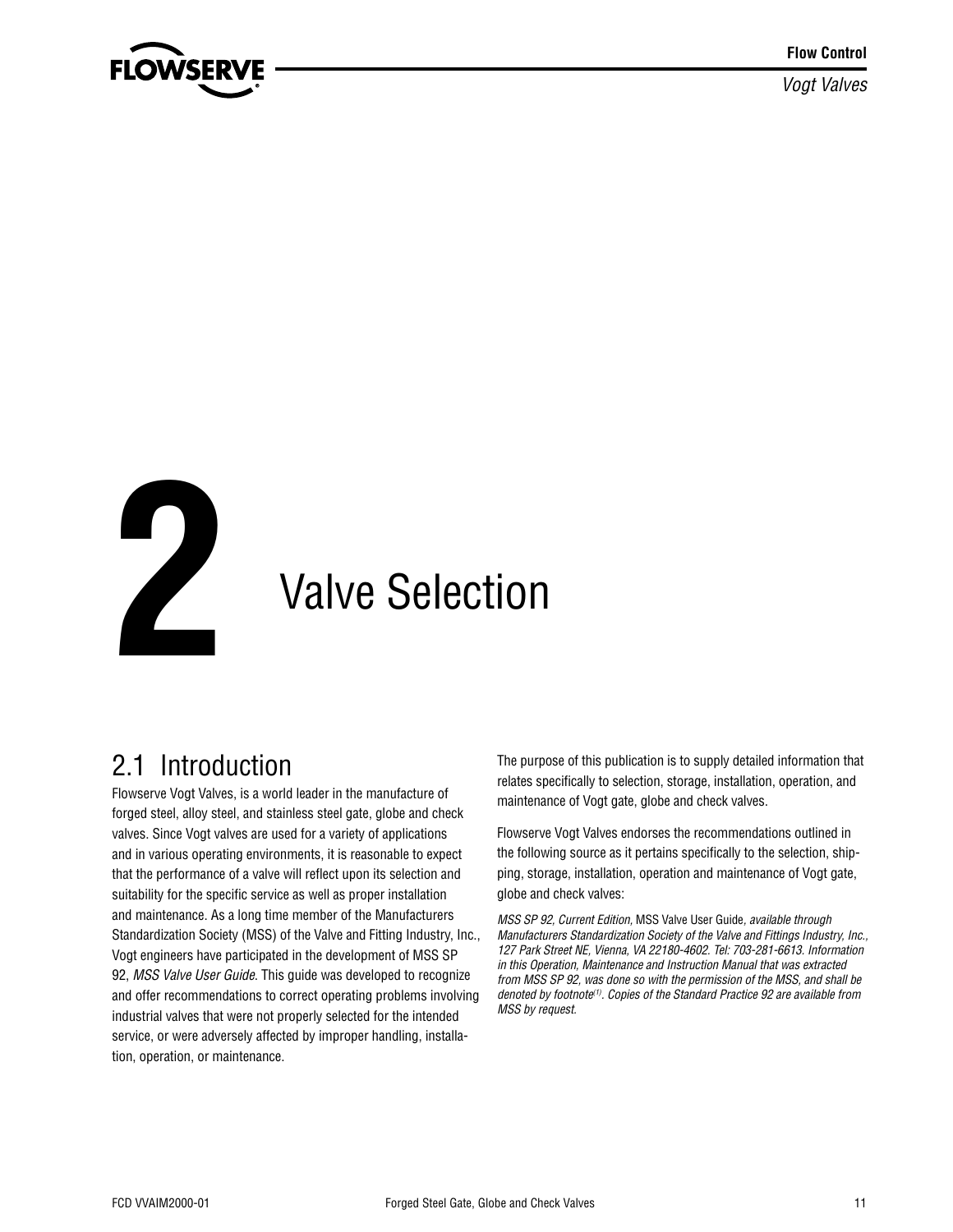



## 2.2 Gate Valve Limitations

- Do not use for flow regulation or throttling.
- Do not use if frequent manual operation is required.
- Do not use for slurries or fluids containing solids that can build up in valve cavities.
- When packed or gasketed with low melting point materials such as fluoropolymer the full shell pressure/temperature rating and fire-safe design are sacrificed.
- Locked-in volume when closed.

## 2.3 Globe Valve Limitations

- Do not use if full flow at minimal pressure drop is required.
- Do not use for slurries or fluids containing solids that can build up in valve cavities.
- When packed or gasketed with low melting point materials such as fluoropolymer the full shell pressure/temperature rating and fire-safe design are sacrificed.

## 2.4 Check Valve Limitations

- Must be installed to agree with flow arrow on body.
- Zero leakage of metal-to-metal check valves cannot be readily achieved without an elastomeric element in the seating arrangement.
- Sizing and pressure drop is critical to ensure full lift of valve piston.
- Use swing check valve design for "boiler feedwater" and other services where internal rusting may occur in service.
- Use spring-controlled lift check valve for compressor service.
- Size non-spring control lift check valves so that a minimum 2 psi pressure drop is achieved.
- Size swing check valve so that a minimum 0.5 psi drop is achieved.
- Use swing check valves when maximum flow at minimal pressure drop desired.
- Do not use for slurries or fluids containing solids that can build up in valve cavities.
- When gasketed with low melting point materials such as fluoropolymer the full shell pressure/temperature rating and fire-safe design are sacrificed.

## 2.5 Pressure/Temperature Rating

Proper selection of the pressure/temperature rating of the valve shall meet service requirements. If the valve application involves temperatures above 100°F (38°C), then the valve pressure rating at the service temperature must be verified to meet the requirements of the application.

If system testing will subject the valve to a pressure in excess of its working pressure rating, then the intended testing pressure and a statement explaining whether the test pressure is through the opened valve or a differential across the closed valve, should be included in the purchase specification.

#### **Source Reference for Vogt valves pressure/temperature ratings** ASME B16.34 Valves, Flanged, Threaded, and Welded End VVACT0000, Vogt Catalog.

## 2.6 Bending Strength

Piping systems are subject to mechanical constraints at fixed support points such as rigid nozzles, anchors, etc. Cold springing at assembly, system temperature changes, together with gravity, possible inertia loads, landslides, non-uniform subsidence in buried lines, etc., all potentially affect the bending moment at various points in the piping. (1)

Valves are also subjected to the bending moment occurring in the adjacent pipe that is in addition to the normal pressure loading. Bending loads can cause deformation in valve bodies that can be detrimental to valve performance. It is therefore a recommended design practice to avoid locating valves at points of large bending loads. (1)

Class 150, 300, 600 and 800 Vogt valves have bodies with a nozzle section modulus (I/C) greater than Schedule 80 pipe. Class 1500 Vogt valve bodies have I/C section modulus greater than that of Schedule 160 pipe. If the connecting pipe meets the above or has a lesser wall thickness, it is expected that the piping would be the weaker element when connected to a Vogt valve and exposed to a bending load. If the schedule pipe to be used with the Vogt valves are greater than the above (pipe has a heavier wall thickness), the purchase order shall denote this and Flowserve will provide an I/C section modulus calculation for the valve body/adjoining pipe to ensure the piping is the weaker element, or will advise customer otherwise.

*(1) Paragraph extracted from MSS SP 92.*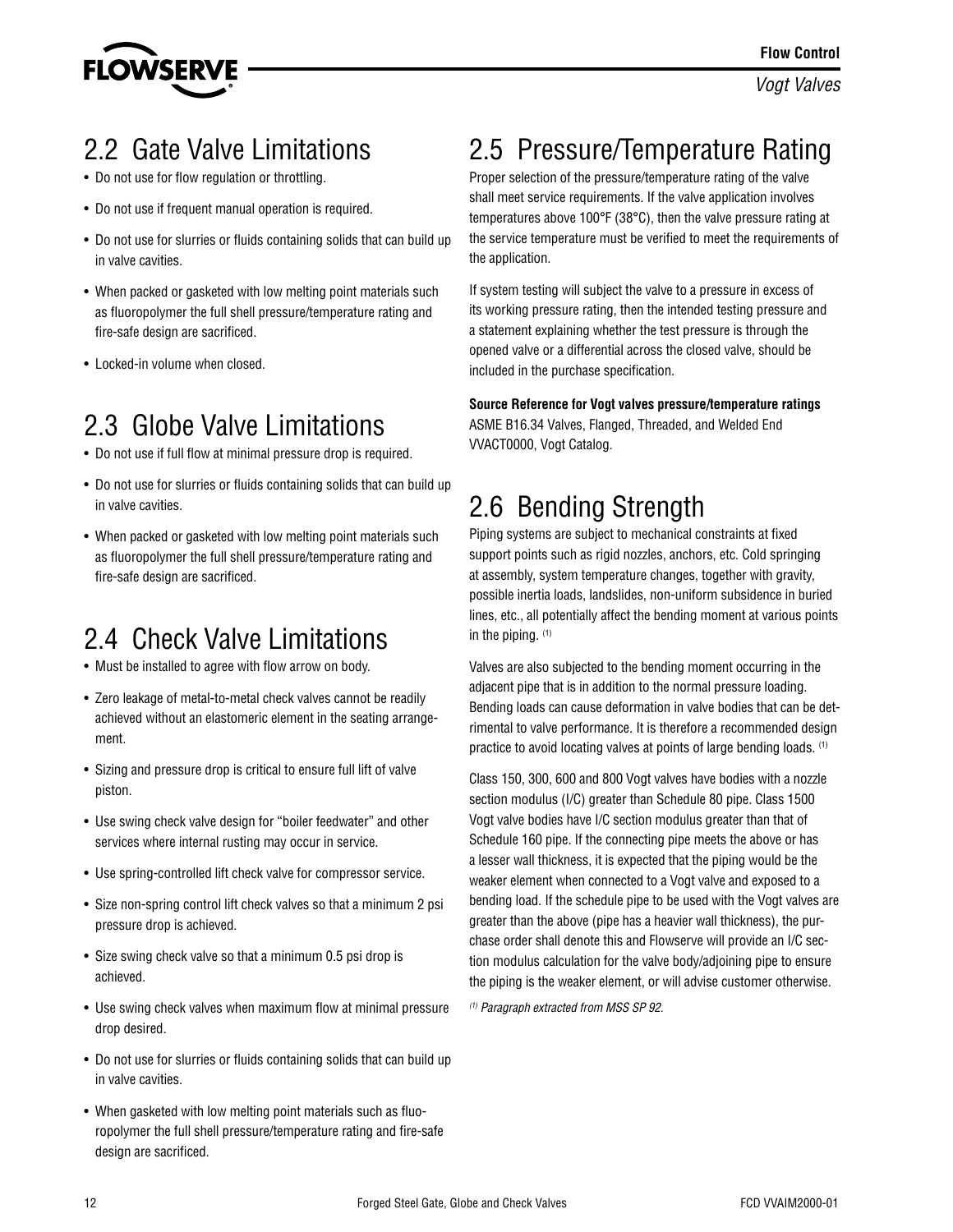

## 2.7 Fire Safety

Flowserve Vogt Valves all metal-seated gate, globe and check valves come standard with flexible graphite packing and gaskets and are of a fire-safe design. If these valves are supplied with low melting point packing, or gaskets, such as fluoropolymer or elastomeric seals for sealing, the fire-safe design and full shell pressure/temperature ratings are sacrificed.

The purchase order should indicate when the customer requires fire-safe designs.

## 2.8 Pressure Surge

Closure of a valve in a flowing fluid line causes the velocity of the fluid to be reduced to zero. If the fluid is a relatively incompressible liquid, the inertia of an upstream column produces a pressure surge at the valve whose magnitude is inversely proportional to the time required for closure. The surge pressure is also proportional to the length of the upstream fluid column and the fluid velocity prior to closure initiation. If the application involves a long upstream line, a long downstream line, high velocity, or rapid closure, singly or in any combination, the possibility of an unacceptable pressure surge should be investigated. (1)

Also to be considered are condensation-induced pressure surges which occur when a fluid velocity change is caused by rapid condensation or when a slug of water is accelerated by contact with steam. An example would be when condensate collects on one side of a closed valve that has steam on the other side, then opening the valve will cause collapsing steam voids, sharp pressure surges and acceleration of condensate slugs. Condensation-induced pressure waves can result in pressure pulses that are significantly higher than those produced by a sudden valve closure. In such events, non-shock rated gray iron valves installed in steel piping systems are particularly vulnerable to catastrophic failure. Traps are required to prevent condensate accumulation and "blow-off" valves located at the low point in the system are needed to ensure condensate drainage. Operation and maintenance personnel must be aware of the function of these devices in relationship to the "shut-off" valve operation and the necessity for their being in proper working order. (1)

*(1) Paragraph extracted from MSS SP 92.*

## 2.9 Throttling Service

Flow control (throttling) valves may be subject to extreme fluid turbulence that may create a high-energy conversion within the valve and associated piping system. High noise levels usually indicate this energy conversion, either by cavitation of liquids or by shock waves from gases.

Therefore, it is possible to damage the valve and piping system when the throttling of liquid flow results in severe and continuous cavitation conditions. Likewise, with gas flow under severe throttling conditions, shock waves can possibly result in damage to the system.

Vogt "flow control valves" should be used when the user requires true flow regulation. Flowserve Vogt Valves should be consulted on proper valve selection for throttling and/or flow control applications.

## 2.10 Temperature Changes

Forged steel expands and contracts with rising and falling temperatures, and in general, an increase in temperature results in a decrease of mechanical strength that is regained on return to a lower temperature. A temperature gradient in a steel part may impose significant thermal stresses or deformity with a possible negative effect on valve performance.

Frequent temperature cycling may result in development of thermal stress fatigue. Any one or a combination of the following increases this possibility:

An increase in temperature range, level, rate of change, an increase in the metal section thickness, or number of cycles.

Thermal cycling has been determined to increase the tendency for stem seal leakage.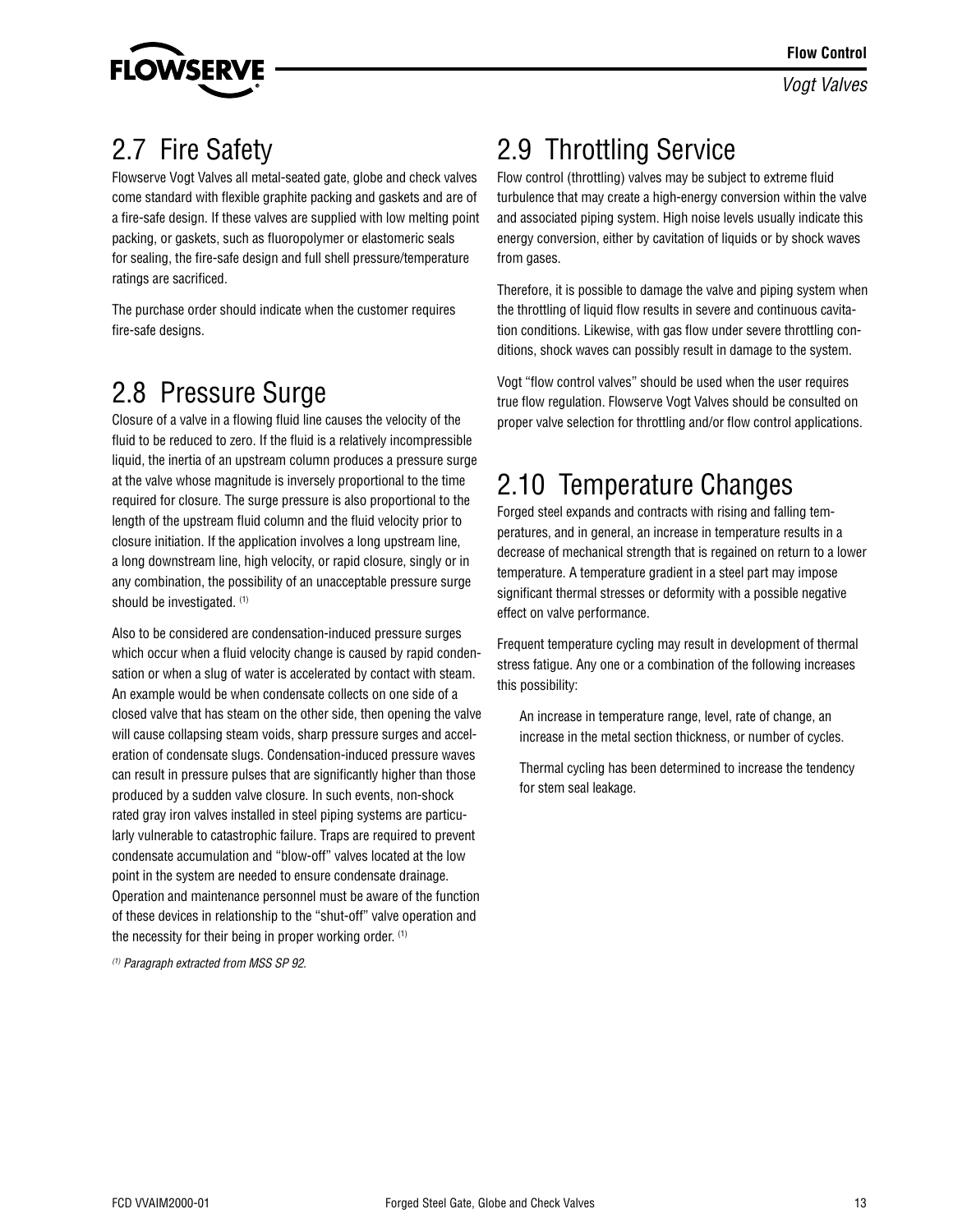

## 2.11 Trapped Pressure

When a closed valve containing liquid is heated (e.g., from process condition, radiation or solar heating) the cavity pressure will increase due to volumetric expansion or vaporization of the liquid. Conversely, cooling an un-drained cavity below the freezing point may also result in volumetric expansion of the media. These types of expansion can result in extremely high pressures in the valve. (1)

A bonnet cavity relief can be added to Vogt gate valves when the user determines that the conditions for over-pressurization of the "locked-in bonnet cavity" exist. Globe and check valves do not have a "locked-in volume" when the valves are closed and are not subject to this trapped pressure.

*(1) Paragraph extracted from MSS SP 92.*

## 2.12 Material Compatibility

It is significant that forged valve materials and lubricants used in construction be chemically consistent or compatible with the connecting piping system components, line fluids, applications and the environment. Flowserve, or the system design engineers, should be consulted whenever there appears to be reason for such concern.

Flowserve Vogt Valves has construction procedures for valves used in various applications, one being "food service". These procedures ensure that valve materials, and lubrication used in manufacture are compatible with food standards. Flowserve should be consulted on proper valve selection when applications require special cleanliness, materials and/or lubricants.

## 2.13 Operating Effort

Vogt valves are designed to require a reasonable amount of physical effort applied to a handwheel to open or close at rated working pressure. Maximum handwheel torques at maximum pressure ratings are listed in Section 5 of this manual.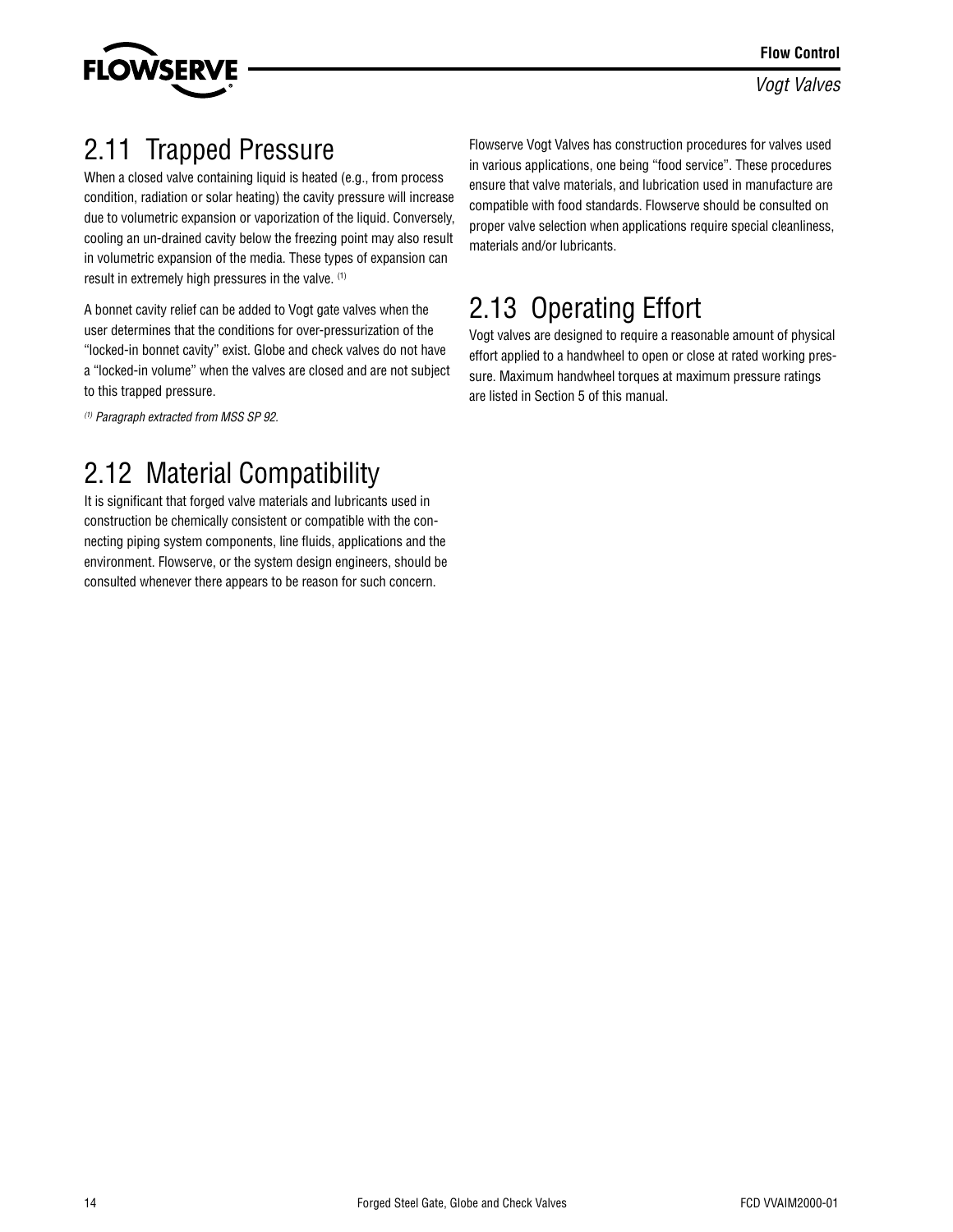

# **3** Shipping And Storage

## 3.1 Introduction

Flowserve recognizes the importance of maintaining the as-built condition of valves, and has prepared this section to call attention to important considerations in the handling of valves prior to installation.

Vogt forged steel valves are tested and shipped ready for installation. These valves are well-designed, fabricated under an ISO 9001 Quality Program, and inspected and tested to provide years of satisfactory service. Vogt valves can withstand a variety of damages caused by impact, shock or incursion of detrimental materials after installation. However, the intermediate period between the factory production tests and the installation in the end-user's pipeline may involve exposure to damage during shipping that may adversely affect the subsequent service performance of the valves.

Vogt valves are packaged to rigorous procedures, depending upon end-user specifications, and are padded and boxed for full protection during shipment to our customers.

Attention to the recommendations and cautions here will provide enhanced assurance of a satisfactory valve when installed.

## 3.2 Handling

Appropriate care in handling valves should be complementary to the degree of protection provided in preparation for transport. A basic consideration in handling valves should be to avoid damaging the protection provided for shipment. An obvious general rule is that valves should never be thrown or dropped. It is advisable to keep the valve(s) in the shipping containers until the valve is to be installed.

Vogt valves are carefully made from selected materials to give long, trouble-free service when properly installed in applications for which they were designed. Proper care and maintenance in the field can contribute significantly to maximum performance.

The care the valve receives between the time it is shipped by the manufacturer and installed in the piping system is important. During this period, the valve can be handled many times and can be kept in storage for long periods. Industrial valves are not delicate, but they are mechanical devices, which should be treated as such and handled with care.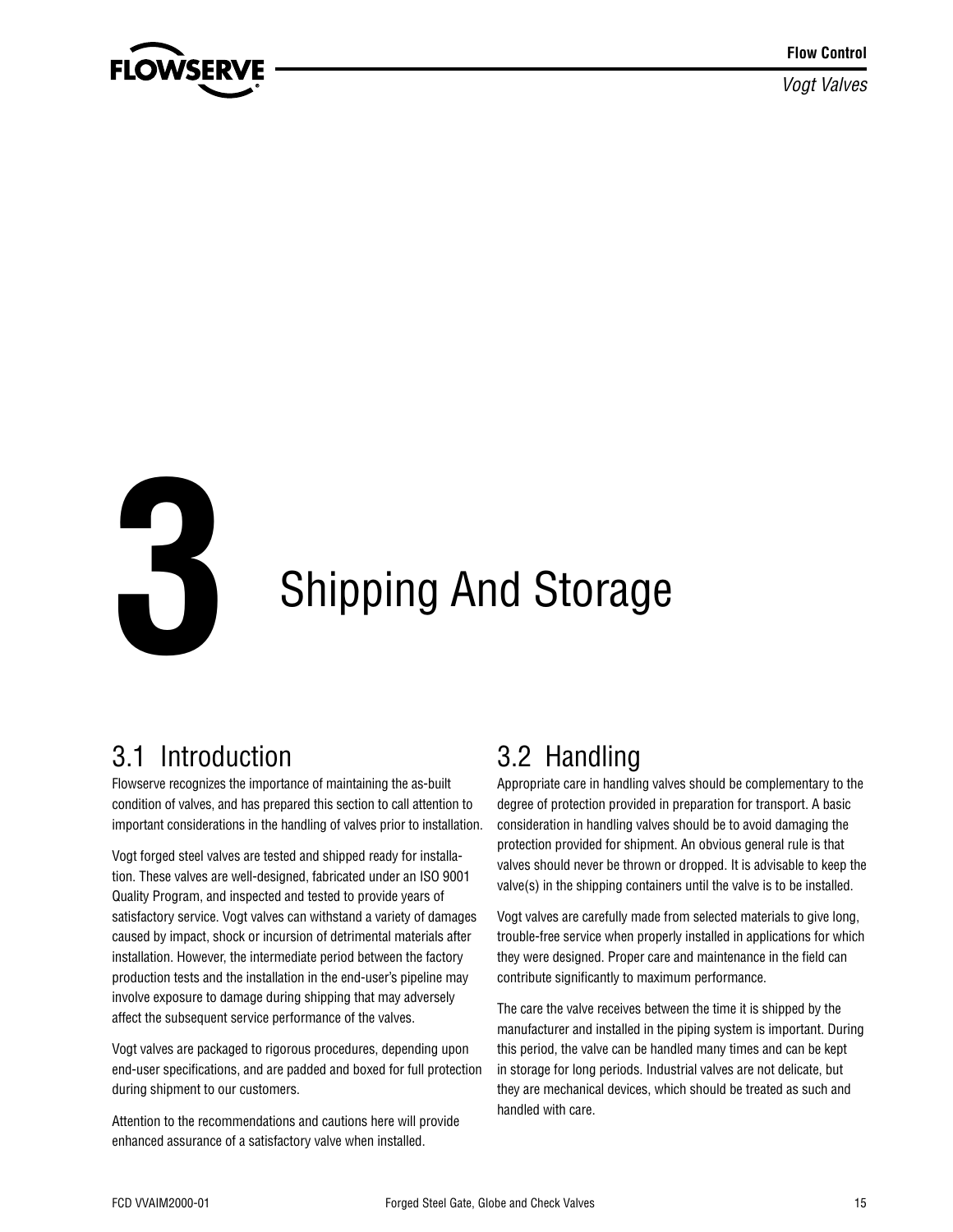

Flowserve always provides valves with appropriate end covers to protect the end connections and to prevent foreign material from entering the valve. In addition, small valves are shipped in sealed cartons while larger valves are usually palletized. If at all practical, keep the valves in the cartons or on the pallets with end covers in place until ready to be installed. Storing the valves off the ground and indoors is always preferable. When stored outside, valves should be off the ground and protected by a weatherproof cover.

## 3.3 Storage – Short Term Recommendations

Following acceptance testing and inspection at the factory, Vogt products are moved to storage. During movement to storage, Vogt products are protected from rain and snow, stored in a building that is provided with uniform heating and cooling control, and outdoor storage is not permitted.

Store products away from exposure to the outside environment, airborne contaminants, acceleration forces, and physical damage.

Store products within a fire-resistant, weathertight, and wellventilated building or equivalent enclosure. This area should be situated and constructed so that it is not be subject to flooding; the floor should be paved or equal, and well drained.

Place items on pallets or shoring to permit air circulation. This area should be provided with uniform heating and temperature control or its equivalent to prevent condensation and corrosion.

Do not remove valve end protectors unless necessary for inspection and installation.

## 3.4 Storage – Long Term Recommendations

Keep Vogt Valves products in the as-shipped pallets and/or boxes as long as practical. Do not remove valve end protectors unless necessary for inspection and installation.

Upon receipt, inspect pallet and/or boxes for handling damage and/or exposure to rain and/or ocean spray. Report damage to the transport agent.

Store the pallets and/or boxes for protection against the weather. Ideally products should be kept indoors with actual storage temperature always higher than the dew point.

The storage area should be a fire-resistant, tear-resistant, weathertight, and well-ventilated building or equivalent enclosure. The storage area should be located and constructed so that it will not be subject to flooding. The floor should be paved or equal and well drained.

Place individual valves or other product separated from its shipment pallet and/or box on pallets or shoring to permit air circulation. Keep the valve flow ports sealed with the Vogt-supplied plugs and/or covers.

If outdoor storage is unavoidable, support products off the ground or pavement, protected by a watertight enclosure.

Weatherproof covering, when used for outdoor storage, should be a flame-resistant type of sheeting or tarpaulins. Place them so as to provide drainage and to ensure air circulation to minimize condensation. Tie them down to prevent moisture from entering laps and to protect the covering from wind damage.

Since Vogt Valves' packing and gaskets have an indefinite shelf life, valves may be removed from storage and installed without further preparation. This procedure shall be supplemented with valve motor and/or air cylinder manufacturer's storage recommendations for Vogt valves modified with motor or air cylinder valve actuators.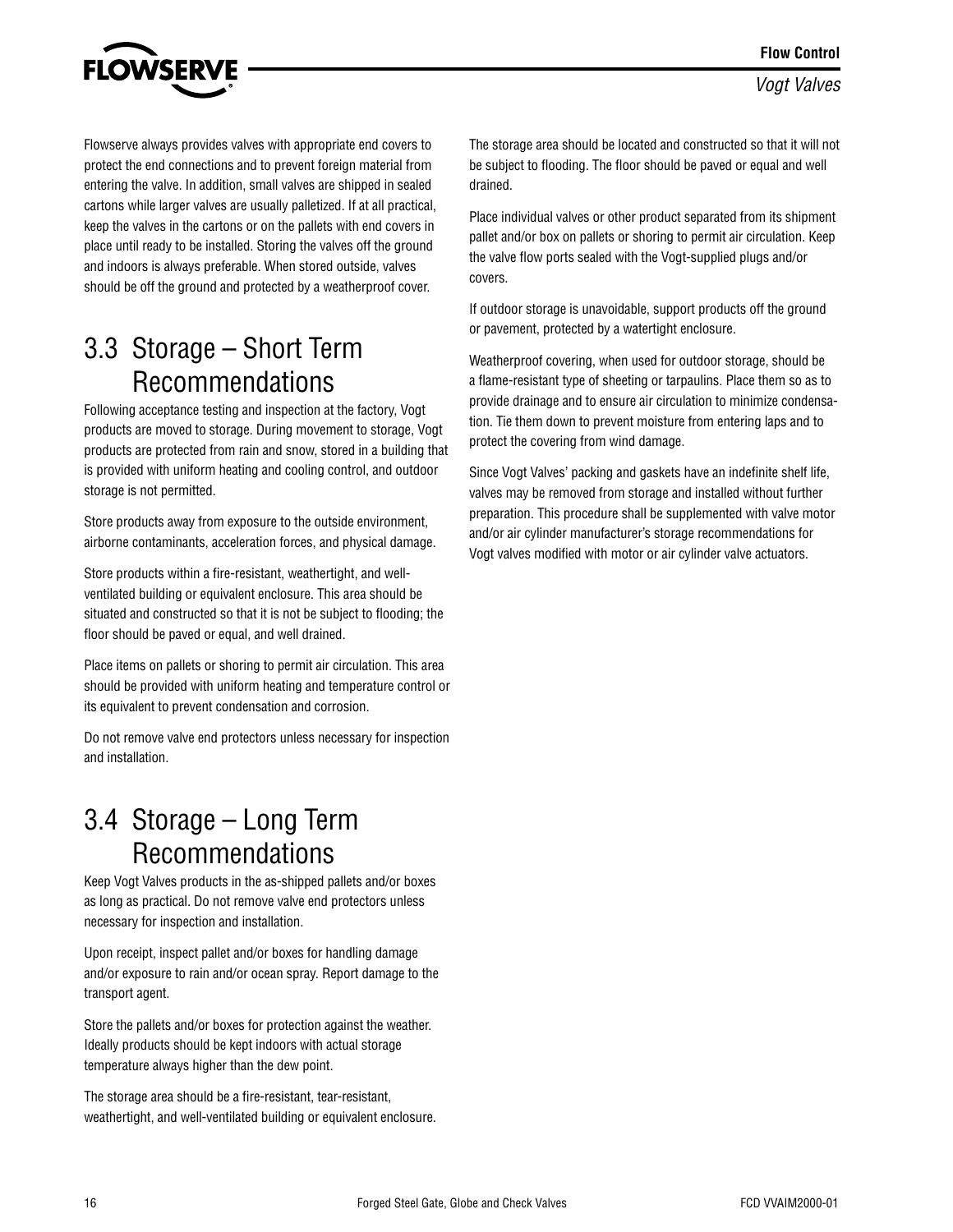

# **4** Installation

## 4.1 Introduction<sup>(1)</sup>

A most critical point in time in the life of an industrial valve is installation. The possibilities for degradation of the valve are numerous. Conversely, the exercise of proper care in this process will assure increased probability of trouble-free valve service.

This Section has been prepared in order to provide useful information, warnings and reminders, in a format that will be helpful to all concerned. A judicious selection of these pages, delivered to the installation site with the valve itself, will provide the opportunity for the person having the greatest need to know to be informed or reminded of what is most important at the time such information can be the most useful.

*(1) Paragraph extracted from MSS SP 92.*

## 4.2 Inspection

Prior to installation, the following inspections are recommended:

- Valve(s) and nameplates should be checked for proper identification to be sure the valve is the proper type and of a suitable pressure class.
- Check the handwheel jamb nut to ensure that it is tight. After installation, periodically check the nut to ensure tightness.
- Actuate the valve full-open to full-closed to check for possible damage from shipping and handling.
- It is extremely important to inspect the interior of both the valve and the adjoining pipe for cleanliness, because foreign material in the line is the major cause of seat leakage and seat damage.
- Make a point of noting any special warning tags or plates attached to or accompanying the valve and take any appropriate action.
- Verify any marking indicating flow direction. Make sure that the valve is installed in the proper flow orientation when a flow direction is indicated on the valve.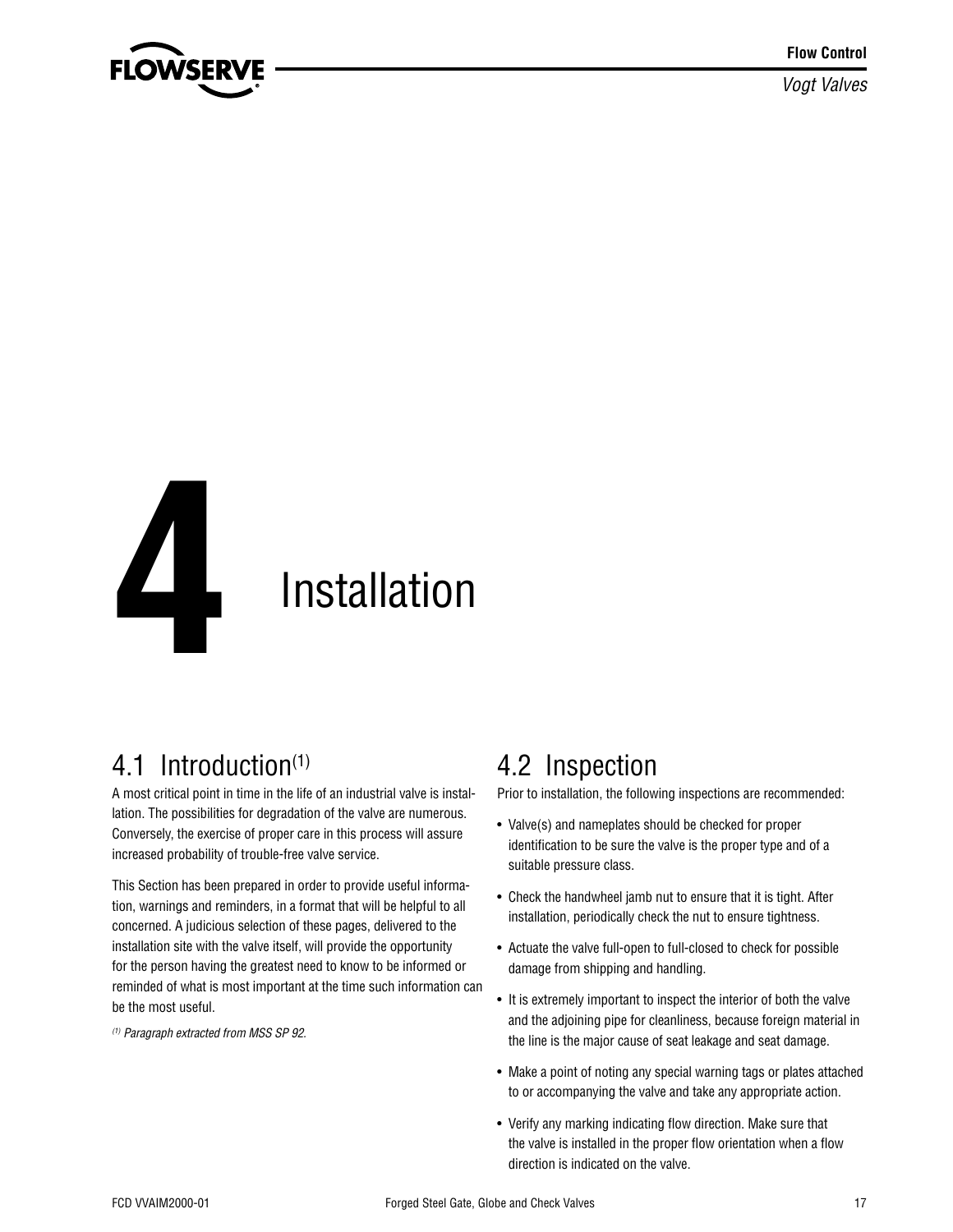

- Inspect end connections to be sure that pipe threads and flange faces are free from scratches, nicks, or dents.
	- **A CAUTION:** Vogt valves are shipped with plastic threaded or welding end protectors. During inspection for installation, make sure these protectors have not been mishandled and displaced into the valve interior. If so they must be removed.

## 4.3 Valve Identification

All valves have a nameplate attached to the handwheel that include the series number, size, pressure class and material. The valve nameplate needs to be reviewed in conjunction with the installation, maintenance, and spare parts ordering instructions in this manual.

#### **Valves Constructed Under The European Pressure Equipment Directive (PED)**

A nameplate attached to the valve (as noted in the Illustration below) shall identify all Vogt PED Category III valves. This nameplate shall be placed on the valve at the factory. In addition to the nameplate, the Vogt PED valve will also have a lot tag to identify the date of manufacture. All nameplates for Category III valves shall have the **CE-mark** and shall also include the **Notified Body Number**.

*Figure 2 – Vogt Valves PED Valve Nameplate*



## 4.4 Threaded Valve – Pipe Assembly

Threaded pipe joints depend on a good fit between the external and internal pipe threads for tight sealing. Usually, a compatible soft or viscous material is used between the assembled threads to assist in ensuring a leak-free seal. The following installation practices are recommended:

- a) Check the threads on both the valve and the mating pipe for correct thread form and cleanliness. Be alert for any indication of an impact that might have deformed the thread either out-of-round or by a local indentation. Be sure no chips or grit are present.
- b) Note the internal length of the threads in the valve ends and the proximity of the valve internal seat to make sure the pipe end will not hit the seat when assembled. If there appears to be a possibility of a problem, carefully check the pipe end thread to make sure there is no extended straight portion beyond the standard tapered section.
- c) Apply an appropriate thread tape or thread compound to the external pipe threads except when dry seal threading is specified. Avoid getting the thread tape or thread compound into the internal flow area.
- d) Use care to align the threads at the point of assembly. Tapered pipe threads are inherently a loose fit at entry. Substantial wrenching force should not be applied until it is apparent that the threads are properly engaged.
- Assemble the joint wrench-tight. The wrench on the valve should be on the valve end into which the pipe is being threaded.
	- **A CAUTION:** Because there is no clear limit on the torque that may be developed in a tapered thread joint, it is possible to damage the valves or piping by applying excessive twisting forces through the body of the valve. If at all possible a wrench should be used on the same end of the valve to which the pipe is being threaded into. This way the torque load will not be applied throughout the valve body.
- f) Repeat the process at the second valve end. Again, apply the wrench at end of the valve to which the pipe is being assembled.

## 4.5 Flanged Joint Assembly

Flanged joints depend on compressive deformation of the gasket material between the facing flange surfaces for tight sealing. The bolting must provide the mechanical force necessary to maintain the compressive stresses on the gasket, as well as resist the normal pressure forces tending to separate the joint. It should be recognized that with "brute force" alignment of misaligned flanges, sufficient bolting force may not be available to sustain the required gasket loading and to resist the load caused by the pressure separating force, resulting in a joint leakage problem. The following practices should be observed for satisfactory flange joint make-up:

a) Check the mating flange facings. Do not attempt to assemble the flanges if a condition is found which might cause leakage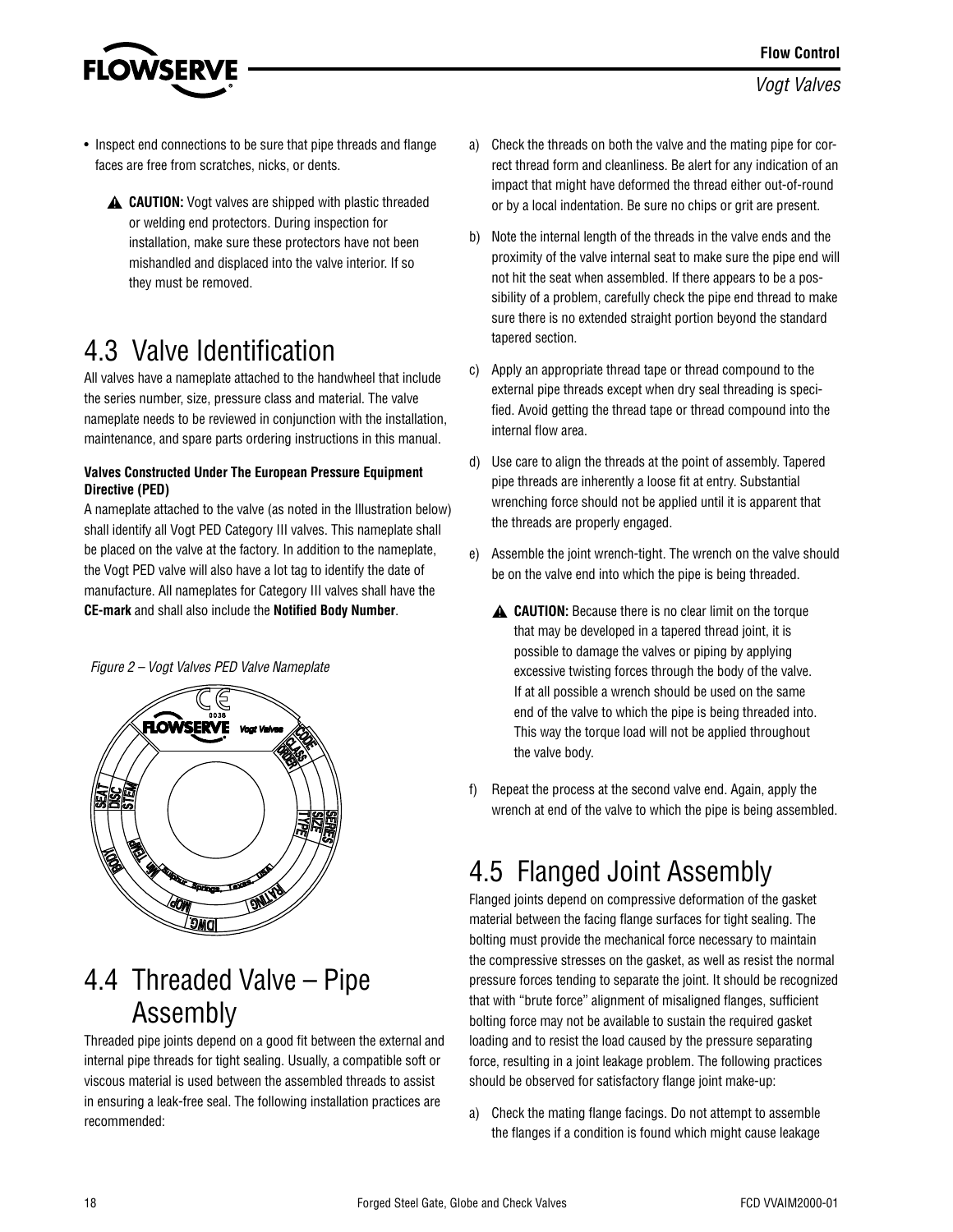

(e.g., a deep radial groove cut by a retracting cutting tool or a dent across the face caused by mishandling), until the condition is corrected.

- b) Check the bolting for proper size, length, and material. A carbon steel bolt on a high-temperature flange joint can result in early joint failure. High-strength material is always required for flange bolting on steel flanges Class 400 or higher. Such bolting is usually stamped "B-7" on the end, but other grades may be used in some cases. The proper matching of flanges, bolting and gaskets is important. Specific requirements of ASME B16.5 should be satisfied. Low-strength bolting may be used for lowerpressure flanges, Classes 150 and 300 for operating temperatures not exceeding 400°F (204°C), when using approved gasket materials. See ASME B16.5 for gasket specification.
- c) Check the gasket materials. See ASME B16.5 for additional requirements for flange joints using low-strength bolting, (e.g., gray iron flanges or Class 150 steel flanges). Metal gaskets (flat, grooved, jacketed, corrugated, or spiral-wound), should not be used with these flanges.
- d) Check the gaskets for freedom from defects or damage.
- e) Use care to provide good alignment of the flanges being assembled. Use suitable lubricants on the bolt threads. Sequence the bolt tightening to make the initial contact of the flanges and gaskets as flat and parallel as possible. Tighten the bolts gradually and uniformly to avoid the tendency to twist one flange relative to the other. Use of a torque wrench is helpful to ensure correct and uniform final tightening of the flange bolting. Parallel alignment of flanges is especially important when assembling a valve into an existing system. It should be recognized that if the flanges are not parallel, then it would be necessary to bend something to make the flange joint tight. Simply forcing the flanges together with the bolting may bend the pipe or it may bend the valve. This is particularly true in large diameter piping. Such conditions should always be brought to the attention of someone capable of evaluating the bending condition and the corrective measures that need to be taken. The assembly of certain "short pattern" valves between mating flanges requires that the installation be checked for any possibility of interference between the moving parts of the valve and the adjacent pipe, fitting, or valve.
	- **A CAUTION:** Torque wrenches should always be used to assure proper tightening of the flange bolting. If, in the tightening process, the torque on a given bolt has been increasing with each part turn and then is observed to remain unchanged or increase a much lesser amount with an additional part turn, that bolt is yielding. That bolt should be replaced and scrapped since it is no longer capable of maintaining the proper preload.

## 4.6 Weld Joint Assembly

Welded joints that are properly made provide a structural and metallurgical continuity between the pipe and the valve body. It is important that the joint should not constitute a "notch" or "weak link" in the pipe-valve-pipe assembly. Therefore, the weld fillet for socket weld joints must always have more cross sectional area than the pipe.

Butt weld joints require full-penetration welds and a weld thickness at least equal to that of the pipe. Welding a pipe of a high strength alloy to a valve with body material of lower mechanical strength requires that the weld taper to a compensating greater thickness at the valve end.

Sound welds are obviously important.

- **A CAUTION:** This guide is not a complete welding instruction. All welding should be in accordance with any Code or jurisdictional regulations applicable to the construction of the piping system. The welds must be made following approved welding procedures and be inspected as required by all applicable specifications. The following points are intended to be helpful as point-of-use reminders of important requirements of good welding practice:
- a) Consult the manufacturer for the correct installation procedure of a metal-seated valve prior to pre-heating, welding and postweld heat treatment of a butt weld or socket weld valve. To avoid the possibility of arcing always attach the ground directly to the body.
- b) Consult the manufacturer for the correct installation procedure before welding a soft-seated valve into a line. As a minimum, a soft-seated ball or plug valve should be in the full-open position prior to welding to prevent seat damage and/or weld splatter from adhering to the ball or plug. A means for venting the ball cavity is recommended to relieve any fluid pressure that might develop due to thermal effects.
- c) Check materials marking on the pipe and valve to confirm that they are as specified.
- d) Inspect the welding end surfaces for dimensions and cleanliness. Correct any condition that might interfere with assembly and satisfactory welding.
- e) Check all backing rings that may be used to confirm that the ring material is compatible with the pipe and valve materials and that the individual rings fit and are clean.
- f) Determine that all required welding parameters, including preheating and postweld heat treating, are in accordance with the approved welding procedure.
- g) Inspect the "valve to pipe end" alignment and adjust as required.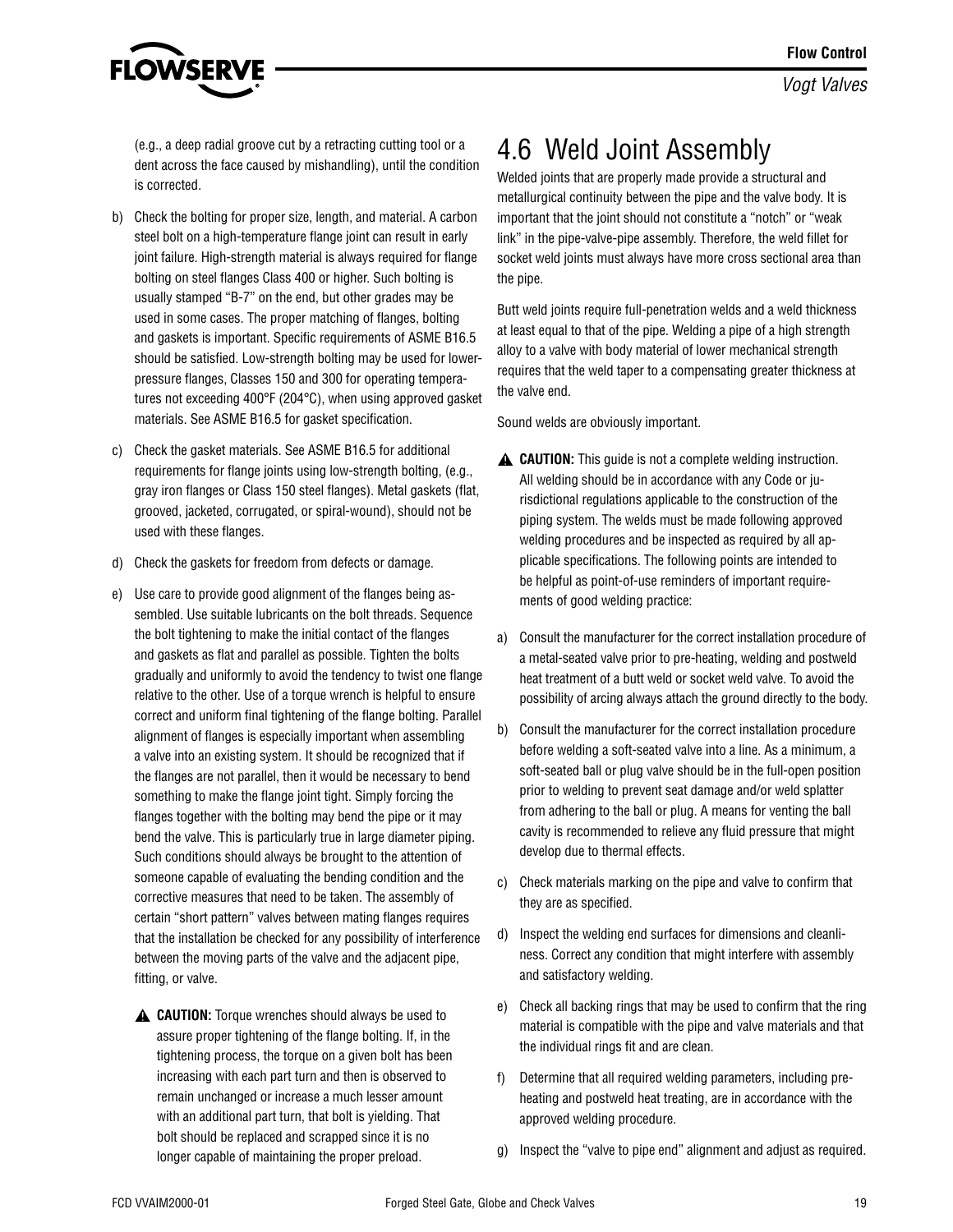- h) Securely tack weld the mating parts when required if part of the approved procedure.
- i) Complete the weld using the approved welding procedure.
- j) Clean and inspect the finished weld.
- k) Repair any defects using an approved weld repair procedure when necessary.

## 4.7 Recommendations for Field Welding of Small Carbon Steel Socket Weld Valves

- **1. Evaluation of Code Requirements** Prior to welding, construction code requirements should be reviewed (ASME Section I, VIII, IX, B31.1, B31.3, etc.). Applicable code requirements may supersede these recommendations. In the absence of specific code requirements, the guidelines of ASME Section IX are recommended for qualification.
- **2. Selection of Process** Based on the size of the valve and the skill of the welder, either the SMAW (stick) or GTAW (Tig) process is recommended. SMAW is generally preferred, although, GTAW offers more control (at the expense of speed) and may be preferred for 3/4" and smaller valves.
- **3. Selection of Weld Filler Metal** For SMAW, use 3 /32" electrode on the first pass with  $\frac{1}{8}$ " for subsequent passes.  $\frac{1}{8}$ " and  $\frac{5}{32}$ " electrodes may be used effectively on larger valves. E7018 electrodes are recommended, although E6010 may be preferred, particularly on the first pass, if joint cleanliness is less than desirable.

Type ER7OS-2 is preferred for GTAW. ER7OS-3 and ER7OS-6 may also be used.  $\frac{3}{22}$ " size is recommended, although  $\frac{1}{16}$ " and 1 /8" may also be used successfully.

- **4. Selecting the Welder** Most construction codes require a welder to qualify prior to making a production weld. Welder performance qualification provides some assurance that the production weld will be of good quality since the welder has proven, through testing, that he can make a good weld. Care should be taken in comparing the welder's qualification with the code requirements to assure that the welder has qualified with an appropriate test for the intended production weld.
- **5. Joint Cleanliness** The area in-way-of welding should be cleaned to remove rust, scale, dirt, oil, and protective coatings. This should be done prior to fit-up or residue in the joint overlap will not be removed. Sanding, grinding, or wire brushing is usually adequate. Solvents may be necessary, if oil is to be removed.

**6. Fit-up (Socket Weld Valves)** In order to gauge fillet weld size after welding place a circumferential mark 1" from the engaging pipe end prior to welding. Bottom out the pipe engagement into the socket and pull it back approximately  $1/16$ " to allow for weld shrinkage. Note the dimension from the mark to the valve pipe end.

Tack welds should be contoured to allow for easy inclusion into the final weld.

- **7. Welding Technique**
	- a. Prior to welding, the valve should be lightly closed. Where possible, attach the electrical ground to the adjoining pipe on the same side of the valve as the weld being made. Do not attach the ground to the handwheel or upper structure of the valve or arcing across the valve seating surfaces could occur.
	- b. Where possible, welding should be done in the flat or horizontal position. Where vertical welding is necessary, progression should be upward (vertical down welding is prone to lack-of-fusion).
	- c. Welding parameters: The following welding parameters may be used as a guide.

| <b>Electrode</b>     | Current  | Voltage | <b>Shielding Gas</b>       |
|----------------------|----------|---------|----------------------------|
| $\frac{3}{32}$ E6010 | 55-75 A  |         | N/A                        |
| $3/32$ " E7018       | 70-90 A  | $\star$ | N/A                        |
| 1/8"<br>E7018        | 90-110 A | $\star$ | N/A                        |
| $3/32$ " ER70S-2     | 75-100 A | 13-14 V | 100% Argon at<br>15-20 CFH |

*\*Use as close and tight an arc as possible.*

d. A minimum of two layers should be used for all socket welds. This will decrease the chance of leaking even if one pass contains a weld defect.

## 4.8 Recommendations for Field Welding of Small Alloy Steel Socket Weld Valves

- **1. Evaluation of Code Requirements** Prior to welding, construction code requirements should be reviewed (ASME Section I, VIII, IX, B31.1, B31.3, etc.). Applicable code requirements may supersede these recommendations. In the absence of specific code requirements, the guidelines of ASME Section IX are recommended for qualification.
- **2. Selection of Process** Based on the size of the valve and the skill of the welder, either the SMAW (stick) or GTAW (Tig) process is recommended. SMAW is generally preferred, although,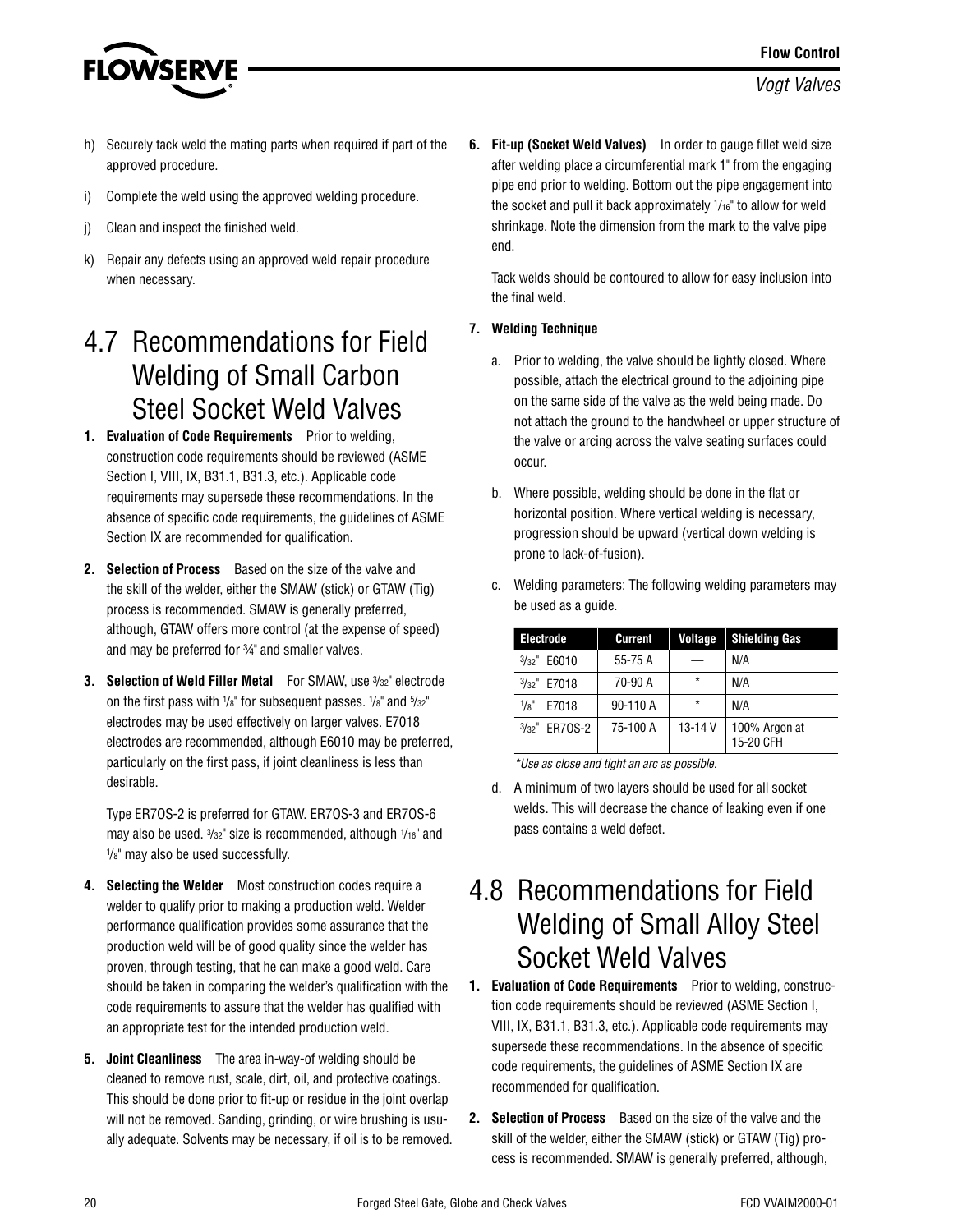



GTAW offers more control (at the expense of speed) and may be preferred for 3/4" and smaller valves.

**3. Selection of Weld Filler Metal** For SMAW, use 3/32" electrode on the first pass with  $\frac{1}{8}$ " for subsequent passes.  $\frac{1}{8}$ " and  $\frac{5}{32}$ " electrodes may be used effectively on larger valves. 3 /32" is recommended for GTAW.  $1/16"$  and  $1/8"$  may also be used successfully. Based on the alloy type, the following filler metals are recommended:

| <b>Valve Material</b> | SMAW Filler Material        | GTAW Filler Material |
|-----------------------|-----------------------------|----------------------|
| A182 F5               | E502-15 or 16<br>electrodes | ER502                |
| A182 F11              | E8018-B2                    | ER80S-B2             |
| A182 F22              | E9018-B3                    | <b>ER90S-B3</b>      |

Care should be taken to use only SMAW electrodes that have been kept essentially free of exposure to moisture. Exposure of coated electrodes to moisture can cause high levels of hydrogen in the weld which can result in delayed cracking, especially with hardenable alloys. Electrodes should be kept in heated electrode ovens operating at 250–300°F (120–150°C) when not being used. Limit atmospheric exposure to eight hours maximum without reheating. Electrodes may be used immediately following opening of the hermetically sealed containers in which they are normally supplied.

- **4. Selecting the Welder** Most construction codes require a welder to qualify prior to making a production weld. Welder performance qualification provides some assurance that the production weld will be of good quality since the welder has proven, through testing, that he can make a good weld. Care should be taken in comparing the welder's qualification with the code requirements to assure that the welder has qualified with an appropriate test for the intended production weld.
- **5. Joint Cleanliness** The area in-way-of welding should be cleaned to remove, dirt, oil, and protective coatings. This should be done prior to fit-up or residue in the joint overlap will not be removed. Sanding, grinding, or wire brushing is usually adequate. Solvents may be necessary, if oil is to be removed.
- **6. Fit-up (Socket Weld Valves)** In order to gauge fillet weld size after welding, place a circumferential mark 1" from the engaging pipe end prior to welding. Bottom out the pipe engagement into the socket and pull it back approximately 1 /16" to allow for weld shrinkage. Note the dimension from the mark to the valve pipe end.

Tack welds should be contoured to allow for easy inclusion into the final weld.

**7. Welding Technique**

- a. Prior to welding, the valve should be lightly closed. Where possible, attach the electrical ground to the adjoining pipe on the same side of the valve as the weld being made. Do not attach the ground to the handwheel or upper structure of the valve or arcing across the valve seating surfaces could occur.
- b. Where possible, welding should be done in the flat or horizontal position. Where vertical welding is necessary, progression should be upward (vertical down welding is prone to lack-of-fusion).
- c. Preheat: A minimum preheat of 350°F (175°C) is recommended for alloy steels.
- d. Welding parameters: The following welding parameters may be used as a guide:

| <b>Electrode</b> | <b>Current</b> | <b>Voltage</b> | <b>Shielding Gas</b>       |
|------------------|----------------|----------------|----------------------------|
| <b>SMAW</b>      |                |                |                            |
| $3/32$ "         | 70-90 A        | $\star$        | N/A                        |
| $\frac{1}{8}$ "  | 90-110 A       | $\star$        | N/A                        |
| <b>GTAW</b>      |                |                |                            |
| $3/32$ "         | 75-100 A       | $13 - 14V$     | 100% Argon at<br>15-20 CFH |

*\*Use as close and tight an arc as possible.*

- e. A minimum of two layers should be used for all socket welds. This will decrease the chance of leaking even if one pass contains a weld defect.
- Postweld Heat Treatment: Due to controls on thickness and chemical composition, postweld heat treatment of Vogt F11 and F22 alloy steel valves is not normally required. Postweld heat treatment can reduce weld hardness and weld stresses. However, it is also possible to damage valve components at high temperatures. Refer to applicable governing codes to determine if postweld heat treatment is required. Contact Flowserve for further information if postweld heat treatment is required.

## 4.9 Recommendations for Field Welding of Small Stainless Steel Socket Weld Valves

**1. Evaluation of Code Requirements** Prior to welding, construction code requirements should be reviewed (ASME Section I, VIII, IX, ANSI B31.1, B31.3, etc.). Applicable code requirements may supersede these recommendations. In the absence of specific code requirements, the guidelines of ASME Section IX are recommended for qualification.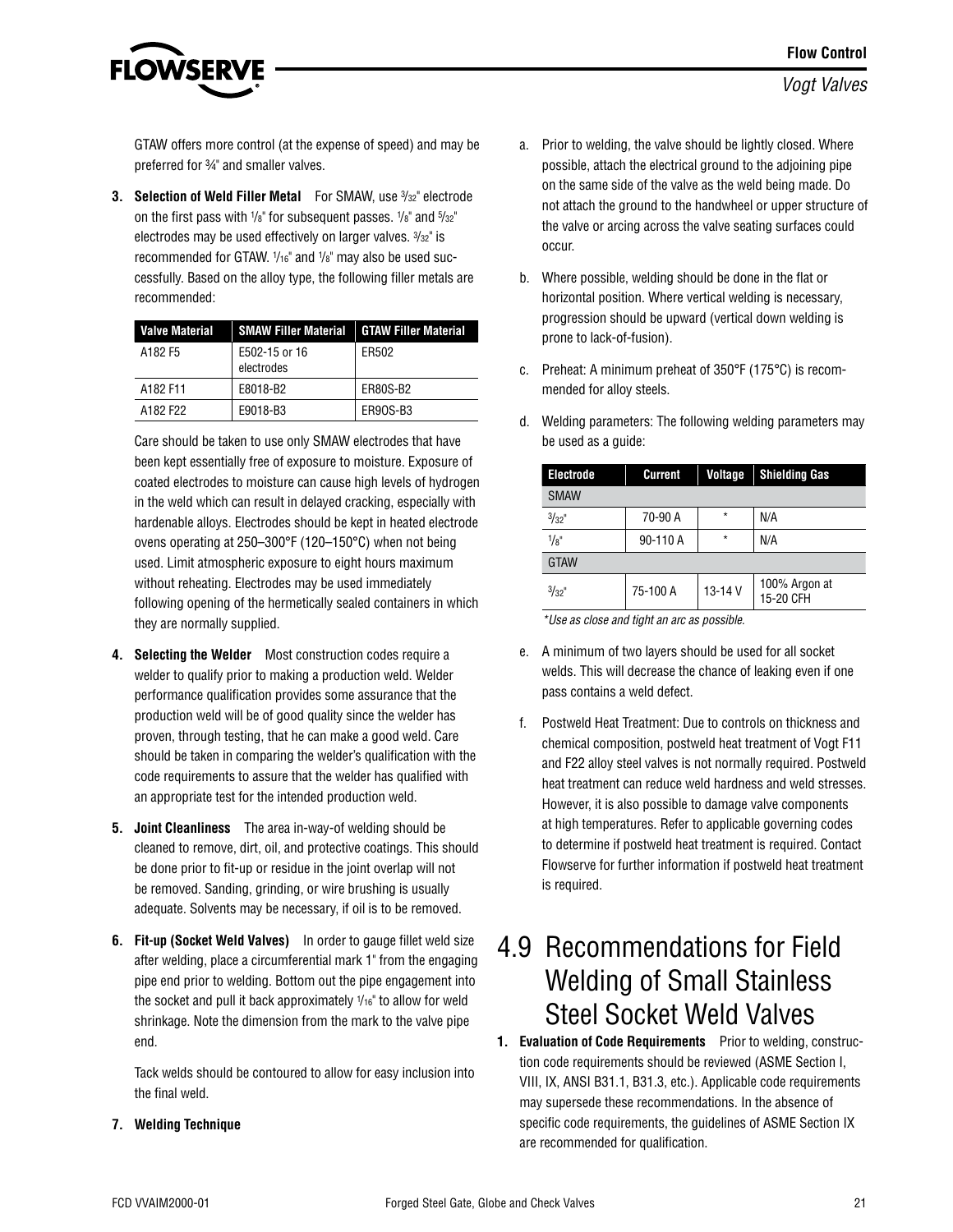

- **2. Selection of Process** Based on the size of the valve and the skill of the welder, either the SMAW (stick) or GTAW (Tig) process is recommended. SMAW is generally preferred, although, GTAW offers more control (at the expense of speed) and may be preferred for 3/4" and smaller valves.
- **3. Selection of Weld Filler Metal** For SMAW, use 3/32" electrode on the first pass with  $\frac{1}{8}$ " for subsequent passes.  $\frac{1}{8}$ " and  $\frac{5}{32}$ " electrodes may be used effectively on larger valves. E316L-16 electrodes are recommended.

3 /32" type ER316L is recommended for GTAW. 1 /16" and 1 /8" may also be used successfully.

- **4. Selecting the Welder** Most construction codes require a welder to qualify prior to making a production weld. Welder performance qualification provides some assurance that the production weld will be of good quality since the welder has proven, through testing, that he can make a good weld. Care should be taken in comparing the welder's qualification with the code requirements to assure that the welder has qualified with an appropriate test for the intended production weld.
- **5. Joint Cleanliness** The area in-way-of welding should be cleaned to remove, dirt, oil, and protective coatings. This should be done prior to fit-up or residue in the joint overlap will not be removed. Sanding, grinding, or wire brushing is usually adequate. Solvents may be necessary, if oil is to be removed.
- **6. Fit-up (Socket Weld Valves)** In order to gauge fillet weld size after welding, place a circumferential mark 1" from the engaging pipe end prior to welding. Bottom out the pipe engagement into the socket and pull it back approximately 1 /16" to allow for weld shrinkage. Note the dimension from the mark to the valve pipe end.

Tack welds should be contoured to allow for easy inclusion into the final weld.

#### **7. Welding Technique**

- a. Prior to welding, the valve should be lightly closed. Where possible, attach the electrical ground to the adjoining pipe on the same side of the valve as the weld being made. Do not attach the ground to the handwheel or upper structure of the valve or arcing across the valve seating surfaces could occur.
- b. Where possible, welding should be done in the flat or horizontal position. Where vertical welding is necessary, progression should be upward (vertical down welding is prone to lack-of-fusion).
- c. Welding parameters: The following welding parameters may be used as a guide:

| <b>Electrode</b>          | <b>Current</b> | Voltage | Shielding Gas              |
|---------------------------|----------------|---------|----------------------------|
| $\frac{3}{32}$ " E316L-16 | 70-90 A        | *       | N/A                        |
| 1/g''<br>E316L-16         | 90-110 A       | $\star$ | N/A                        |
| $\frac{3}{32}$ ER316L     | 75-100 A       | 13-14 V | 100% Argon at<br>15-20 CFH |

*<sup>\*</sup>Use as close and tight an arc as possible.*

d. A minimum of two layers should be used for all socket welds. This will decrease the chance of leaking even if one pass contains a weld defect.

## 4.10 Postweld Heat Treat (PWHT) Recommendations

The following recommendations are offered as they relate to the performance of postweld heat treatment on socket-welded or buttwelded valves during the installation stage.

Please note that ASME B31.1, B31.3, Section VIII and most other piping codes do not require PWHT of Vogt-designed ASTM A105, A182F11 class 2, F22 class 3 and F316/316l valves. Vogt F11 chemistry is restricted to meet the conditions for waiver of PWHT for this material in most ASME piping codes.

#### **For assembled valves (seal-welded design\*):**

- 1. Lightly close the assembled valve.
- 2. Use only localized heating equipment.
- 3. Do not wrap or insulate total valve during PWHT.
- 4. Wrap the localized heating equipment around the welded joint and heat to the desired temperature for the desired length of time.
- 5. Furnace heating of the total valve assembly, as part of a piping subassembly, is completely unacceptable. As supplied valve trim part material conditions can be impacted by this requirement and the packing and gasket may be damaged or destroyed.

*\*Vogt seal-welded design valves cannot be disassembled without removal of the seal weld. A seal-weld valve design should not be used if the valve must be part of an assembly undergoing PWHT in a furnace. For this application, a bolted bonnet design valve should be used.*

#### **For bolted bonnet valves (disassembly permitted):**

- 1. Localized heating equipment is preferred for the PWHT of these valves as well and the PWHT can be done with the valve fully assembled per the instructions above.
- 2. When the total valve must be furnace heated as part of a piping subassembly to PWHT temperature, the following procedure is recommended: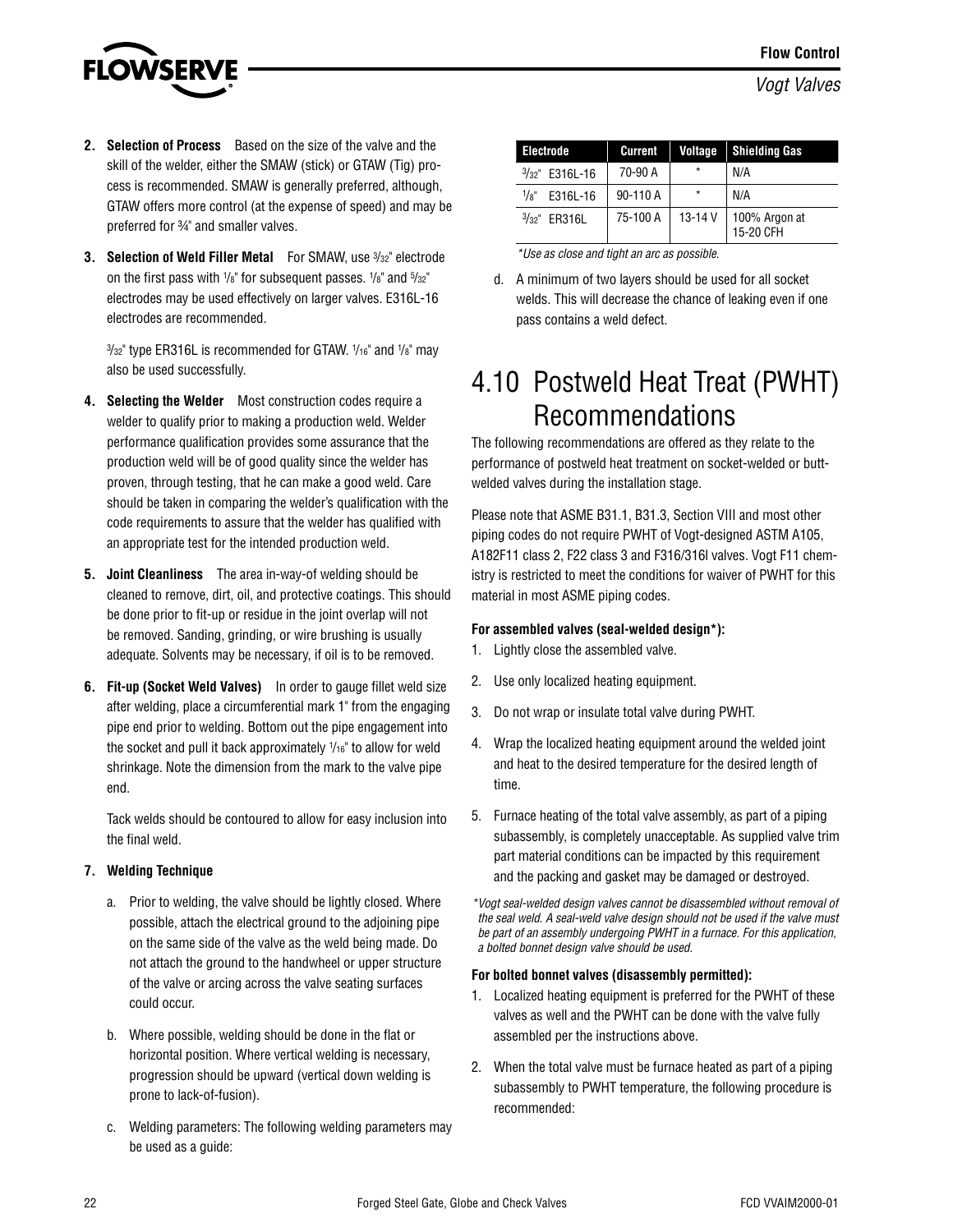



- A. Disassemble valve. Remove gate/disc, piston, gasket and bonnet assembly. The seat rings in gate valves cannot be removed and must be left in place.
- B. For a gate valve, during disassembly the gate and body shall be marked to ensure that the same gate goes back into the same valve body in the same orientation as it was when it was removed. The gate shall not be rotated when reassembled.
- C. Replace the bonnet gasket during assembly following PWHT.
- D. The furnace for PWHT should be a controlled atmospheric type to ensure that heat treat scale does not develop that

can adversely impact the gasket faces and/or threaded features of the valve.

3. Additionally, the above disassembly procedure may also be used with localized heating equipment, at the option of the heat treat provider.

The above represents our best recommendation but does not constitute a guarantee that the valve will not suffer some damage as a result of PWHT.

The following table offers recommendations relating to valves installed in horizontal and vertical pipes.

| <b>Valve Type</b>                                                                    | <b>Stem Orientation</b><br>Horizontal Line <sup>(1)</sup>                | <b>Stem Orientation</b><br>Vertical Line <sup>(2)</sup> |
|--------------------------------------------------------------------------------------|--------------------------------------------------------------------------|---------------------------------------------------------|
| Gate                                                                                 | Any (except vertical down)<br>Preferred vertical stem upright            | Any Preferred stem horizontal                           |
| Gate valve (3)<br>Motor/air-operated                                                 | Any (except vertical down)<br>Preferred vertical stem upright            | Any Preferred stem horizontal                           |
| Globe-T pattern                                                                      | Any (except vertical down)<br>Preferred vertical stem upright            | Any Preferred stem horizontal                           |
| Globe-T pattern (3)<br>Motor/air-operated                                            | Any (except vertical down)<br>Preferred vertical stem upright            | Any Preferred stem horizontal                           |
| Globe-Y pattern                                                                      | Any<br>Preferred stem at $\pm 50^\circ$ to pipe run in upright position. | Any<br>Preferred stem at ±50° to normal of pipe run     |
| Globe-Y pattern (3)<br>Motor/air-operated                                            | Any<br>Preferred stem at $\pm 50^\circ$ to pipe run in upright position. | Any<br>Preferred stem at ±50° to normal of pipe run     |
| Angle                                                                                | Any (except vertical down)<br>Preferred stem vertical upright            | Any<br>Preferred stem vertical upright                  |
| Angle <sup>(3)</sup><br>Motor/air-operated                                           | Any (except vertical down)<br>Preferred vertical stem upright            | Anv<br>Preferred stem vertical upright                  |
| Ball or Piston lift check valve-T pattern<br>(no spring) (includes stop check valve) | Preferred vertical<br>Upright<br>Rotation off top dead center ±40°       | Not recommended                                         |
| Ball or<br>Piston lift check valve-T pattern<br>(spring-controlled)                  | Preferred vertical upright<br>Rotation off top dead center ±90°          | Any                                                     |
| Piston lift check valve-Y pattern<br>(spring-controlled)                             | Preferred vertical upright<br>Rotation off top dead center ±90°          | Any                                                     |
| Swing check valve                                                                    | Preferred vertical upright<br>Rotation off top dead center ±30°          | Any, but upward vertical flow required                  |
| Stop check valves                                                                    | Preferred vertical<br>Upright<br>Rotation from top dead center ±40°      | Not recommended                                         |

#### *Recommended Valve Orientation*

*General:*

#### *Notes:*

- *Gate, globe, angle, and spring-controlled check valve designs oriented with stem or body run vertical down orient the valve body cavities in such a matter that debris can be collected and not get flushed out. This may cause unreliable valve operation. A vertical stem down or body run down orientation is not recommended for fluid service that may include debris.*
- *Recommended orientation of motor/air-operated valves may be changed by the recommended orientation of the actuator.*
- *(1) A ±5° variation off horizontal for the pipe would not change the recommendation except for swing check valves. This valve design will not close by gravity if the piping is off horizontal, which allows the swing check mechanism to swing away from the seat.*
- *(2) A ±5° off variation vertical for vertical piping does not change the recommendations in the table.*
- *(3) For small-bore socket welding and threaded valves equipped with a motor or air operator mounted in a horizontal plane, it is recommended that external supports be added to the piping arrangement to remove the load from the connecting socket welds or threads of the valve.*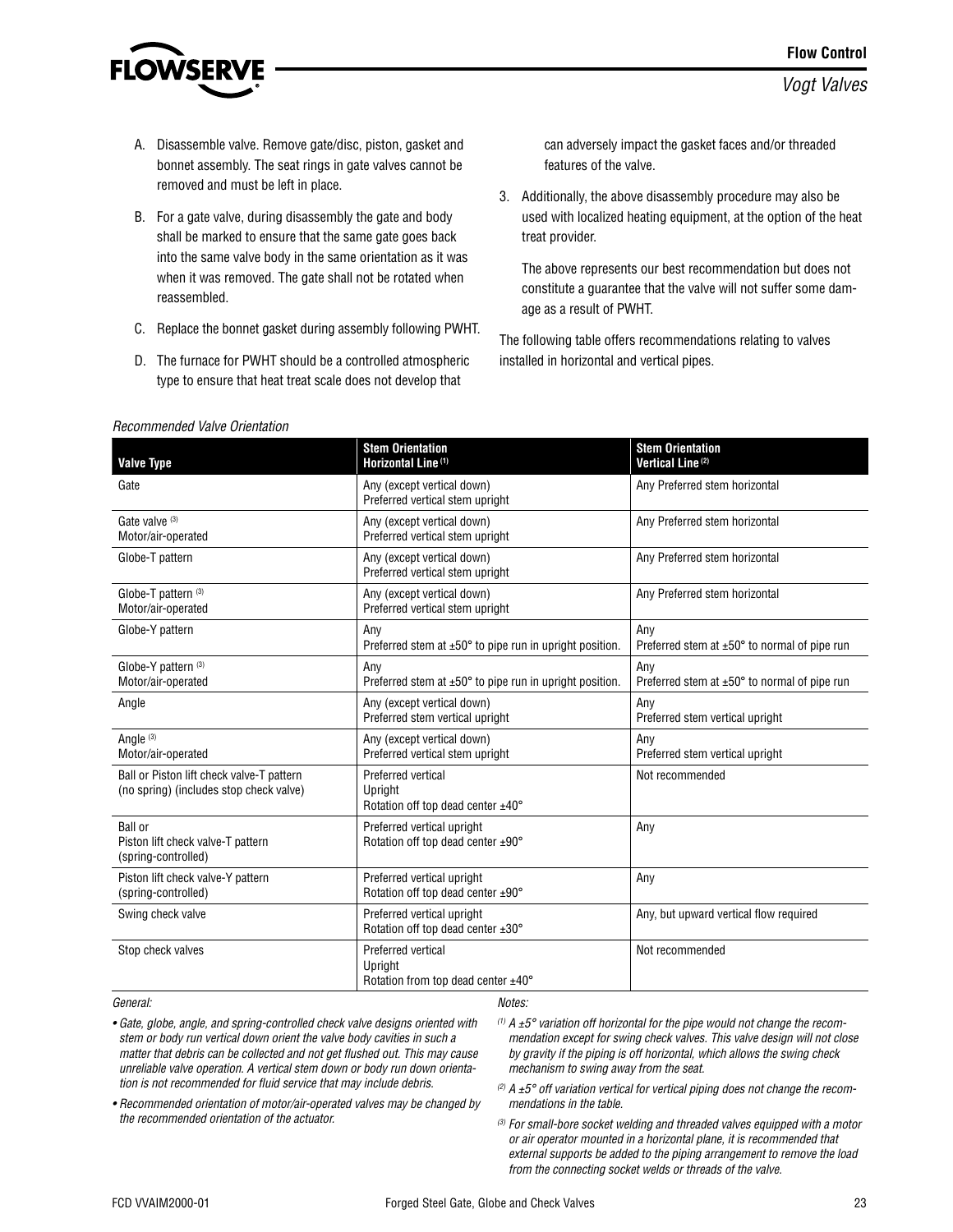

**Flow Control**

*Vogt Valves*

## 4.11 Testing and Adjustment

It is reasonable to assume that a valve that has been properly inspected and installed will be in good condition and ready to operate. However, the actual operability of a valve can only be proved by testing.

A first observation can be made by actuating the valve through an open-close-open or close-open-close cycle. If no obvious problems are observed, an actual test at pressure may then be applied while tightness and operability are checked.

It is common practice, after the installation of a piping system, to clean the system by blowing through the system with a gas or steam or flushing with a liquid to remove debris and/or internal protective films and coatings. It should be recognized that valve cavities may form a natural trap in a piping system and material not dissolved or carried out by the flushing fluid may settle in such cavities and adversely affect valve operation.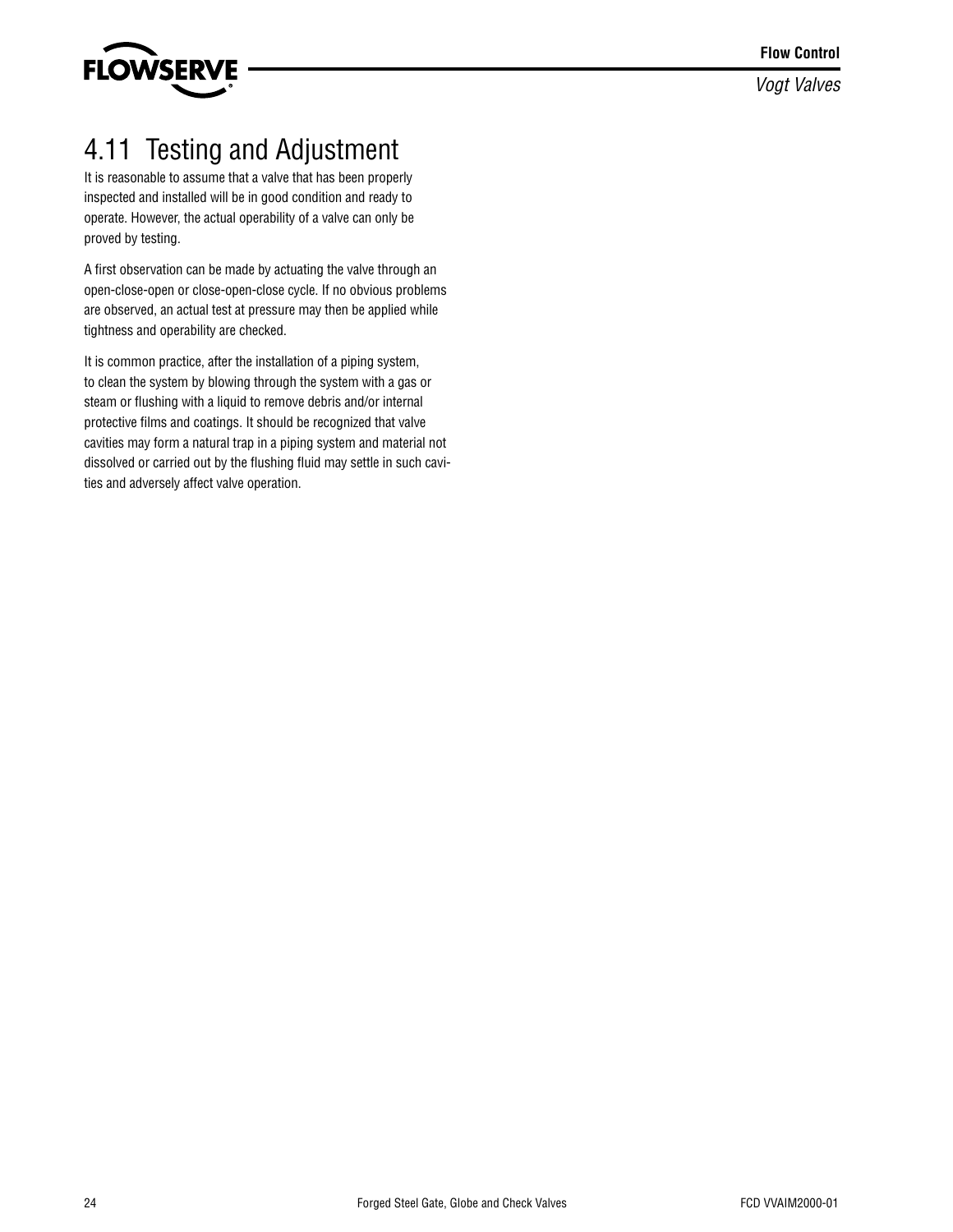

# **5** Operation and Maintenance

## 5.1 Introduction

An industrial valve, reasonably matched to a particular service application and properly installed in a piping system, can be expected to have a long service life with a minimum of attention. Unlike totally passive components such as pipe fittings, vessels, etc., valves are a special kind of "machinery" having moving and wearing parts. The satisfactory performance of these working parts depends on the long-term preservation of various highly finished surfaces. Therefore, it is important to give adequate attention to the specific requirements for proper operation and reasonable maintenance of all valves throughout their service life.

## 5.2 Operation – Manual Valves

Most valves are actuated manually by causing rotational movement of a handwheel, wrench, handle, etc. Care is required to assure that such movement is in the correct direction, is not too fast or too slow and is applied through the proper distance. The terminal positions,

open and closed, have important functional significance. This is particularly true in the closed position where the internal closure element (disc, plug, gate, etc.) must be correctly positioned in relation to the seat to assure a positive seal.

Check the handwheel jamb nut to ensure that it is tight. After installation, periodically check the nut to ensure tightness.

Valves in which the closure element moves to and from the seat, such as in globe, angle, and wedge gate valves, depend to some degree on the mechanical force of the stem holding the closure element against the seat to make and maintain a tight shutoff. This is most important if the line pressure to be shut off acts on the closure element in a direction so as to push it off the seat. When globe valves are installed so that the line pressure then acts in the same direction as the stem force and also in wedge gate type valves, the line pressure then acts to increase the seating load, making valve stem loading less critical. However, substantial stem force will still be required at low line pressures. The stem force may even be more important at low line pressures than at high line pressures.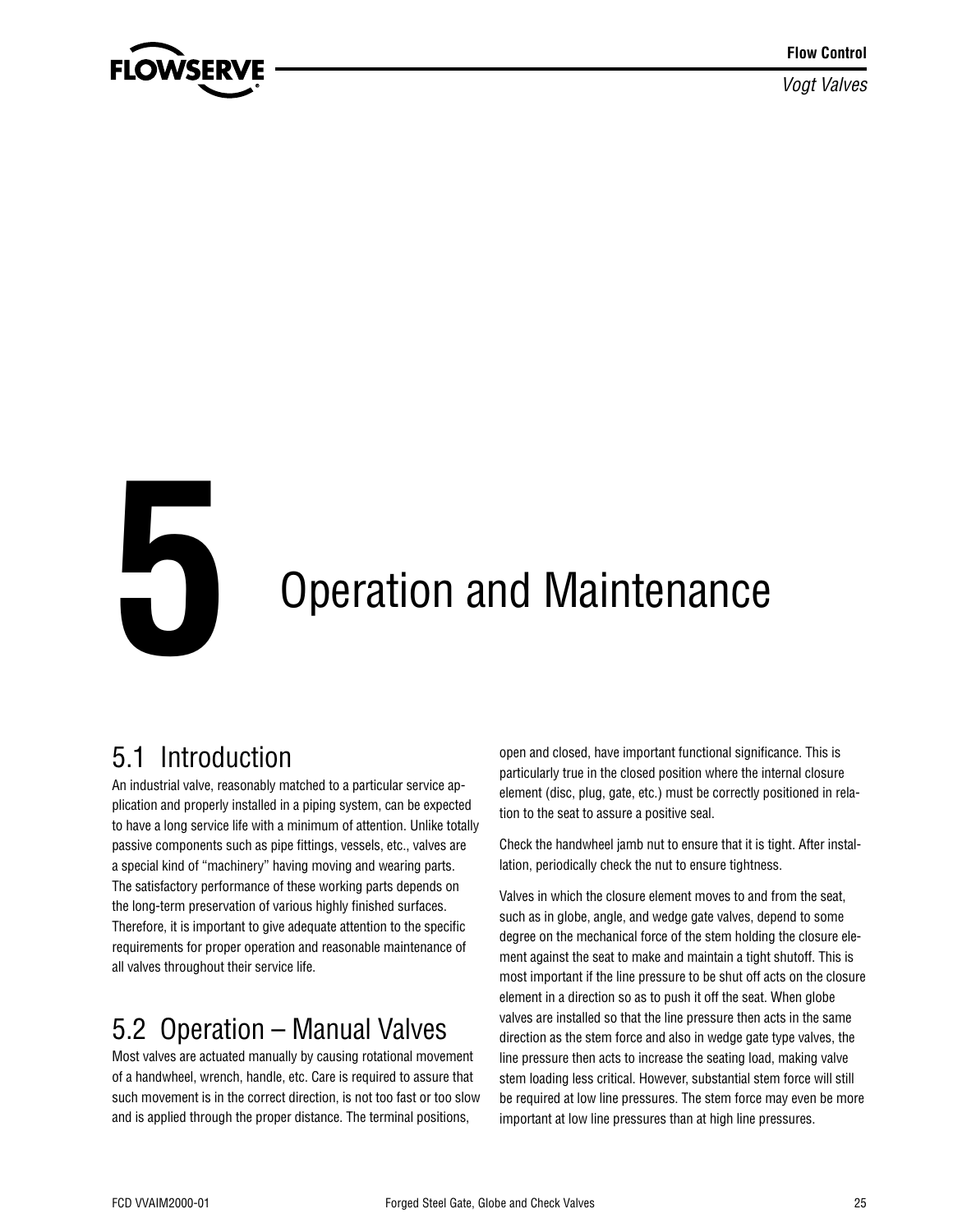

Globe valves (straight, angle or Y-pattern) and stop check valves with pressure under the disc, require sufficient stem loading to balance the line pressure and provide adequate net seat load. The higher the line pressure, the higher the required stem loading to achieve a leak-tight seal. Follow the manufacturer's recommendations on torque or handwheel rim force for seating of manually operated valves as well as impacting of impactor-type handles or handwheels.

**A** CAUTION: The use of valve wrenches on handwheels may lead to valve damage or injury to operators.

Most valves in which the internal closure elements slide across the seat as in ball, plug, non-wedging gates, butterfly etc., do not rely on stem actuating force to provide tight shutoff. However, the correct position of the closure element in these types of valves is very important. In some cases, the effort required to move the closure element may increase substantially during final approach to the closed position, giving a false impression of having reached the required position. Failure to reach and stop at the full-closed position can result in leakage and consequent damage to the seal elements.

Thermal expansion and contraction can cause solid wedge gate valves to "lock up" if closed while hot. As the relatively cooler stem heats up to body temperature, and/or the body cools down toward the stem temperature, the stem expansion and/or body contraction will cause stem thrust to increase. If the thrust increases sufficiently, the wedge may be "locked" between the tapered seats.

Vogt valve stems are provided with a backseat arrangement, that is, a shoulder on the stem or on another part of the stem-disc assembly, that engages a corresponding seat shoulder on the inner side of the bonnet.

It has become generally recognized that the use of the stem backseat for stem sealing may mask an unsatisfactory condition of the stem packing. For this reason, the use of the backseat for normal operational stem sealing is not recommended. It is recommended that the valve be opened against the backseat as a means of determining that the full-open position has been reached, and the stem should then be backed off slightly from the backseat.

If circumstances necessitate use of the backseat for stem sealing to permit system operation until a shutdown will allow replacement of the stem packing, it should be recognized that backseats are usually much smaller than "mainseats" and care should be exercised to avoid applying excessive stem force in back seating. Impactors, gears, or similar features provided to assist in main seating valves should not be used for backseating.

**A CAUTION:** Some users consider that backseats are provided for the purpose of repacking valves, which are under pressure. When the packing is removed in this situation, any leakage past the backseat escapes directly to the atmosphere and constitutes a potential safety hazard to personnel. The practice of repacking under pressure is not recommended. Further, if a valve is operated in the backseated position for any reason, exercise caution when moving the stem away from the backseat as the packing may have deteriorated while isolated from the line fluid and then leak when exposed to pressure.

Purchase specifications requiring restrictive maximum forces to be applied on levers or handwheel rims may also lead to damaging forces being applied to valves or actuators in actual practice as larger forces are sometimes applied in the field. Users should consider this fact in training of operating personnel.

## 5.3 Operation – Power Actuated Valves

Functionally, closure performance characteristics and backseating considerations are associated with all valve types regardless of the means of operation. Satisfactory valve performance with power actuation requires appropriate programming of the various requirements and constraints into the actuator controls. Therefore, the actuator should be adjusted to deliver an adequate opening, running and closing force to suit the anticipated service conditions. For the position-sensitive valve types, the close control should be position controlled by external stops or limit switches. Be sure to contact the actuator manufacturer's operation manual for more detailed information.

Data required for selection and adjustment of power actuators should be delineated clearly in purchase specifications for actuated valves. This data shall include but not necessarily be limited to:

- a) Upstream pressure and differential pressure conditions at which both opening and closing shall be required. Specify direction if applicable. Additionally, specify if valve operation is required under high-flow "blow down" conditions.
- b) Speed of operation required or the maximum time for opening and/or closing. Also, specify a minimum time if required due to fluid dynamics.
- c) Electrical power supply available (AC or DC voltage, phase, frequency) for electrical power actuators or controls. Operating conditions for reduced voltages should also be considered.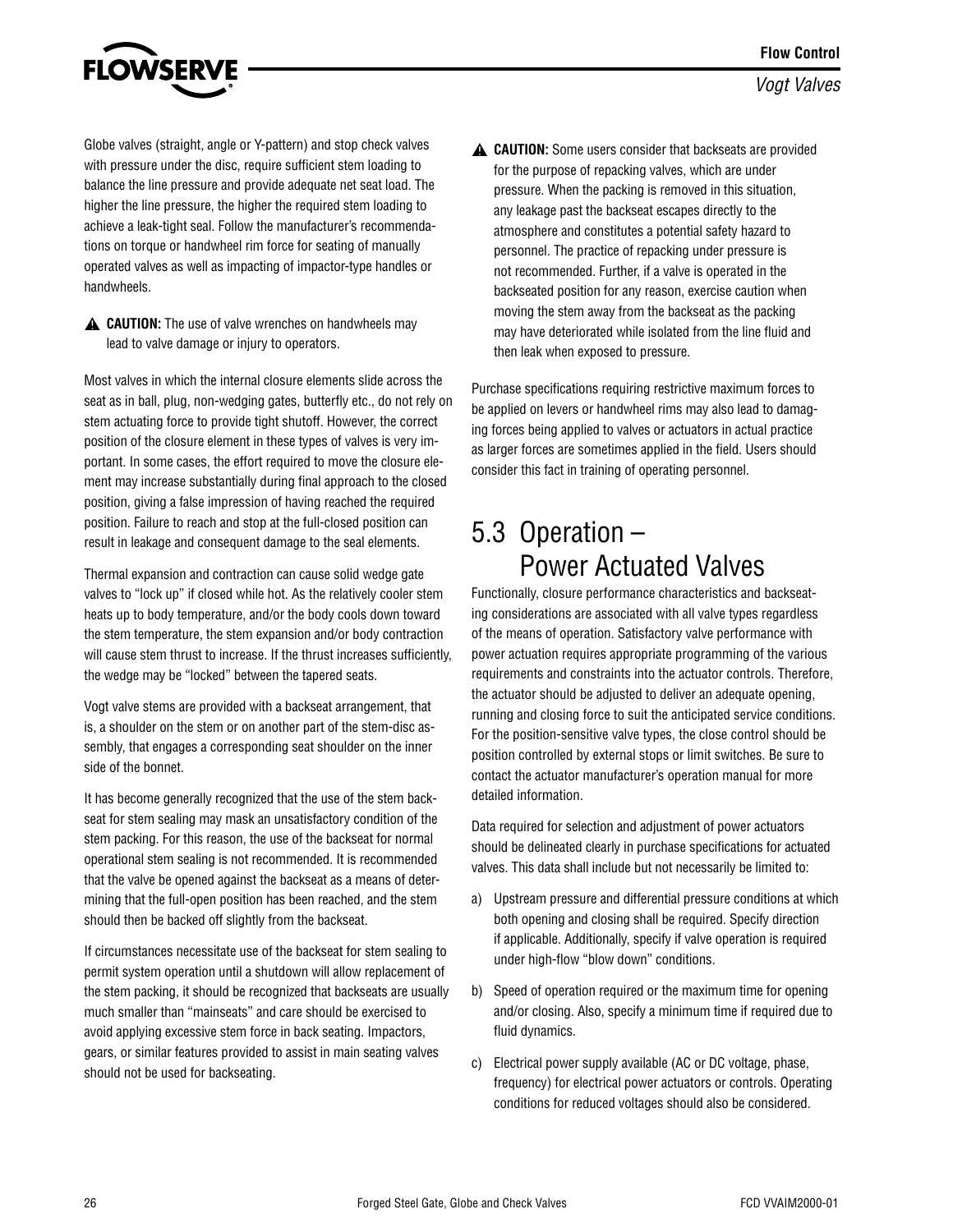## **FLOWSER**

- d) Pneumatic pressure available for pneumatic actuators (cylinders or diaphragms). Also, specify fail-open, fail-closed, fail-as-is, or any special requirements.
- e) Requirements for position indication signals.

Actuator selection and adjustments should normally be made by Flowserve based on published literature and/or technical advice of actuator manufacturer. Flowserve should be consulted when a manually operated valve must be retrofitted with a power actuator.

**A CAUTION:** Some valve actuators, when sized to provide specified loading, may have much higher output at maximum switch or control settings and therefore be capable of damaging valves if misadjusted. Valve and actuator manufacturer instructions should be followed closely to prevent overloading valve stems, backseats and other structural parts. Successful operation of power-operated valves requires a diligent coordination of the skills and efforts of the valve specifier, Flowserve and the actuator manufacturer. Most applications are problem-free, but miscommunication can lead to unreliable operation at one extreme and possible valve or actuator damage at the other extreme.

## 5.4 Fluid Dynamics of Shutoff Valve Operation

A flowing fluid in a piping system has mass and velocity. Anything that causes a moving mass to change its velocity will experience a reacting inertia force in proportion to the magnitude of the mass and the rate of the imposed velocity change.

However, in the flow of gases the reacting inertia forces are inherently moderated by the compressibility of the fluid that permits the instantaneous velocity change to be effectively limited to the mass of fluid in the immediate vicinity. This, in addition to the self-cushioning capacity of the fluid column in the upstream pipe, effectively precludes any significant problem of pressure surge in rapidly closed valves in gaseous fluid piping.

In contrast, the inertia of the fluid column in a liquid pipeline is not so easily overcome. Its relative incompressibility provides no such cushion or proximity-limiting mechanism. The entire upstream fluid mass is required to be decelerated at once by the closing valve, and the resulting pressure surge may be of sufficient magnitude to cause structural damage.

An additional potential problem can occur downstream from the closing valve. This may be described as fluid column rupture and involves the inertia of the fluid column carrying it away from the closed valve with the proximate space being occupied by a bubble of the fluid vapor or, simply, a substantial vacuum. If there is sufficient

backpressure in the line, the fluid column will reverse its velocity and close the void created by the fluid column rupture and cause another pressure surge when it reaches the valve.

It should be recognized that pressure surge intensity is roughly proportional to the length and velocity of the fluid column upstream of the closing valve and inversely proportional to the time taken to close the valve. Fluid column rupture and return surge intensity is proportional to the same condition on the other side of the valve in addition to the back pressure in that section of piping. Therefore, a slow closing is helpful in limiting the magnitude of the pressure surge phenomena.

In large, long distance liquid pipelines it is critically important to evaluate pressure surge possibilities and to establish limits on the speed of closure of the flow shutoff valves. In operating such valves or setting the speed of operation of power-actuated valves, design limits on speed of closure should be conscientiously observed.

Rapid closure of a valve in any flowing liquid pipeline can cause a substantial pressure surge that may manifest itself in a sharp "bang" or possibly a series of "bangs." This is frequently referred to as water hammer. This phenomenon can occur in any flowing liquid line and is not limited to waterlines. Rapid closing of a shutoff valve in a flowing liquid line should be avoided especially during the last part of the stem travel.

## 5.5 Check Valves

Check valves are one-way valves that function to automatically stop a flow reversal in a flowing line. In most applications, the fastest possible closure is desirable. The speed of closure is understood in terms of the shortest possible time to achieve closure following the instant of flow reversal. It follows then, that the shorter that time interval can be made, the lower the velocity of the reverse flowing liquid will be.

The pressure surge resulting from a check valve closure is likely to be more severe than that in the case of the shutoff valve as the shutoff valve will usually provide a throttling action, while the check valve closure may be virtually instantaneous with little preliminary throttling.

A check valve closure can also cause downstream fluid column rupture just as in the case of shutoff valves. Furthermore, on fluid column reassembly, the pressure surge may be of sufficient magnitude to reopen the check valve, starting another sequence of closure, surge, etc. Under certain conditions a protracted succession of closure "hammers" may result.

The kinetic energy in flowing fluids present special problems regarding check valve performance. Quick closing is normally desirable,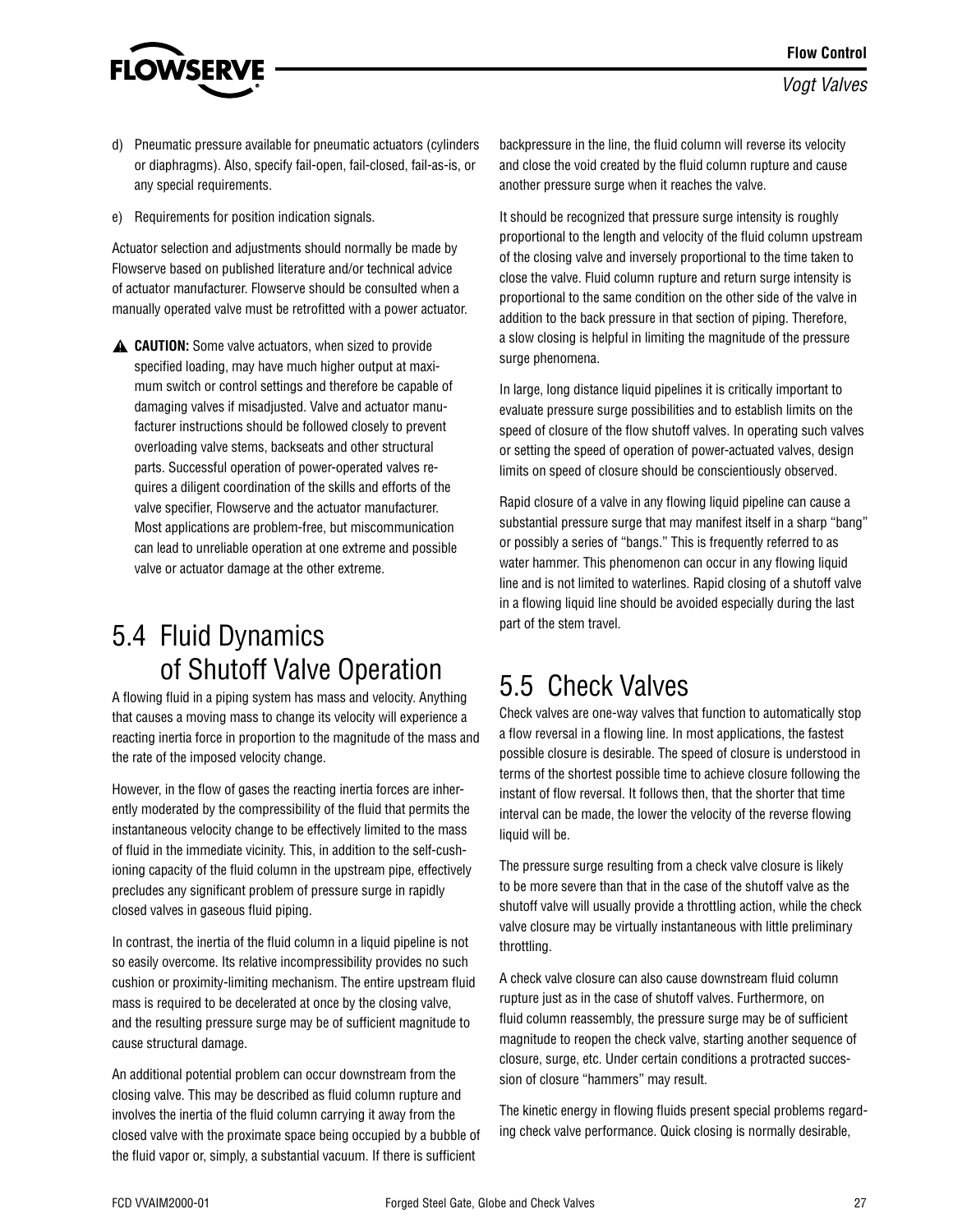but special features may be required for certain situations. Careful systems analysis may be required in complex applications.

While a rapid closure of a check valve is normally the best method of minimizing pressure surges due to flow reversal, some applications produce flow reversals that are too rapid to prevent excessive reverse velocity before the closure of a standard check valve could occur.

Such applications may require consideration of special valve features such as:

- a) A spring or method of other loading to provide more rapid closing.
- b) A dashpot or snubber to provide a slower, more controlled closure in order to reduce reverse flow velocity by a throttling action, as in a shutoff valve.

## 5.6 Noise

**FLOWSER** 

There are many different valve operating conditions that can result in noise. Such noise may be "normal" considering the nature of the fluid and the pressure, temperature and velocity of flow. There may be a "wind" noise in a flowing gas line. There may be clear or hoarse whistling sounds resulting from the shape of the flow passage, including the flow path through a valve. Cavitating conditions in a liquid line can cause a "white noise" that ranges from a whisper to a sound like rocks and gravel, to a deafening roar. There may also be mechanical noises as a result of movement of internal "things" acted on by the flowing fluid. Some of these noises may be relatively harmless insofar as system integrity and performance are concerned. Mechanical damage in lines with compressible fluid is generally limited to points of sonic or supersonic velocity, or where a vortex resonance with an internal component causes movement and wear or breakage.

Vortex resonance with an internal component may also cause problems in liquid service. In addition, noise may be evidence of cavitation, which has the potential for causing mechanical damage, including massive erosion of the metal walls of a valve or pipe walls and/or other internal components.

A full technical discussion of all sound-generating mechanisms is beyond the scope of this document. Nevertheless, it is recommended that an evaluation be made of any condition of remarkable noise in a piping system at least to the point of understanding its cause. If a valve is involved, a determination should be made as to whether the valve is the source or just happens to be the location of the noise. Usually, if the valve is the source, the noise can be "tuned" by slightly "throttling" the valve.

Mechanical or high-intensity fluid noise in the vicinity of a valve may be a warning of potentially serious trouble. Expert assistance should be obtained from system engineers or the valve manufacturer to determine the cause and evaluate possible need for action.

Noise emitted from a closed valve is a special case that may indicate seat leakage requiring repair. A whistling sound may indicate severe erosion of seating surfaces while "gurgling" or "popping" sounds may signify less severe leakage.

Consult Flowserve Vogt Valves when noise levels are desired for a Vogt valve. Flowserve will need pressure, temperature, flow rate, fluid details and pressure drop to determine the noise level.

## 5.7 Maintenance

Valves are properly considered to be a hybrid structure, a combination of a pressure vessel and operating machinery. Maintenance procedures therefore, must reflect the requirements of the occasional opening or closing of the "machinery" and the predominant operating condition of the valve where pressure is continuously applied and nothing is moving. The important performance parameters are pressure boundary integrity, actuating effort required and internal leak tightness. Maintenance should logically address the importance of preserving these performance parameters.

Valves that remain in one position for long periods of time may be hard to operate and/or not function as well as when originally installed. This reduction of operability can result from either a loss of effective lubricants, aging of packing, surface corrosion of moving parts, or an accumulation of deleterious solids. In some applications it may be desirable to schedule periodic partial or full cycle exercising of such valves.

Check valves require special consideration because they normally have no external stems, actuators, or packings that might indicate a pending operational problem. Complete internal failure may occur due to wear with no obvious advance warning. Preventive maintenance is recommended particularly where sudden check valve failure may require expensive plant or system shutdown.

Noise or vibration emitted at or near a closed check valve may be an indicator of leakage. Distinctive noises may also be produced from internal motion of the parts of check valves that are not fully open during forward flowing conditions. "Thumping" or "tapping" may indicate that the disc is impacting either on the seat or the full-open stop, or simply "rattling" in its guides. These types of conditions can lead to rapid wear and failure of the valve. Special non-intrusive diagnostics systems can be used to augment the evaluation of the noise. Periodic disassembly and internal inspection of selected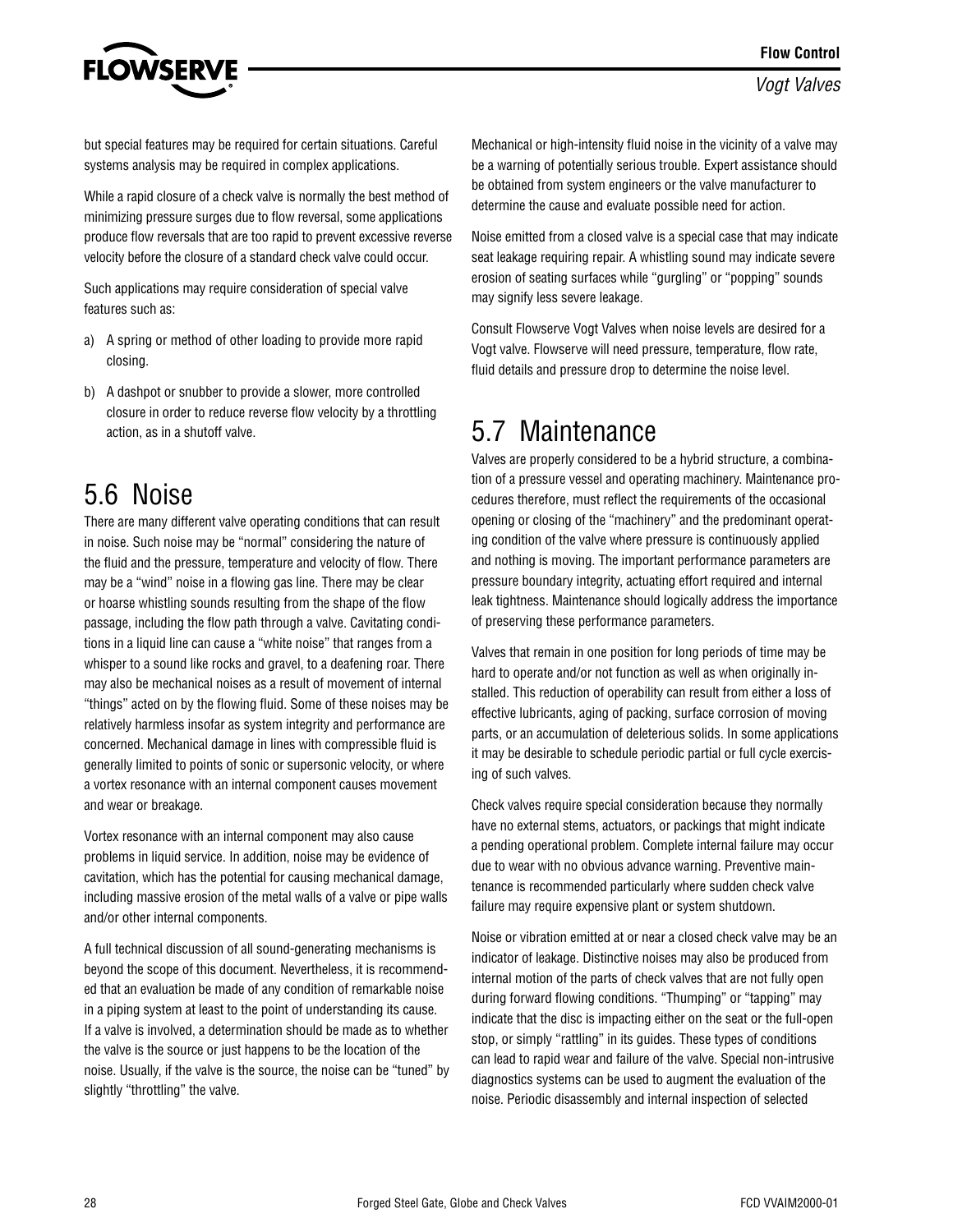

valves may be advisable, particularly where they are located close to upstream flow disturbances.

Stem seals may be a source of problems, particularly in valves that are frequently cycled or must operate at high pressures or temperatures. The stem seal must prevent or minimize leakage of line fluid between a movable stem and a stationary bonnet. While special mechanical arrangements, elastomers, or proprietary seals are used in some cases, the normal arrangement includes a cylindrical chamber in the bonnet surrounding the stem, with compression packing materials retained in the chamber by a gland and associated bolting.

Conventional compression packing requires that the gland bolting provide sufficient load to eliminate any communication porosity in the packing material and to compress it into intimate contact with the stem and bonnet. Clearances between the associated parts must be close enough to contain the packing material and minimize extrusion. Maintenance practices that increase clearances (e.g., machining of glands and/or bonnets to remove corrosion), may result in packing extrusion and leakage or "blowout".

Pressure boundary integrity requires basically sound pressurecontaining parts, a pressure-tight static seal at assembly joints and in most cases, an effective working seal between a moving stem and the valve body. Maintenance of pressure boundary parts and the static seal of assembly joints are not usually considered to be a problem. However, continuous monitoring is recommended to confirm that problems do not occur. The need for paint protection against corrosion of exposed piping should be obvious from normal observations of the system.

Wear and loss of packing material are normal expectations in frequently cycled valves. However, current packing materials and systems will minimize this deterioration particularly in new and well-maintained valves. Packing gland adjustment may be necessary from time to time but routine "repacking" should not be required in most valves that are otherwise well maintained. Packing replacement can usually be deferred until a time when other valve maintenance is required as long as the packing gland shows adequate room for further adjustment. The repacking of a backseated valve under pressure is not recommended.

Valve manufacturers and packing manufacturers should be consulted regarding the best design features and compression packing materials available to solve chronic packing problems. Ongoing developments in valve design and packing technology may offer improvements that can be implemented by retrofitting a valve with improved design, materials and installation procedures. For example, spacers may be used in the deep packing chambers common in old valves designed for use with old-style asbestos packings so that new packings/materials may be effectively installed.

Severe throttling service may cause the valve to be subjected to damage of the seating surfaces and other parts. Severe cavitation can cause gross damage of the internal parts, including the valve body and downstream piping. Good preventive maintenance procedures including periodic inspections may prevent serious failures that require expensive shutdowns. Methods of evaluation and solutions for maintenance problems are beyond the scope of this document. Flowserve should be consulted concerning design features and operating procedures for valves.

External valve mechanisms, actuators and accessories are generally readily accessible for inspection and maintenance. Reasonable protection should be provided to prevent mechanical damage and potentially degrading environmental exposure to such things as airborne grit, chemicals or moisture. Working surfaces such as stem threads, bearings, and gears should be lubricated on a reasonable schedule using the lubricants recommended or approved by the valve or actuator manufacturers.

Maintenance of valves must involve a good preventive maintenance program, particularly for check valves and valves in servere throttling service. Stem sealing problems may be alleviated by use of the newest technology in valve design, packing materials and installation procedures.

## 5.8 Valve Maintenance

#### **Notice**

This manual is intended as a maintenance guide for Flowserve Vogt Valves. Before working on any Vogt valves or related products, the reader should review and fully comply with this manual and its warnings and with the reader's company safety procedures.

If anything in this manual is unclear, contact the Flowserve Customer Service Department for assistance.

Flowserve and its employees are in no way responsible for damage to property or for personal injury or death which may result through the use or misuse of any Vogt product, publication, audio or visual aid.

#### Warning

Vogt valves described in this manual may have been manufactured prior to September 1, 1986 and may have been equipped with gaskets that contained asbestos. When servicing, disassembling, or disposing of these products, avoid breathing the asbestos fibers or dust. Dispose of the material in accordance with local, state, and federal law.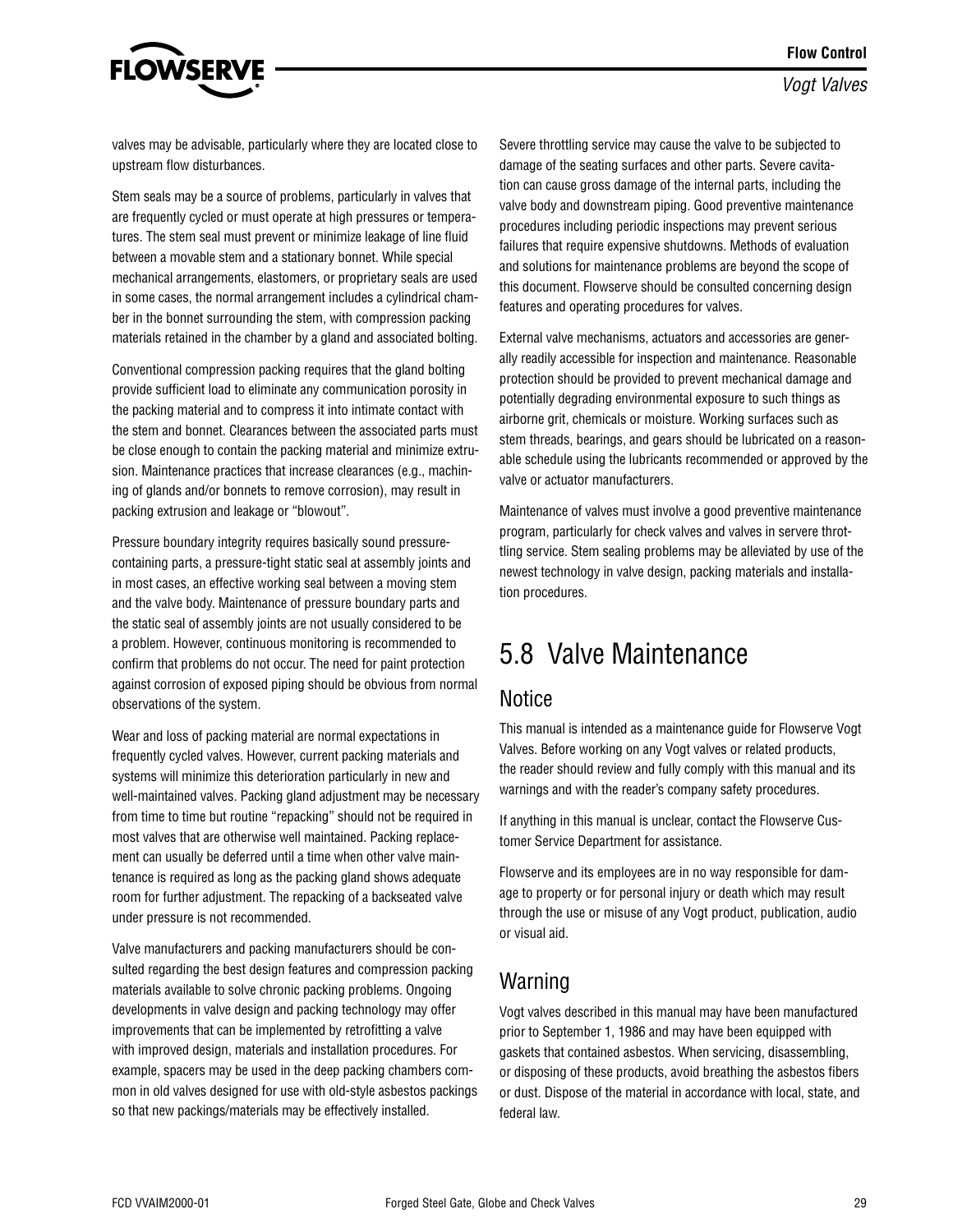

### Customer Service

If at any time you require assistance from Flowserve in the maintaining of your Vogt valves, feel free to call your Customer Service Representative, at the appropriate number listed on the back cover of this manual. Or write us at:

Flowserve Sulphur Springs Operations 1511 Jefferson Street Sulphur Springs, Texas 75482 USA

Or Fax us at: (903) 439-3386

#### Field Service

Our Sales Representatives are the best in the business. They can provide you with technical information about your Vogt valves, and are available to visit your facility to conduct general maintenance seminars.

### When You Call or Write

Be sure you provide the correct information and/or part numbers for your Vogt valves. Over the years there have been design changes due to our continuing effort make great valves even better. It is very important that we are provided the information necessary to correctly identify your valve.

The following information, located on the valve nameplate, is required to ensure the correct information and/or parts are provided for your valve:

- 1. The valve size and series number (including any prefixes or suffixes).
- 2. The valve drawing number listed on the valve nameplate.

Please note: In early 2002, our parent company changed, so the nameplates on Vogt valves will show one of three company names:

- Henry Vogt Machine Co, Louisville, KY, or
- Edward Vogt Valve, Inc, Jeffersonville, Indiana.
- Flowserve, Inc, Sulphur Springs, TX.

## 5.9 Routine Inspection and **Maintenance**

Once the right valve is properly installed, field maintenance is of a generally routine nature and can be readily performed by the user. The critical areas of a valve include the stem threads and those locations where leakage will most likely occur—the stem packing, the bonnet joint, the seat and the end connections. It is desirable that a maintenance program be established which will include periodic

inspection of the noted critical areas. The most common location of a noticeable leak is at the stem seal. Leakage at the stem can usually be stopped by adjusting the packing. If leakage cannot be stopped by packing adjustment, repacking is indicated. However, backseating the valve and attempting to repack under pressure is hazardous and is not recommended. Rather than attempting to repack under pressure, it is preferable to use the backseat to control the stem leakage until a shutdown provides safe repacking conditions.

## 5.10 Major Field Repair

Maintenance involving rework or replacement of parts is considered major repair. When circumstances dictate field repair of Vogt valves, the following information is offered as an aid. It must be pointed out, however, that valves repaired in the field are no longer under "Product Warranty," and in no event is Flowserve liable for any incidental or consequential damages resulting from any cause whatsoever. There are no warranties of any kind whatsoever, express or implied, other than those stated in Flowserve's limited warranty provision.

## 5.11 Care and Maintenance of Vogt Forged Steel Valves

#### Preliminary Considerations for Valve Repair:

- 1. Use experienced, trained personnel.
- 2. Observe all standard safety precautions
- 3. If possible, remove valve from line so that work can be done in a clean, well-lighted area.
- 4. Use genuine Vogt replacement parts.
- 5. Use proper tools.
- 6. Pressure test valve before reinstalling. This is particularly essential on valves intended for critical service.
- 7. Remember that improper repairs can be hazardous.

#### Replacement Parts – How To Order

Genuine replacement parts are available for Vogt current standard valves and can usually be shipped from stock. All parts are made with the same careful inspection and laboratory control given original valves and parts. Orders for replacement parts should clearly identify the items required and should specify the correct name of the part, valve size and series number, drawing and revision number, material, etc. The drawing and revision number which appears on the identification disc attached to the handwheel is of particular value.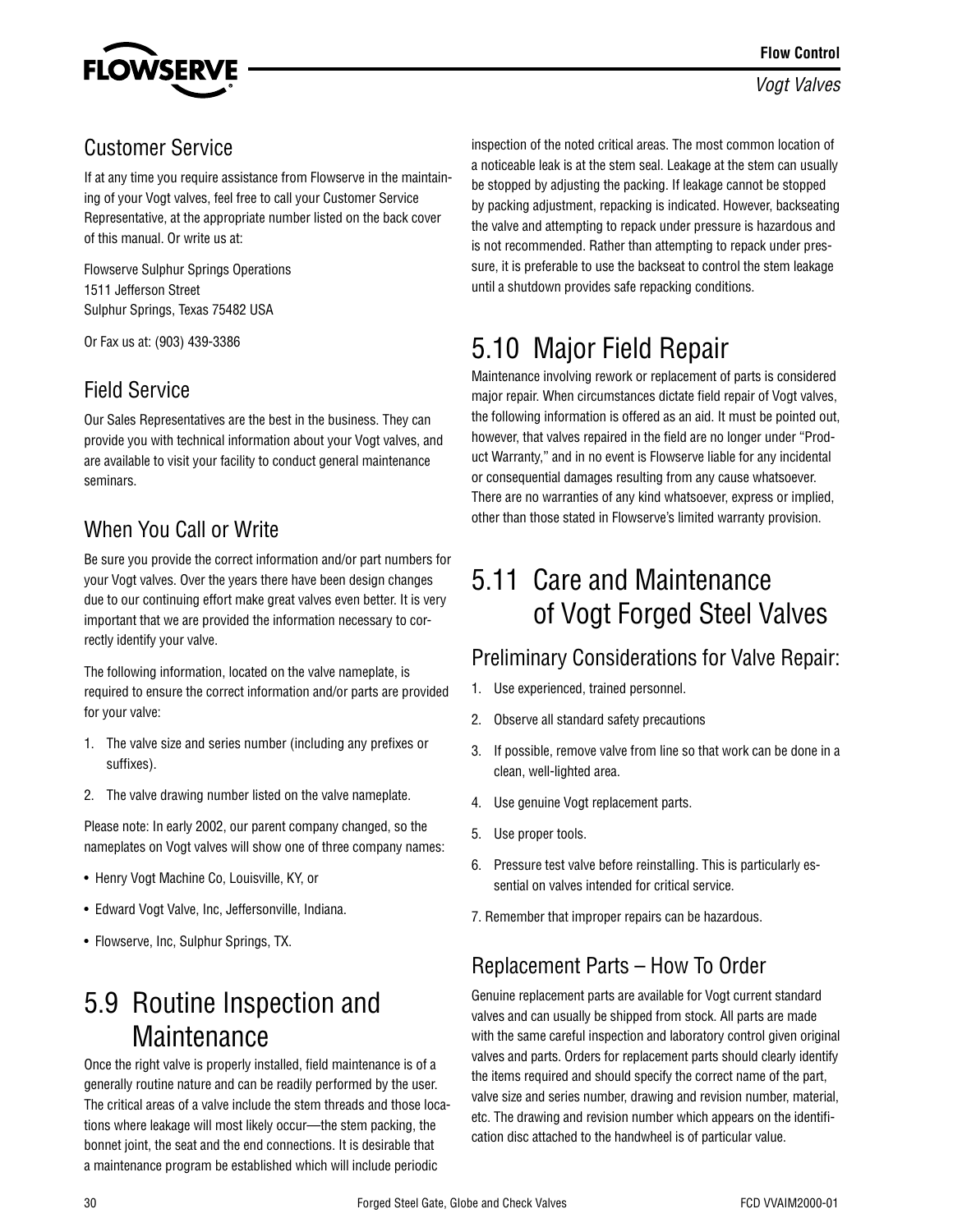

In the absence of an identification disc, series numbers may be found on the side of the valve body or drawing numbers may be found on the bonnet flange. The purchase date and/or purchase order number will further identify the parts and materials originally ordered, especially valves with custom-designed features.

The embossed number on each handwheel, having a prefix letter "V", is the pattern number of the handwheel and has no relation to the ordering of other valve parts. Prices for valve parts will be furnished on application.

## Tools For Installing Replacement Parts

Wrenches are available (price on application) for the removal and replacement of renewable seats for globe, angle, and check valves. The wrenches are machined to an accurate finish to fit the spline broach on the inside diameter of the seat and are properly heat treated for strength and toughness.

#### Disassembly

Small valves of the union bonnet type or of the screw bonnet types are readily disassembled by unscrewing the union nut or the bonnet. In bolted bonnet valves, the nut should be removed from the bonnet stud bolts or hexagon head cap screws removed from the body. Tight bolt threads may be loosened by applying penetrating oil to the threads or by selectively heating the bolt at the point of thread engagement. On bonnet joints of the through-bolt type, the bolts may be cut between the body and bonnet flanges for removal.

#### Stems

Tight stems in valves of the O.S. and Y. type are caused by either dry, worn packing, or nonlubrication of yoke nut threads. Applying a few drops of oil to the stem threads and packing, and opening and closing the valve a few times, may loosen the stem. At the same time, make sure the packing gland bolting is pulled down evenly so the gland will not bind against the stem; however, care should be taken not to overcompress the packing.

A tight stem in an inside screw valve may also result from worn or overcompressed packing, or the stem bonnet threads may "freeze" from excessive service temperatures or from corrosive fluids in the valve. If the stem turns freely after all packing is removed, and if the surface of the stem in contact with the packing is in good condition, new packing is the remedy. If stem is still tight, turn valve to upright position, fill the stuffing box with penetrating oil, and let soak. If stem remains tight, a new bonnet and stem are required, or, if practical, an O.S. and Y. type valve could be substituted.

## Bonnet Joints

On valves of the union bonnet type, repairs can be made without removing the valve from the line, provided there is enough wrench room for loosening and tightening the bonnet nut. Before loosening the bonnet nut, be sure valve is relieved of all pressure. A few hammer taps to the side of the bonnet nut or around the body neck of screw bonnet type valves will loosen nut or bonnet. Gasketed joints require smooth, clean surfaces on both the body and the bonnet gasket faces, and a new gasket is recommended for reassembly. On bolted bonnet valves in high-temperature service, and particularly where severe thermal cycling is involved, it is recommended that bolt torque be checked periodically. This recommendation applies to gland bolting as well.

### Packing – General

Vogt valves have well-proportioned stuffing boxes filled with the best grade of packing available. Before repacking, be sure to have the right grade, type, and size of packing.

**2 WARNING:** Repacking under pressure is hazardous and is not recommended. The backseat should be used as a temporary measure to control the stem leakage until a shutdown provides safe repacking conditions.

Partial disassembly of the valve is required if endless packing rings are to be placed in the valve. Split rings can be added without disassembly but is not the preferred method. Partial disassembly greatly facilitates the removal of old packing and the repacking with new packing.

Vogt makes maximum use of flexible graphite in the packing of its high temperature valves. This packing does not dry out and retains its compressibility. Valves packed with flexible graphite do not require full repacking except for severe blowing leaks, where erosion damage may have occurred to all rings of the flexible graphite packing. In this event all rings of packing shall be replaced. Otherwise, the maintenance of the valve packing can be maintained merely by the addition of one or two rings of flexible graphite without major valve disassembly.

Wipe all parts of the stuffing box, inside and out, before installing new packing. Vogt uses endless\* and split ring type packing. If split ring type is used for replacement, take care to stagger the ring slits so that they are not in line. After putting in a few rings, tamp them well into place, using the packing gland as a tamping tool. Then add enough packing to fill the stuffing box. Pressure on the packing is applied by the packing nut or gland flange bolting, depending on valve design, which bears on a gland in the stuffing box. Gland bolting should be tightened evenly to obtain the proper packing compression for leak-free service. Upon reassembling the valve, a few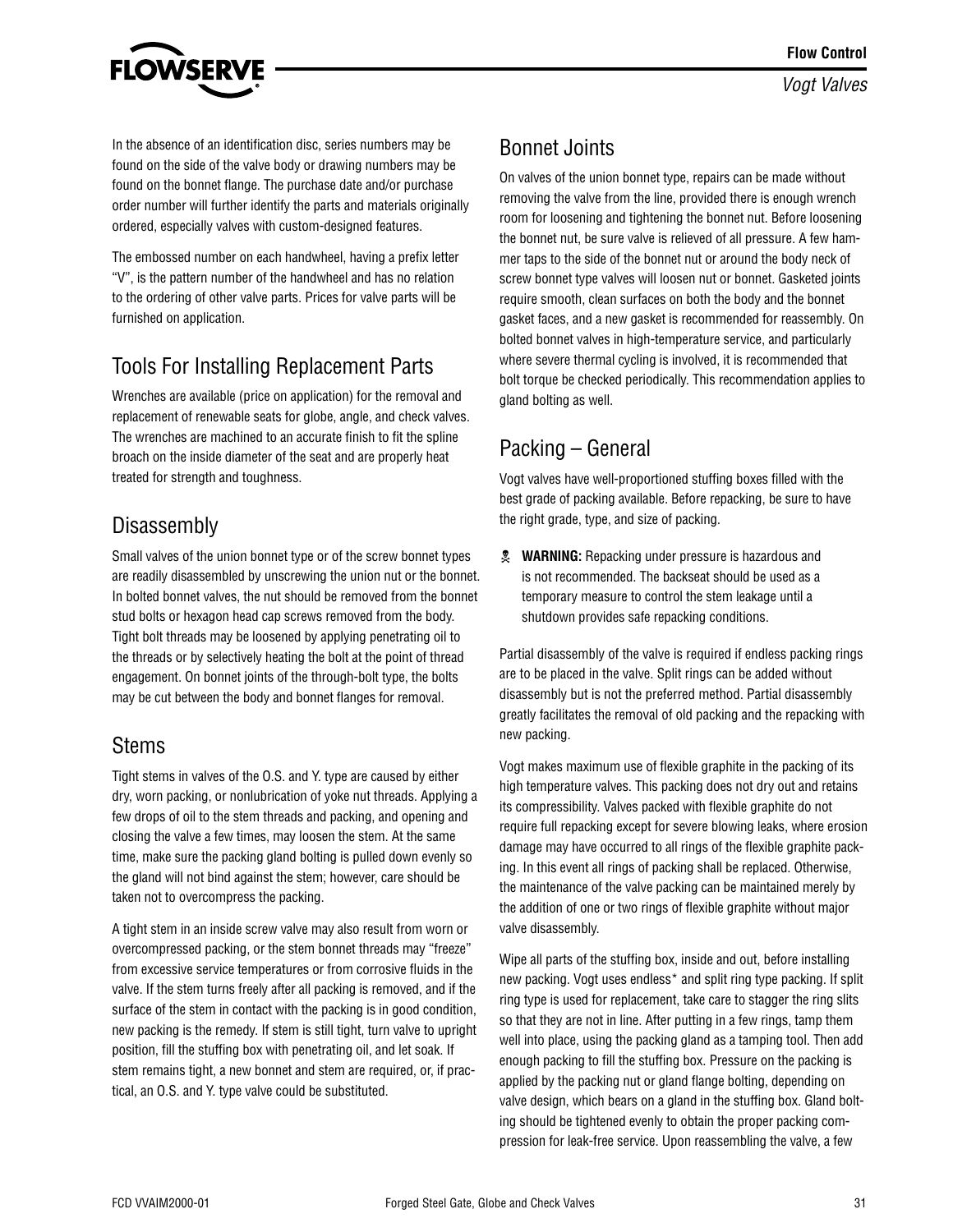

turns of the handwheel and a few drops of oil applied on the stem just above the packing will help work in the packing to the stem.

*\* Vogt has used a patented one-piece endless cylinder of packing in its factory-made valves for several years, and if this packing is to be replaced it will be necessary to remove the cylinder packing from the valve before repacking. If individual rings have been used, the individual rings can be removed as necessary. If complete valve disassembly is used during packing of a valve, the patented packing cylinder can be used for replacement. See Section 1 for Packing Cartridge PN.*

## 5.12 Detailed Packing **Instructions**

#### O.S. and Y. Bolted Bonnet Gate Valves (Typical Series 12111) (Partial Disassembly Required)

- 1. Loosen packing gland bolting and free up gland.
- 2. Remove bonnet bolts and bonnet subassembly.
	- **A CAUTION:** Mark the gate and note orientation. The same gate and orientation shall be maintained upon replacement.
- 3. Spin handwheel until stem is removed from yoke nut thread.
- 4. Pull stem through packing. Rotating the stem during removal from the packing will aid in this process.
- 5. Remove packing gland and gland bolting.
- 6. Remove top ring of packing. This will be a braided graphite packing. Remove additional packing as required.
- 7. Add new rings of flexible graphite packing and one new top and bottom ring of braided packing as required.
- 8. Replace packing gland and snug up gland bolting evenly.
- 9. Insert new bonnet gasket. Insert gate/stem into body.
- 10. Place yoke bonnet subassembly back on stem and rotate handwheel to seat bonnet.
- 11. Replace bonnet bolts and torque bonnet bolts until bonnet joint becomes metal-to-metal. A .007" feeler gage may be used to gage joint. A bonnet/body joint that will accept a .007" feeler gage is not properly torqued and is not metal-to-metal. Additional torque should be applied.
	- **A** CAUTION: During the torquing of the bonnet joint, the valve should be slightly open. This will prevent the bonnet bolt torque from driving the disc or gate into the valve seat and will ensure the bonnet joint will go metalto-metal.
- 12. Tighten packing gland bolting evenly.
- 13. Open and close valve to ensure free operation.
- 14. Place valve back in service.

#### Alternate Method (No Major Disassembly Required)

- 1. Remove packing gland bolting and free up packing gland.
- 2. Remove top ring of packing. This will be a braided graphite packing. Prepare chamber to accept new ring or rings of packing.
- 3. Split a number of packing rings of flexible graphite as required and place individual ring in packing chamber using the gland to ram the packing into the chamber. Stagger packing ring's separations by 90° if more than one ring is required. Replace top ring of braided graphite packing as required. If total replacement of packing is necessary, a bottom ring of braided packing shall be used.
- 4. Tighten packing gland bolting evenly.
- 5. Open and close valve to ensure free operation.
- 6. Place valve back in service.

#### Packing

#### O.S. and Y. Bolted Bonnet Globe Valve (Typical Series 12141) (Partial Disassembly Required)

- 1. Loosen packing gland bolting and free up gland.
- 2. Remove bonnet bolts.
- 3. Remove handwheel nut and nameplate.
- 4. Spin handwheel until stem moves through yoke nut loosening and pushing off handwheel.
- 5. Remove yoke/bonnet subassembly, rotate stem and totally remove stem from yoke thread.
- 6. Pull stem through packing. Rotating the stem during removal from the packing will aid in this process.
- 7. Remove packing gland and gland bolting.
- 8. Remove top ring of packing. This will be a braided graphite packing. Remove additional packing as required.
- 9. Add new rings of flexible graphite packing and one new top and bottom ring of braided graphite packing as required.
- 10. Replace packing gland and snug up gland bolting evenly.
- 11. Place stem back into yoke/bonnet subassembly.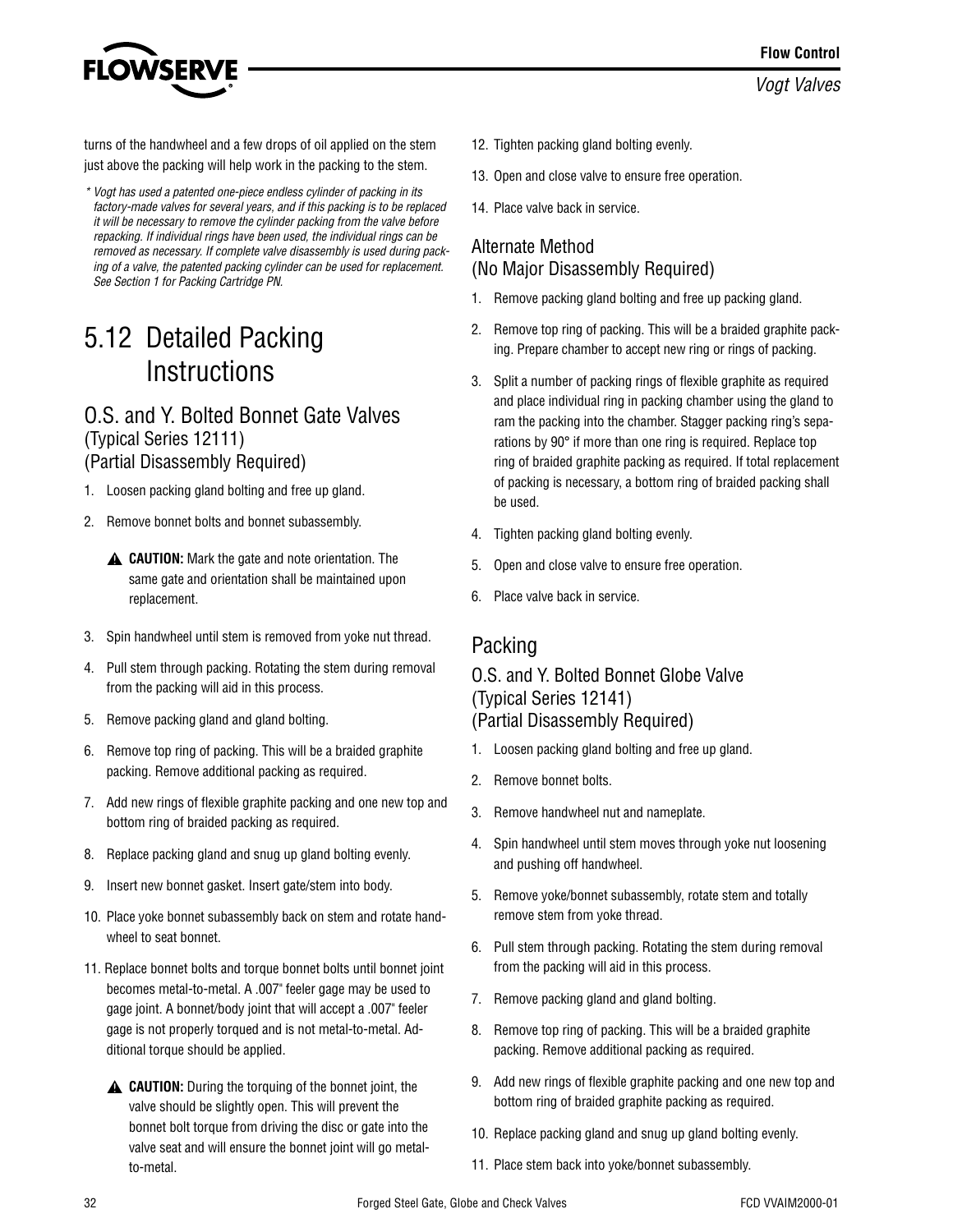

- 12. Rotate stem to engage yoke nut thread. Stem should be rotated until stem broach is visible and the handwheel can be placed on the stem. Replace nameplate and handwheel nut, tighten nut.
- 13. Insert new bonnet gasket.
- 14. Place yoke/bonnet subassembly on valve and replace bonnet bolting.
- 15. Replace bonnet bolts and torque bonnet bolts until bonnet joint becomes metal-tometal. A .007" feeler gage may be used to gage joint. A bonnet/body joint that will accept a .007" feeler gage is not properly torqued and is not metal-to-metal. Additional torque should be applied.
	- **A** CAUTION: During the torquing of the bonnet joint, the valve should be slightly open. This will prevent the bonnet bolt torque from driving the disc into the valve seat and will ensure the bonnet joint will go metal-to-metal.
- 16. Tighten packing gland bolting evenly.
- 17. Open and close valve to ensure free operation.
- 18. Place valve back in service.

#### Alternate Method (No Major Disassembly Required)

- 1. Remove packing gland bolting and free up packing gland.
- 2. Remove top ring of packing. This will be a braided graphite packing. Prepare chamber to accept new ring or rings of packing.
- 3. Split a number of packing rings of flexible graphite as required and place individual rings in packing chamber using the gland to ram the packing into the chamber. Stagger packing ring's separations by 90° if more than one ring is required. Replace top ring of braided graphite packing as required. If total replacement of packing is necessary, a bottom ring of braided packing shall be used.
- 4. Tighten packing gland bolting evenly.
- 5. Open and close valve to ensure free operation.
- 6. Place valve back in service.

#### O.S. and Y. Welded Bonnet Gate Valves (Typical Series 2801) Preferred Method (Requires Disassembly of Yoke/Bonnet Subassembly)

- 1. Loosen packing gland bolting and free up gland.
- 2. Remove tack weld(s) at yoke/bonnet interface. A hammer and a sharp chisel should be utilized for this operation.
- 3. Remove yoke/handwheel assembly from yoke/bonnet subassembly.
	- **A CAUTION:** The stem should be maintained in a near open position to ensure that the yoke/bonnet thread and the stem thread difference do not create a condition where the stem is locked against the backseat, making removal of the yoke impossible.
- 4. Remove top ring of packing. This will be a braided graphite packing. Remove additional packing as required.
- 5. Add new rings of flexible graphite packing and one new top ring of braided graphite packing as required. If total replacement of packing is necessary, a bottom ring of braided packing shall be used.
- 6. Replace yoke/handwheel assembly to bonnet subassembly.
	- **A CAUTION:** When replacing yoke/handwheel assembly, the valve stem should be maintained in an open position to ensure the yoke thread advance does not drive the gate into the seats potentially making the yoke replacement impossible.
- 7. Tighten packing gland bolting evenly.
- 8. Tack weld yoke/bonnet subassembly at or near same location from which tack weld was removed. Tack weld in accordance with the manufacturer's recommended procedure.
- 9. Open and close valve to ensure free operation.
- 10. Place valve back in service.

## Alternate Method

#### (No Major Disassembly Required)

- 1. Remove packing gland bolting and free up packing gland.
- 2. Remove top ring of packing. This will be a braided graphite packing. Prepare chamber to accept new rings or rings of packing.
- 3. Split a number of packing rings of flexible graphite as required and place individual rings in packing chamber using the gland to ram the packing into the chamber. Stagger packing ring's separations by 90° if more than one ring is required. Replace top ring of braided graphite ring as required. If total replacement of packing is necessary, a bottom ring of braided packing shall be used.
- 4. Tighten packing gland bolting evenly.
- 5. Open and close valve to ensure free operation.
- 6. Place valve back in service.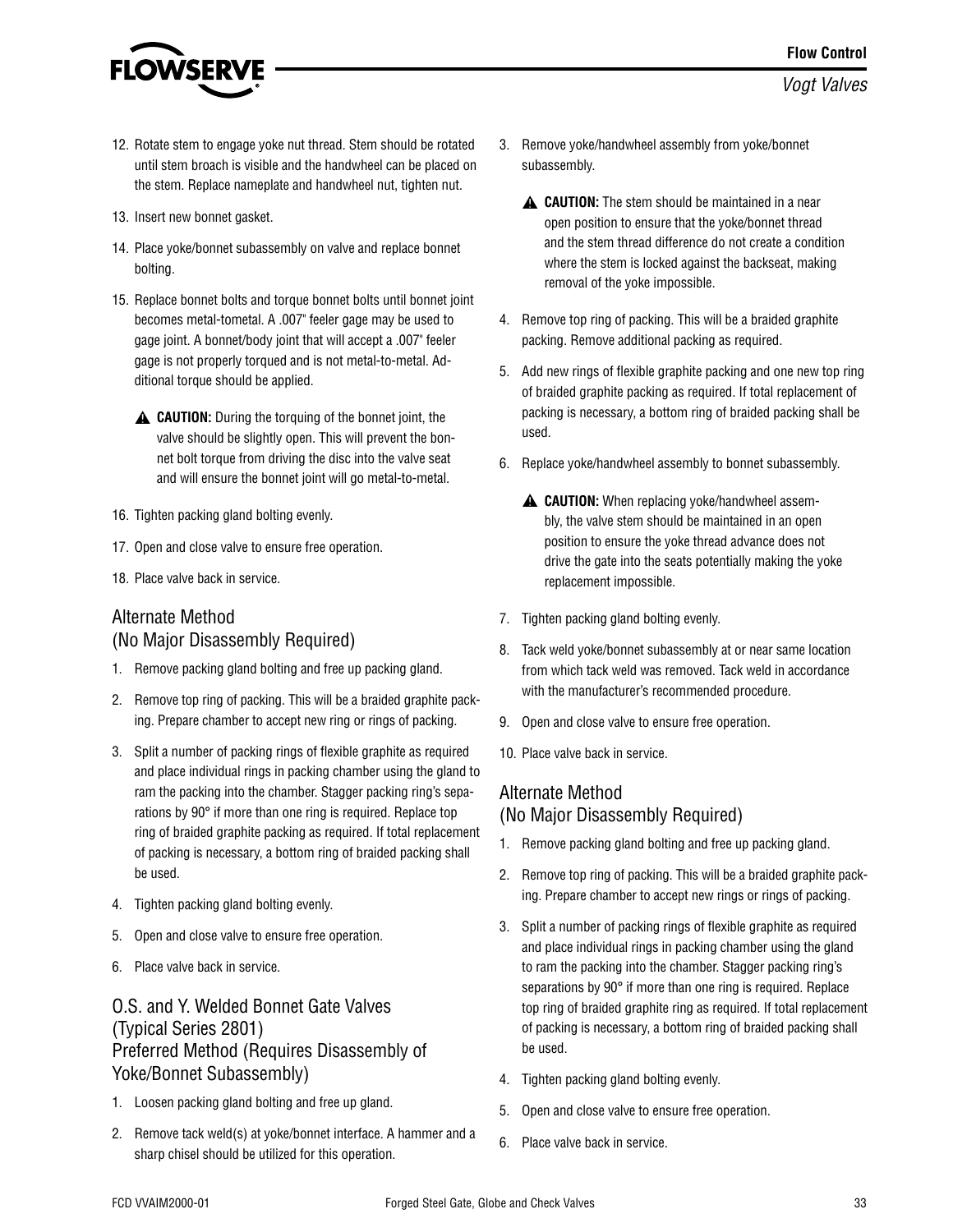#### O.S.and Y. Welded Bonnet Globe Valves (Typical Series 2821) Preferred Method (Requires Disassembly Of Yoke/ Bonnet Subassembly)

- 1. Loosen packing gland bolting and free up gland.
- 2. Remove handwheel nut, nameplate, and handwheel.
- 3. Remove tack weld(s) at yoke/bonnet subassembly. Remove yoke.
	- **A CAUTION:** The stem should be maintained in a near closed position to ensure that the yoke/bonnet thread and the stem thread difference do not create a condition where the stem is locked against the backseat, making removal of the yoke impossible.
- 4. Remove top ring of packing. This will be a braided graphite packing. Remove additional packing as required.
- 5. Add new rings of flexible graphite packing and one new top ring of braided graphite packing as required. If total replacement of packing is necessary, a bottom ring of braided packing shall be used.
- 6. Replace the yoke to the bonnet.
	- **A CAUTION:** When replacing the yoke the valve stem should be maintained in an open position to ensure the yoke thread advance does not drive the disc into the seat, potentially making the yoke replacement near impossible.
- 7. Tighten packing gland bolting evenly.
- 8. Tack weld yoke/bonnet subassembly at or near the same location from which the tack weld was removed. Tack weld in accordance with the manufacturer's recommended practice.
- 9. Replace handwheel, nameplate, and handwheel nut and tighten nut.
- 10. Open and close valve to ensure free operation.
- 11. Place valve back in service.

#### Alternate Method

#### (No Major Disassembly Required)

- 1. Remove packing gland bolting and free up packing gland.
- 2. Remove top ring of packing. This will be a braided graphite packing. Prepare chamber to accept new rings or rings of packing.

3. Split a number of packing rings of flexible graphite as required and place individual rings in packing chamber using the gland to ram the packing into the chamber.

Stagger packing ring's separations by 90° if more than one ring is required. Replace top ring of braided graphite packing as required. If total replacement of packing is necessary, a bottom ring of braided packing shall be used.

- 4. Tighten packing gland bolting evenly.
- 5. Open and close valve to ensure free operation.
- 6. Place valve back in service.

#### Inside Screw, Welded or Bolted Bonnet, Gate or Globe Valve (Typical Series 12161 and 12181)

- 1. Remove handwheel nut, nameplate, and handwheel.
- 2. Remove packing nut and packing gland.
- 3. Remove top ring of packing. This will be a braided graphite packing. Remove additional packing as required.
- 4. Add new rings of flexible graphite packing and one new top ring of braided graphite packing as required. If total replacement of packing is necessary, a bottom ring of braided packing shall be used.
- 5. Replace packing gland and packing nut.
- 6. Tighten packing nut.
- 7. Replace handwheel, nameplate, and handwheel nut and tighten nut.
- 8. Open and close valve to ensure free operation.
- 9. Place valve back into service.

## 5.13 Fluoropolymer Packing Instructions

For Vogt standard valves packed with Style C-VH packing, the detailed procedures above may be used as applicable. Fluoropolymer packing orientation shall be as outlined in Figure 3.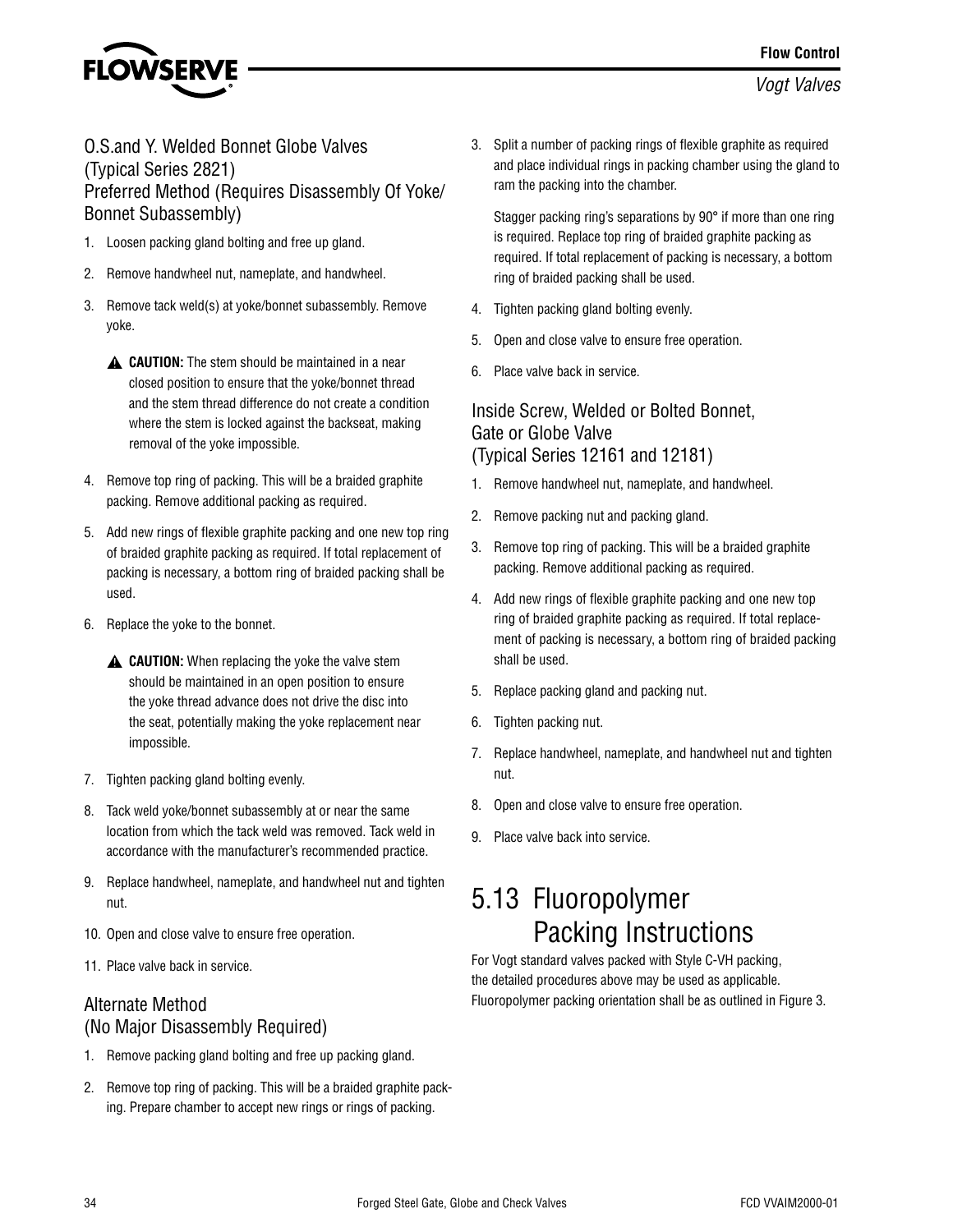



## 5.14 Vogt Valves Packed With Fluoropolymer for High-Pressure Applications – Standard

See solid assembly arrangement for method utilizing the C-VH packing rings. All fluoropolymer packing is used, even for the bottom ring. This is a standard fluoropolymer packing method and is designed to seal on internal pressure. See Figure 3.

## 5.15 For Vacuum Applications

The C-VH rings should be partially inverted for vacuum applications because leakage is from outside environment to inside of valve. Rings should be oriented per Figure 4.

## 5.16 For Combination Pressure/ Vacuum Applications

The C-VH rings should be oriented per Figure 5.

**NOTE:** In the event endless fluoropolymer rings are split, they may be cut at a 45° angle by the use of a razorblade. Install one ring at a time and stagger the splits in succeeding rings by 90°. Endless rings are preferred and this requires valves to be disassembled during repacking.

## 5.17 Style C-VH Rings for High-Pressure Service

This design incorporates a heavy wall and heel section necessary to withstand pressures up to 500 psi and greater.

C-VH rings are recommended for high-pressure applications such as hydraulic cylinders and pumps. See Figure 3.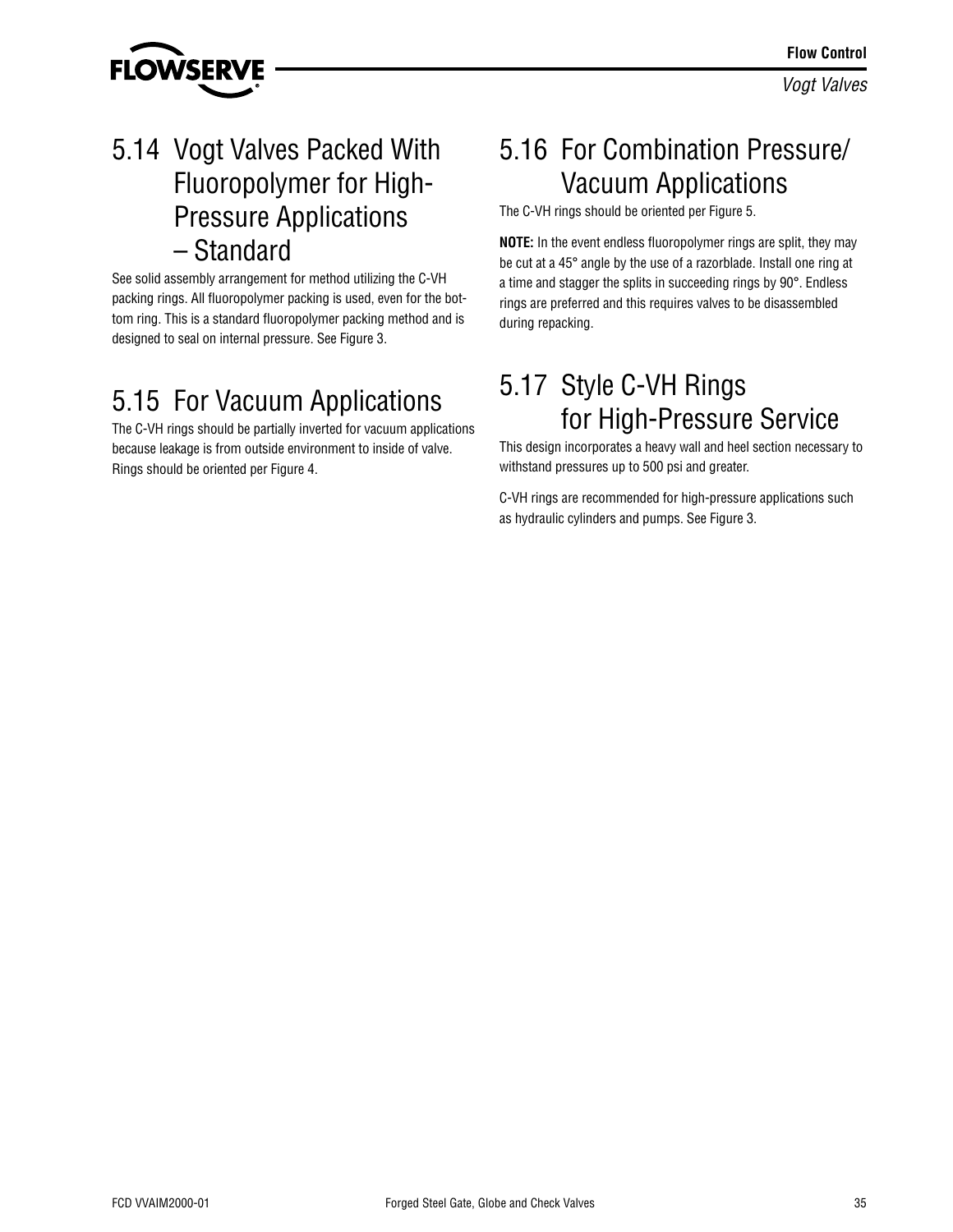

**Flow Control**

*Vogt Valves*

*Figure 3 – Stuffing Box: Standard and High Pressure Applications*



#### *Standard and High Pressure Applications*

| <b>Stuffing Box Space</b>  |               |               |                |                                            |                  | <b>Number Of C-VH Rings</b> |                     |
|----------------------------|---------------|---------------|----------------|--------------------------------------------|------------------|-----------------------------|---------------------|
| <b>Valve Size</b><br>(in.) | 0.D.<br>(in.) | I.D.<br>(in.) | Depth<br>(in.) | <b>Cross</b><br>Section (in <sup>2</sup> ) | <b>Top Rings</b> | <b>Bottom Rings</b>         | <b>Center Rings</b> |
| $\frac{1}{2}$              | .62           | .38           | .62            | .125                                       |                  |                             |                     |
| $\frac{3}{4}$              | .62           | .38           | .62            | .125                                       |                  |                             | 4                   |
|                            | .88           | .50           | 1.12           | .188                                       |                  |                             | 6                   |
| $1\frac{1}{4}$             | .94           | .56           | 1.12           | .188                                       |                  |                             | 6                   |
| $1\frac{1}{2}$             | .94           | .56           | 1.12           | .188                                       |                  |                             | 6                   |
| 2                          | 1.12          | .62           | 1.50           | .250                                       |                  |                             | 6                   |
| 3                          | 1.25          | .75           | 1.50           | .250                                       |                  |                             | 6                   |
| 4                          | 1.38          | .88           | 1.75           | .250                                       |                  |                             |                     |









#### *Combined Pressure/Vacuum Applications*

| <b>Stuffing Box Space</b>  |               |               |                       |                                            | <b>Number Of C-VH Rings</b> |                     |                     |
|----------------------------|---------------|---------------|-----------------------|--------------------------------------------|-----------------------------|---------------------|---------------------|
| <b>Valve Size</b><br>(in.) | 0.D.<br>(in.) | I.D.<br>(in.) | <b>Depth</b><br>(in.) | <b>Cross</b><br>Section (in <sup>2</sup> ) | <b>Top Rings</b>            | <b>Bottom Rings</b> | <b>Center Rings</b> |
| $\frac{1}{2}$              | .62           | .38           | .62                   | .125                                       |                             | 2                   |                     |
| $\frac{3}{4}$              | .62           | .38           | .62                   | .125                                       | n                           | $\overline{2}$      | 2                   |
|                            | .88           | .50           | 1.12                  | .188                                       | c                           | 2                   | 4                   |
| $1\frac{1}{4}$             | .94           | .56           | 1.12                  | .188                                       | n                           | 2                   | 4                   |
| $1\frac{1}{2}$             | .94           | .56           | 1.12                  | .188                                       | n                           | 2                   |                     |
| 2                          | 1.12          | .62           | 1.50                  | .250                                       | C                           | 2                   | 4                   |
| 3                          | 1.25          | .75           | 1.50                  | .250                                       | C                           | 2                   | 4                   |
|                            | 1.38          | .88           | 1.75                  | .250                                       | C                           | 2                   | 5                   |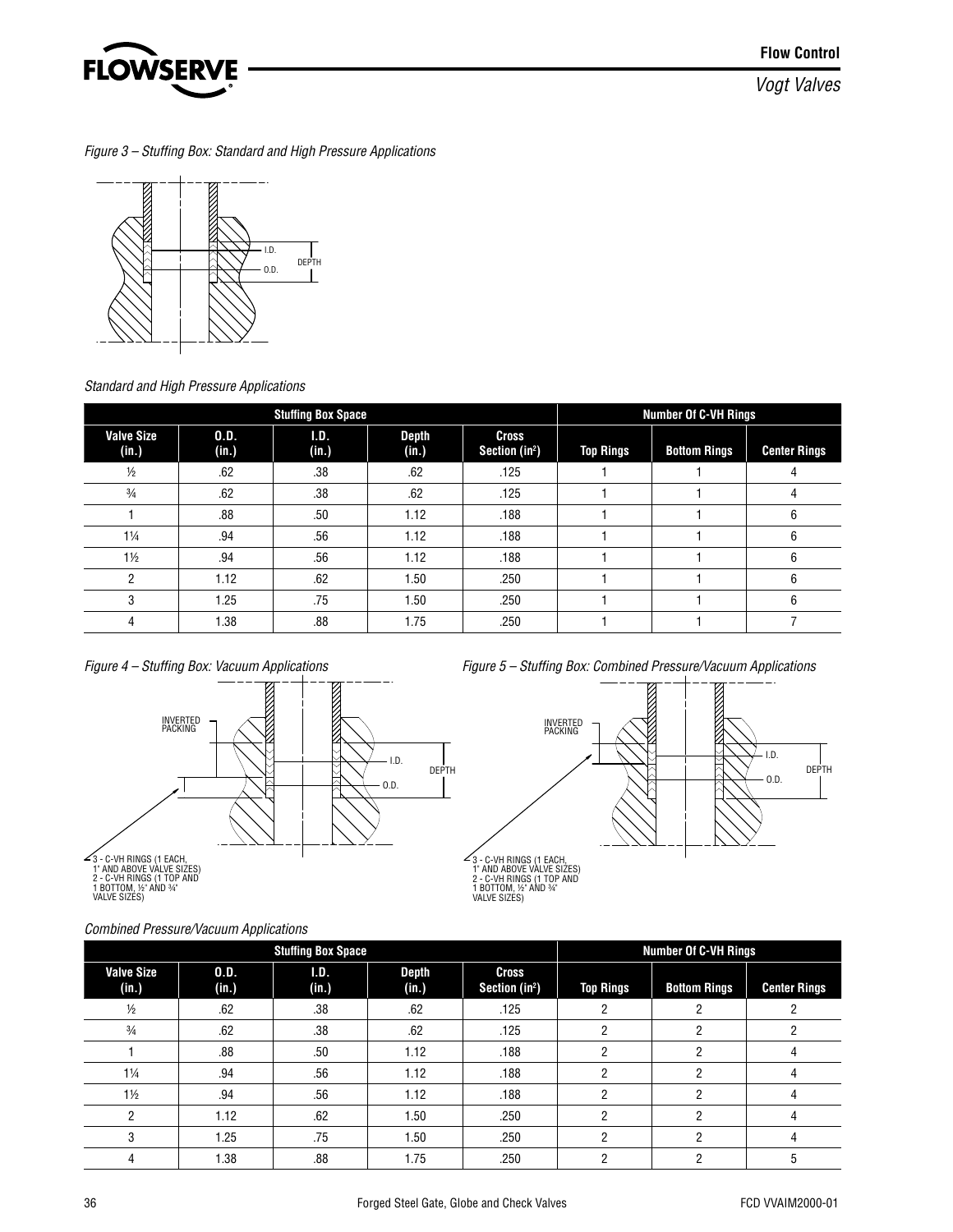



## 5.18 Disc and Seat

Leakage through the seat and disc is not always easy to detect, but when definitely known to exist, immediate repair is recommended since delay may permanently damage the disc, seat or both.

The internal repair of gate valves 2" and smaller is usually found to be uneconomical. However, if a gate valve is disassembled for inspection or cleaning, care should be taken when removing the wedge to note and mark its orientation with respect to the valve body so that when the wedge is reinserted in the valve, it will have precisely the same relationship to the seats that it had in the original assembly.

The seat threads in angle, globe, and check valve bodies should be carefully inspected to make sure they are in useable condition. When installing new seats by using proper seat tools, the seats should be screwed tightly into the valve body, then unscrewed and examined to make sure they are making continuous contact for tight seal.

If seating surfaces show galling, slight pitting, grooving, or indentations not deeper than 0.010", lapping will usually restore the surfaces sufficiently to permit tight closure. Defects deeper than 0.010" can seldom be corrected by lapping, but seating surfaces can be remachined or new parts installed. For relapping the seat and disc of Vogt globe, angle, or check valves, use a fine and a coarse grade emery base compound such as Clover Compound A and D. Apply a light coat of fine, or A, compound to the seating surface of the disc or one-piece stem, insert disc or one-piece stem into seat, and lap using an oscillating motion. Lap a few minutes and then wipe seating surfaces clean. This will clearly show the extent of damage. If severe damage is noted, use the coarse, or D, compound and lap until all defects are removed. Then finish with the fine, or A, compound. It is recommended that the face of the disc be "blued" to check for contact between seating surfaces after final lapping.

Globe and angle valves require a lapping guide fixture to maintain alignment during the lapping operation. A fixture as shown in Figure 6 may be made or, for O.S. and Y. valves, a valve bonnet with yoke nut removed may be used. For relapping loose disc globe valves, place a washer between the disc and head of the stem and retighten the disc nut, as shown in Figure 6.

Vogt piston check valves require an adapter to screw or mate into the piston for lapping the piston seating surface to the seat. The bore of the valve body serves as a guide for lapping, see Figure 7. Ball check valves are primarily used for fluids of high viscosity and the rolling action of the ball maintains seating surfaces in good condition until ball size or ball guide is worn and replacement parts are needed.





*Figure 7*

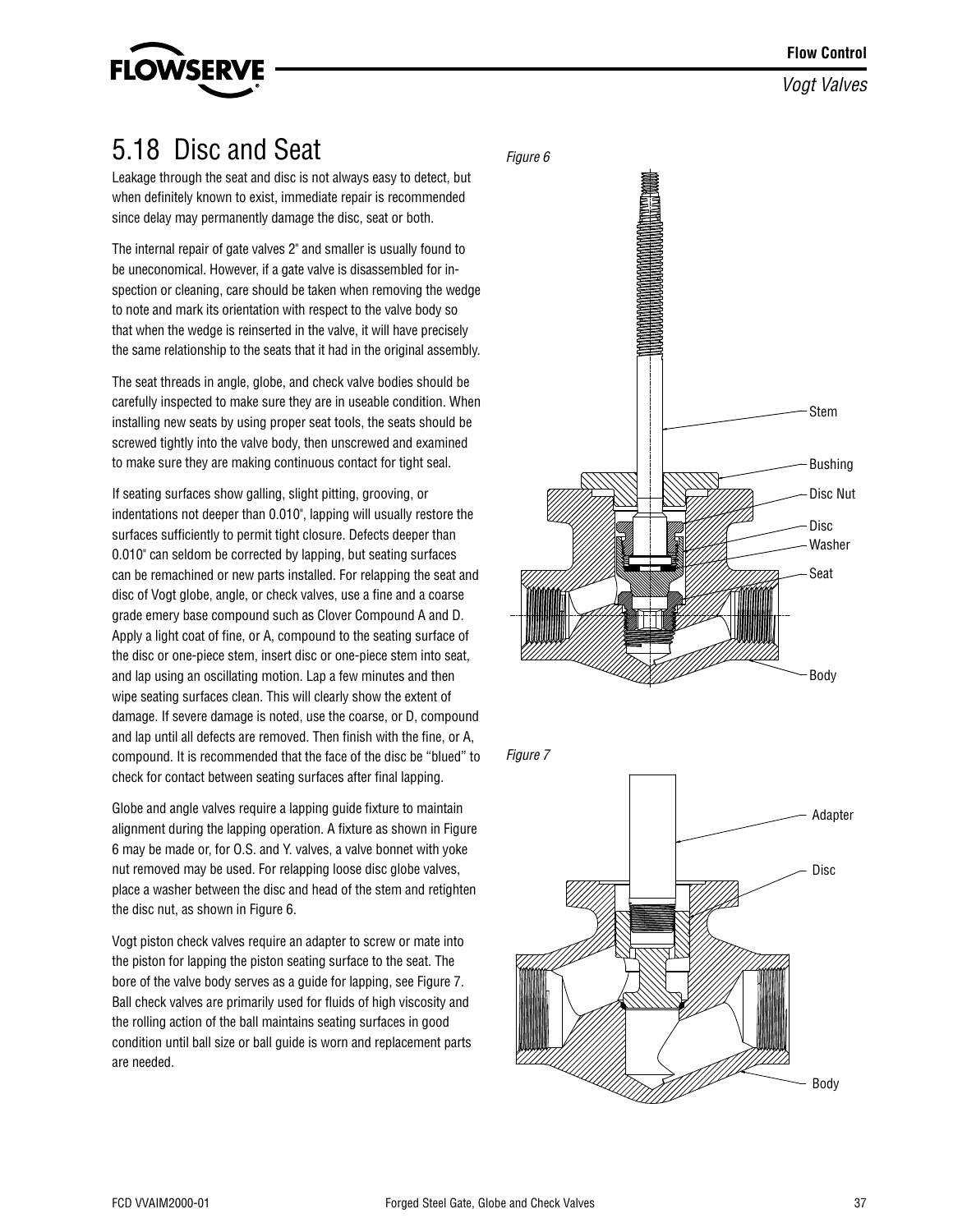

## 5.19 Gate Valve Maintenance

#### Bolted Bonnet Gate Valves

The repair of such valves can be accomplished as follows:

#### **Recommended Spare Parts**

- 1. Bonnet gasket—See Section 1 for part numbers. Listed or unlisted gaskets are available from Flowserve distribution on short notice.
- 2. Packing—See Section 1 for part numbers. Listed or unlisted gaskets are available from Flowserve distribution on short notice.

#### **A** CAUTION

- **1.** The system pressure shall be totally isolated and vented from the valve to ensure that the valve is at zero pressure while being repaired.
- **2.** For small valves valve replacement may be the most economical way to facilitate repair.

#### **Bonnet Gasket Leaker**

- 1. Remove bonnet.
- 2. Clean and Inspect gasket recess and gasket surface on the bonnet. Erosion in the gasket seating area greater than 0.030" deep will require replacing the valve body and/or bonnet. A machining allowance of 0.030" is allowed to refurbish the gasket seating area of the bonnet and body.
	- **A CAUTION:** Ensure that any metal removed from the bottom of the depth of the body gasket recess is duplicated by removing the same amount from the top of the body. This is required to ensure that the depth of the gasket recess (0.095–0.100") in the body is maintained.

The bonnet gasket surface can be machined by up to 0.030" without any additional removal. Body/bonnet gasket surface metal removal will reduce the thickness of body/bonnet thickness.

- 3. Inspect the bonnet bolting to ensure it is proper and bolting is not damaged or stretched. If bolting is bad it shall be replaced. Bolting is available from Flowserve distribution on short notice.
- 4. If the gasket surface is not damaged and/or has been refurbished, replace the gasket with a gasket part number noted in the Recommended Spare Parts Table of Section 1. Gaskets are available from distribution on short notice.
- 5. Place the bonnet back on the valve and install the bonnet bolting. Torque the bonnet bolting in accordance with the torque requirements of Bonnet Torque Requirements of Section 1.

6. Test the valve and, if acceptable, place valve back in service.

#### **Valve Seat Leaker**

- 1. Remove the bonnet subassembly. Inspect body, seat rings, gate, and bonnet bolting.
- 2. If the gate is badly damaged it can be replaced. Since Vogt gate valves are selectively assembled with matching gates/seat rings a new gate may not correct a leaking valve. New gates are available from Flowserve distribution on short notice.
- 3. If the seat rings are damaged, a loose and leaking valve in service cannot be repaired without removal from the line. Special equipment will be required to replace the seat rings and replacement of the valve is recommended instead of seat replacement. In the event the user intends to repair the valve, call Flowserve distribution for seat ring part numbers and availability. Such parts are available on short notice.

#### Seal Welded Bonnet Gate Valves

The Vogt valves in this category include valves with threaded bonnets that, once assembled, are seal welded. They contain no gaskets. Replacement may be more economical than repair for these valves.

#### **Bonnet Gasket Leaker**

This would be a very unusual event, but if a seal weld leaks, it should be ground out while the valve is not under pressure, and a weld repair at the point of leakage shall be performed. See Section 4 for typical weld metal that can be used to weld repair carbon, alloy and stainless steel valves.

#### **Valve Seat Leaker**

Replacement instead of repair is recommended. Seat replacement will require removal of the valve form the service line. Special equipment will be required to replace seat rings. Call Flowserve for seat ring part numbers and availability. Such parts are available on short notice.

## 5.20 Globe Valve Maintenance

#### Bolted Bonnet Globe Valves

The repair of Vogt valves with spiral-wound gasket bonnet joints can be accomplished as follows:

#### **Recommended Spare Parts**

- 1. Bonnet gasket—See Section 1 for part number. Listed gaskets are available from Flowserve distribution on short notice.
- 2. Packing—See Section 1 for part number. Listed packing is available from Flowserve distribution on short notice.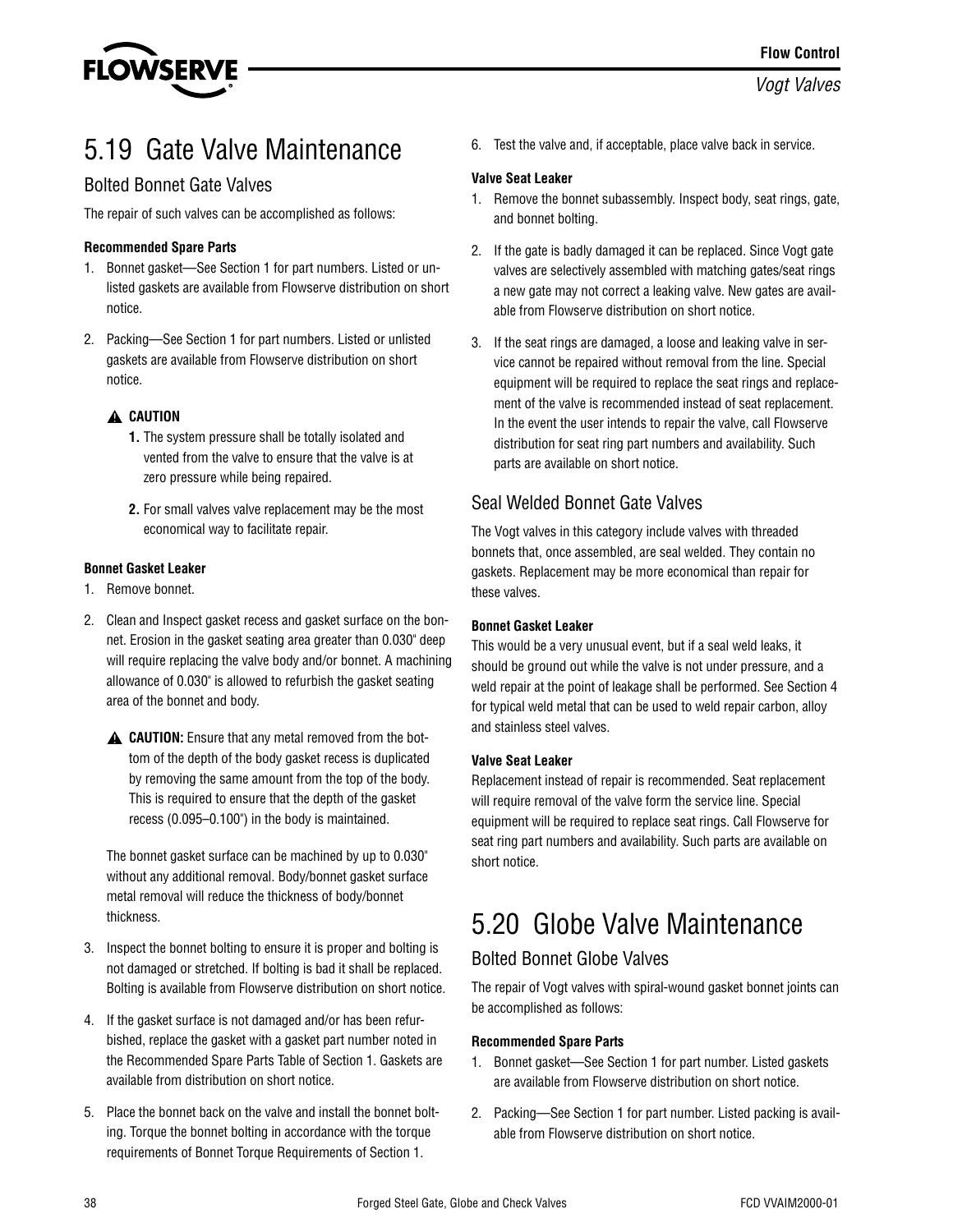

#### **A** CAUTION

- **1.** The system pressure shall be totally isolated and vented from the valve to ensure that the valve is at zero pressure while being repaired.
- **2.** For small valves valve replacement may be the most economical way to facilitate repair.

#### **Bonnet Gasket Leaker**

- 1. Remove bonnet subassembly. Four or eight bonnet bolts must be removed to remove the bonnet subassembly.
- 2. Clean and inspect gasket recess and gasket surface on the bonnet. Erosion in the gasket seating area greater than 0.030" deep will require the valve body and/or bonnet to be replaced. A machining allowance of 0.030" is allowed to refurbish the gasket seating area of the bonnet and/or body.
	- **A CAUTION:** Ensure that any metal removed from the depth of the body gasket recess is duplicated by removing the same amount from the top of the body. This is required to ensure that the depth of the gasket recess (0.095–0.100") in the body is maintained.

The bonnet gasket surface depth can be machined by up to 0.030" without damage to the valve. Bonnet gasket surface removal shall be across the full surface of the bonnet that contacts the gasket and body-mating surface when the valve is assembled. Body or bonnet gasket surface metal removal will reduce the thickness of body or bonnet thickness by a maximum acceptable 0.030".

- 3. Inspect the bonnet bolting to ensure it is proper and bolting is not damaged or stretched. If bolting is bad it shall be replaced. Bolting is available from Flowserve distribution on short notice.
- 4. If the gasket surface is not damaged and/or has been refurbished per the above machining process, replace the gasket with a gasket part number noted in the Recommended Spare Parts List of Section 1. Gaskets are available from Flowserve distribution on short notice.
- 5. Place the bonnet subassembly back on the valve and install the bonnet bolting. Torque the bonnet bolting in accordance with the torque requirements of Bonnet Torque Requirements of Section 5.
- 6. Test the valve and, if acceptable, place back in service.

#### **Valve Seat Leaker**

- 1. Remove the bonnet subassembly. Inspect body, disc, and bonnet bolting.
- 2. If the disc is badly damaged it can be replaced. Discs are available from Flowserve distribution on short notice.
- 3. Note any rust on the body and disc area. Internal rusting may cause the valve to close improperly.
- 4. Clean rust from valve.
- 5. Inspect the valve body seat. If the seat has imperfections deeper than 0.010", repair may not be economical and may be impossible. A replacement body is readily available from Flowserve distribution on short notice.
- 6. If the imperfections are less than 0.010", the valve seating surfaces can be brought back into like-new seating condition by lapping the disc to the body seat.
- 7. No special lapping tools are required. The bonnet subassembly can be modified to serve as a lapping tool. (See Figure 6, Section 5.) The packing shall be removed from the bonnet subassembly and the yoke nut shall also be removed and/or modified.
- 8. The disc/disc nut arrangement shall be assembled with an O-ring, or washer as noted in Figure 6, Section 5. This O-ring/ washer fixes the disc to the stem and causes it to rotate when the stem is rotated.
- 9. The lapping process requires the disc to be rotated against the body seat with a lapping compound between the two parts. The rotation of the disc can be done manually or with a low speed air tool. Rotation of the piston with an air tool should be on the order of 40 rpm. Downward force should be limited to the weight of the tool.
- 10. For the lapping process, two grades of lapping compounds shall be used. The first lapping (rough) shall be done with the following grade of compound:
	- Fel Pro Clover Sharpening Compound Silicon Carbide Water Soluble Gel 120 grit Part No. 51846 E Coarse

This compound removes a considerable amount of metal and should take 3–5 minutes to refurbish the seating surfaces. Discontinue when the disc and body have continuous lapping lines on the seating surfaces.

The final lap shall be done with the following grade of compound:

Clover Grade 1A 320 Grit Very Fine

This polishes the seating surface of the disc/body seating surface.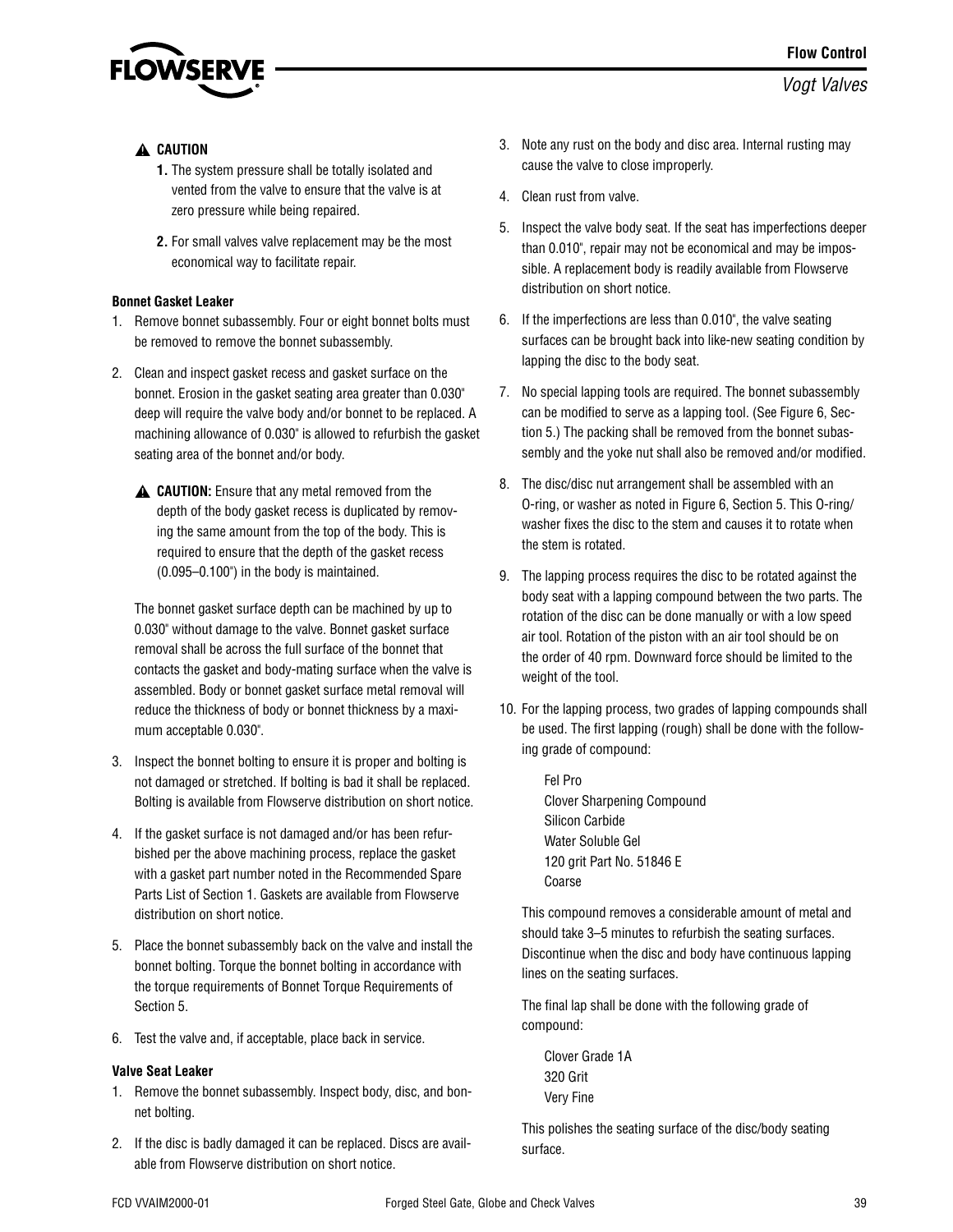The final lap should be 3–5 minutes depending on the appearance of the lapping line on the piston. Since Vogt globe valves have a line contact, a continuous lapped line of width 0.040-0.050" is normal. The lapped body shall have a similar continuous line. The disc and body that have been lapped to each other shall be assembled together.

A normal appearance of a properly lapped valve would be as follows:

The disc would have a continuous black line when it is cleaned of the lapping compound. The lapping compound above is a water-soluble and can be cleaned with water. The black line represents the lapped surface.

The body should have a similar continuous black line as well of similar width. The lapping compound can be cleaned with water.

Once the body and disc have a continuous lapped line of contact, the O-ring shall be removed from the stem/disc/disc nut arrangement. The stem/disc/disc nut shall be reassembled. The disc/disc nut shall be staked per Figure 13, Section 5. This locks the disc nut to the disc. Once this is complete the valve can be reassembled, tested, and placed back in service.

#### Seal Welded Bonnet Globe Valves

The valves in this category include valves with threaded bonnets that, once assembled, are seal welded. They contain no gaskets. Valve replacement may be more economical than repair for these valves.

#### **Bonnet Gasket Leaker**

This would be a very unusual event, but if a seal weld leaks, it should be ground out while the valve is not under pressure, and a weld repair at the point of leakage shall be performed. See Section 4 for typical weld metal that can be used to weld repair carbon, alloy and stainless steel valves.

#### **Valve Seat Leaker**

- 1. Remove the seal weld by grinding and/or machining. This will require removal of the weld metal which will be 1/4" thick at a minimum.
- 2. Once the seal weld is totally removed, use a pipe or strap wrench to remove the bonnet.
- 3. The lapping of the disc to body seat shall be per the previous procedure.
- 4. Reassemble the bonnet to the valve.
- 5. Test the valve. If acceptable, proceed with replacing the seal weld.
- 6. Test the valve for seal weld integrity and, if acceptable, place valve back in service.
- 7. Persistent leakage may be the result of "cracked hard facing" on the valve body seat. If so, the body and/or valve have to be replaced. Cracked hard facing cannot be repaired.

## 5.21 Check Valve Maintenance

#### Bolted Bonnet Piston Lift Check Valves

The repair of Vogt valves with spiral-wound gasket bonnet joints can be accomplished as follows:

#### **Recommended Spare Parts**

1. Bonnet gasket—See Section 1 for part number. Listed gaskets are available from Flowserve distribution on short notice.

#### a **CAUTION**

- **1.** The system pressure shall be totally isolated and vented from the valve to ensure the valve is at zero pressure while being repaired.
- **2.** For small valves, replacement may be more economical than repair.

#### **Bonnet Gasket Leaker**

- 1. Remove bonnet subassembly. Four or eight bonnet bolts must be removed to remove the bonnet subassembly.
- 2. Clean and inspect gasket recess and gasket surface on the bonnet. Erosion in the gasket seating area greater than 0.030" deep will require the valve body and/or bonnet to be replaced. A machining allowance of 0.030" is allowed to refurbish the gasket seating area of the bonnet and/or body.
	- **A CAUTION:** Ensure that any metal removed from the depth of the body gasket recess is duplicated by removing the same amount from the top of the body. This is required to ensure that the depth of the gasket recess (0.095–0.100") in the body is maintained.

The bonnet gasket surface depth can be machined by up to 0.030" without damage to the valve. Bonnet gasket surface removal shall be across the full surface of the bonnet that contacts the gasket and body-mating surface when the valve is assembled. Body or bonnet gasket surface metal removal will reduce the thickness of body or bonnet thickness by a maximum acceptable 0.030".

3. Inspect the bonnet bolting to ensure it is proper and bolting is not damaged or stretched. If bolting is bad it shall be replaced. Bolting is available from Flowserve distribution on short notice.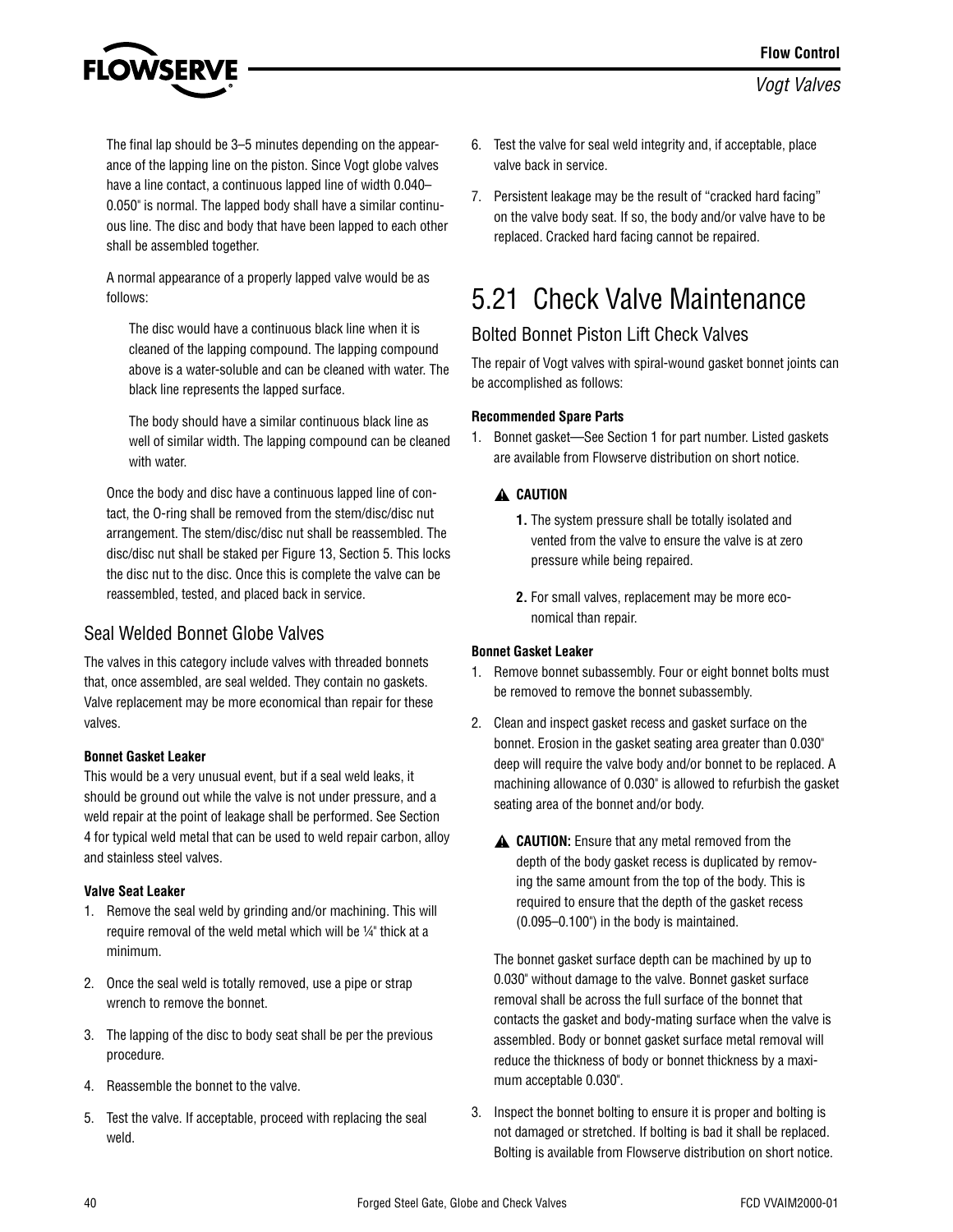

- 4. If the gasket surface is not damaged and/or has been refurbished per the above machining process, replace the gasket with a gasket part number noted in the Recommended Spare Parts List of Section 1. Gaskets are available from distribution on short notice.
- 5. Place the bonnet subassembly back on the valve and install the bonnet bolting. Torque the bonnet bolting in accordance with the torque requirements of Bonnet Torque Requirements of Section 5.
- 6. Test the valve and, if acceptable, place back in service.

#### **Valve Seat Leaker**

- 1. Remove the bonnet. Inspect body, bonnet, and bonnet bolting.
- 2. Note any rust on the body, piston or disc. Internal rusting may cause the valve to stick and close improperly.
- 3. Clean rust from valve.
- 4. Inspect the valve seat. If the seat has imperfections deeper than 0.010", repair may not be economical and may be impossible.
- 5. If the imperfections are less than 0.010" the valve seating surfaces can be brought back into like-new seating condition by lapping the piston/disc to the body seat.
- 6. Flowserve has a special lapping tool that will engage the piston and allow it to be rotated during the lapping process. Tool numbers are available from Flowserve.
- 7. The lapping process requires the piston/disc to be rotated against the body seat with a lapping compound between the two parts. The rotation of the piston can be done manually or with a low-speed air tool. Rotation of the piston with an air tool should be on the order of 40 rpm. Downward force should be limited to the weight of the tool.
- 8. For the lapping process two grades of lapping compounds shall be used. The first lapping shall be done with the following grade of compound:

Fel Pro Clover Sharpening Compound Silicon Carbide Water Soluble Gel 120 grit Part No. 51846 E Coarse

This compound removes a considerable amount of metal and should take 3–5 minutes to refurbish the seating surfaces. Discontinue when the disc and body have continuous lapping lines on the seating surfaces.

The final lap shall be done with the following grade of compound:

Clover Grade 1A 320 Grit Very Fine

The final lap should be 3–5 minutes depending on the appearance of the lapping line on the piston. Since Vogt check valves have a line contact, a continuous lapping line of width 0.040–0.050" is normal. The lapped body shall have a similar continuous line. The piston and body that have been lapped to each other shall be assembled together.

The normal appearance of a properly lapped valve would be as follows:

The disc would have a continuous black line when it is cleaned of the lapping compound. The lapping compound is water-soluble and can be cleaned with water. The black line represents the lapped surface.

The body should have a similar continuous black line as well, of similar width. The lapping compound can be cleaned with water. Once the body and piston have a continuous lapped line of contact, the valve can be reassembled, tested and placed back in service.

#### Bolted Bonnet Ball Check Valves

The previous procedures apply except that the lapping of the body seat shall be done with a Vogt piston normally used with the valve. This restores the seat in the valve body. The ball shall be inspected and replaced if it contains any nicks that would cause leakage.

#### Bolted Bonnet Swing Check Valves

Bonnet leakers shall be handled per the above. Call Flowserve for gasket part numbers. Seat leakers for removable seat valves shall be corrected as follows:

- 1. Remove the seats.
- 2. Lap the seats on a flat plate.
- 3. Remove the clapper and lap on a flat plate.
- 4. Reassemble the bonnet subassembly and valve body. Ensure that the clapper mechanism has the correct orientation to the seat. Rotate bonnet slightly to ensure that clapper and seat have good contact.
- 5. Reassemble, test and place back in service.

A persistent leakage may be the result of "cracked hard facing" on the valve body seat. If so, the body and/or valve have to be replaced. Cracked hard facing cannot be repaired.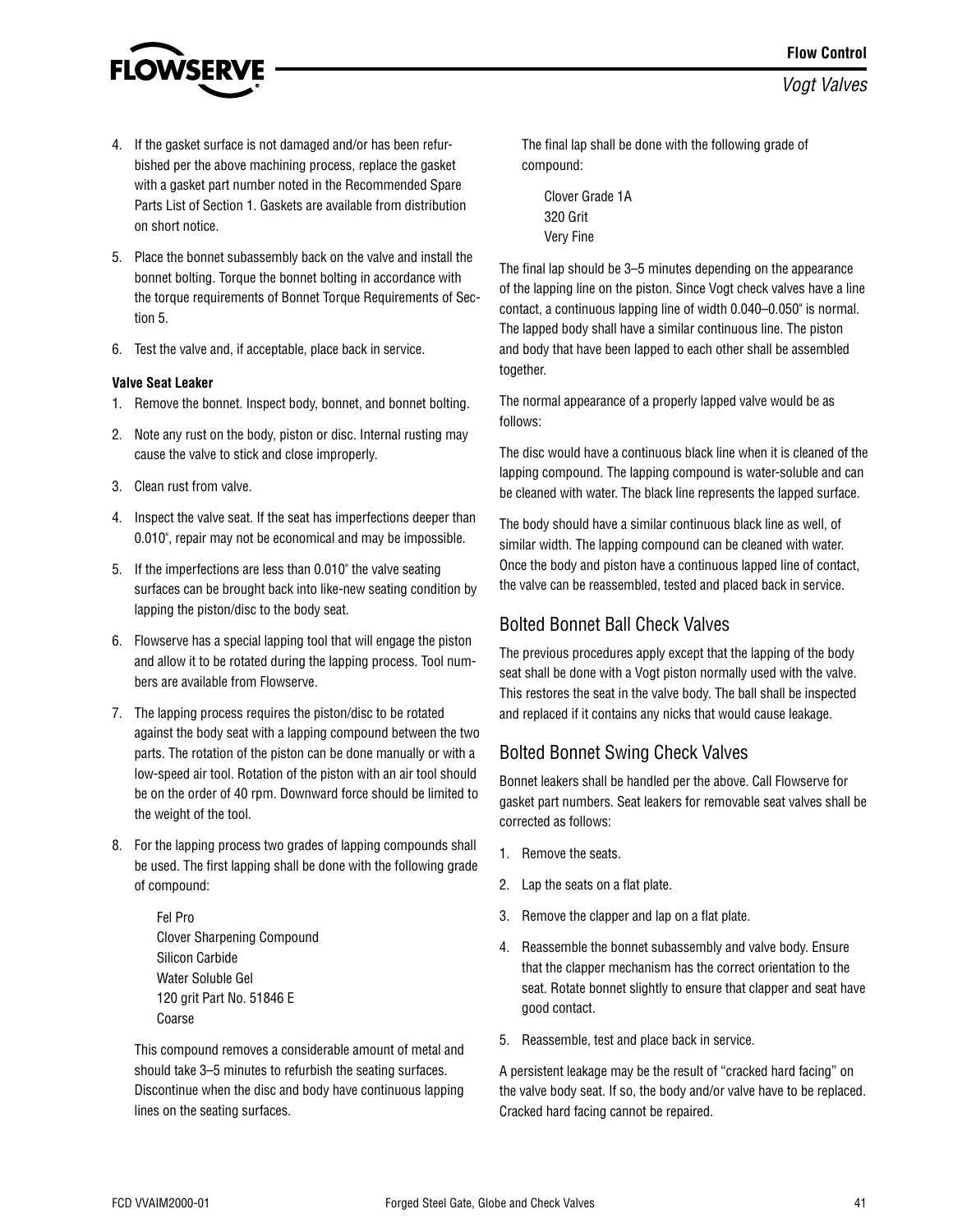

#### Seal Welded Bonnet Piston Lift Check Valves

The valves in this category include those with threaded bonnets that, once assembled, are seal welded. They contain no gaskets.

#### **Bonnet Gasket Leaker**

**FLOWSER** 

This would be a very unusual event, but if a seal weld leaks, it should be ground out while the valve is not under pressure, and a weld repair at the point of leakage shall be performed. See Section 4 for typical weld metal that can be used to weld repair carbon, alloy and stainless steel valves.

#### **Valve Seat Leaker**

- 1. Remove the seal weld by grinding and/or machining.
- 2. Once the seal weld is removed, use a pipe or strap wrench to remove the bonnet.
- 3. Lapping of the disc to body seat shall be per the previous procedure.
- 4. Reassemble the bonnet to the valve.
- 5. Test the valve. If acceptable, proceed with replacing the seal weld.
- 6. Test the valve for seal weld integrity, and if acceptable, place valve back in service.

## 5.22 Vogt Motor-Operated Valve (MOV) Installation and Maintenance Instruction

References – Vogt MOV Installation And Maintenance Documents

- 1. VVAIM2000—Installation, Operation and Maintenance Manual for Vogt Valves. Shipped with each MOV valve.
- 2. Applicable valve actuator installation and maintenance manual, shipped with each Vogt MOV valve. Reference documents #1 and #2 are attached to the actuator.
- 3. Wiring diagram supplied with each Vogt MOV valve. Located within the instrument panel of the valve actuator.

#### Valve Identification

The following information shall be provided for the Vogt MOV valve when requesting information from Flowserve relating to the valve and/or actuator.

1. The valve has a nameplate on the actuator mounting flange that gives the details of the valve, such as pressure class, maximum delta pressure, and drawing number. The drawing number shall be used when making inquiry to Flowserve.

2. The actuator has a separate nameplate with details of the actuator. A serial number is normally supplied and this number shall be provided to Flowserve when making inquiry.

#### Vogt MOV Valve Installation

The installation of Vogt MOV valves shall be in accordance with the following procedures:

- **1. General** The Vogt MOV valve has been assembled and performance-tested at the factory. All torque and limit switches have been set to operate the valve at a seat closure pressure of 110 percent of the design pressure for which the actuator was designed. The as-shipped Vogt MOV valve shall be installed and maintained in accordance with the above reference documents. The Vogt MOV valve is shipped complete with the reference document package for the appropriate valve actuator. These documents shall be used for the installation and maintenance of the Vogt MOV valve.
- **2. Storage** The Vogt MOV valve shall be stored in accordance with the applicable Short Term and/or Long Term Storage procedures in this manual. Reference document #2 for any special storage requirement unique to the valve actuator. The valve stem opening in the valve actuator has been sealed at the factory. Other actuator wiring conduit openings in the actuator have not been disturbed by Flowserve.
- **3. Welding** Vogt MOV socket and butt-welding end valves shall be installed using the applicable Recommended Installation Welding Procedures provided in this manual.
- **4.**  $\&$  **WARNING** Any change in orientation of the actuator to the as-shipped valve mounting during field installation, including removal of the actuator from the valve, voids the actuator limit switch settings that were set during final performance testing at the factory. In the event the valve operator is removed from the valve, the actuator is rotated on the valve, or the bonnet assembly is rotated on the as-shipped valve, all actuator limit switches shall be reset to the actuator drawing limit switch development chart noted on Reference document #3. The procedures to set the limit switches on the actuator are detailed in Reference #2 document. Damage to valve and/or actuator can occur if limit switches are not properly set before installation.
- **5. Bonnet Gasket/Gate Replacement** It is recommended that the bonnet gasket be replaced if any disassembly of the valve body/bonnet joint takes place. See Recommended Spare Parts for the proper gasket. For MOV gate valves that are selectively assembled by Flowserve, if the gate is removed from the MOV valve place it back in the same valve and in the same orientation as it was removed. Failure to follow this practice can lead to permanent seating damage of the gate valve.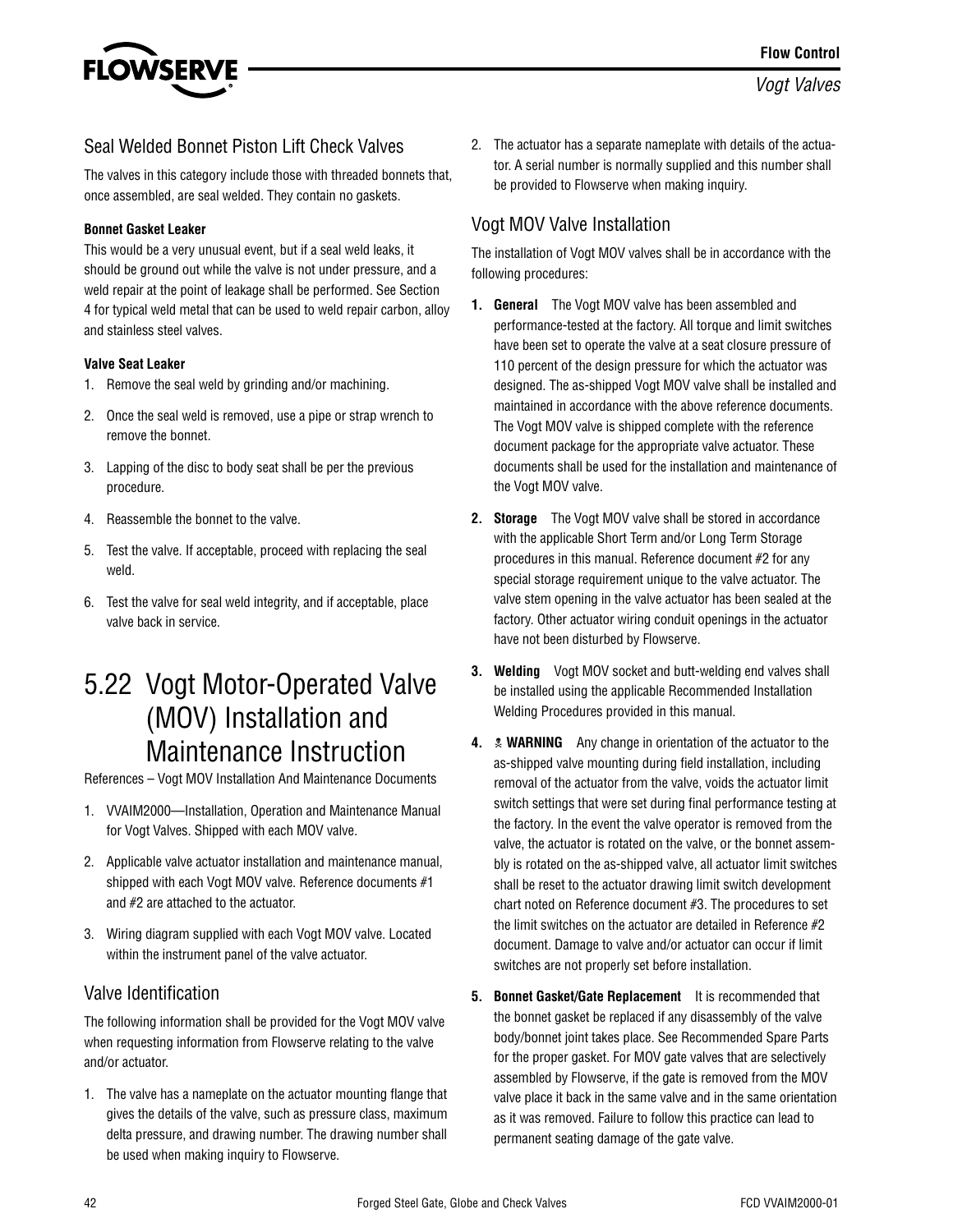

- **6. Water Entry** During installation, all the openings to the actuator shall be maintained to ensure that water does not enter into the actuator electrical control compartment. The valve actuator is most vulnerable to water entry during the electrical wiring stage when wiring conduit openings are left open and subject to rainfall. In the event water is unintentionally allowed to collect in the electrical compartment of the actuator the valve actuator manufacturer shall be contacted for maintenance instructions if not detailed in the maintenance instructions.
- **7. Valve Or Actuator Field Replacement** In the event that the valve is replaced or the valve actuator interfaced with the Vogt MOV valve at the field job site, all torque and limit switches shall be set prior to operating. The torque and limit switch setting procedure is detailed in Reference #2. Unless otherwise specified, all Vogt as-shipped MOV valves are torque-seated on the shutoff seat and limit-seated on the backseat. Failure to do so can result in severe damage to valve and/or actuator.
- **8. Wiring** The installation of the electrical wiring to the actuator shall be done in accordance with the Reference documents #2 and  $#3$ .
- **9. Initial Electrical Operation** The actuator initial operation and setting of torque and limit switches disturbed during valve assembly installation shall be done in accordance with document #2. Unless otherwise specified, all Vogt as-shipped MOV valves are torque-seated on the shutoff seat and limit-seated on the backseat.
	- **A CAUTION:** During the electrical start-up phase, "phase rotation" of the actuator (electrical motor) is most critical and, if the actuator rotation is incorrect, serious damage can occur to the valve. Reference document #2 has instructions on how to check and correct phase rotation.
- **10. System Pressurization** Once the system is under pressure, the final setting on the actuator torque switches may need to be adjusted. During performance testing at Flowserve the closing torque switch is set to the lowest level to acceptably pass a seat test of 110 percent of the pressure for which the actuator was sized. When in operation, the torque switch may need to adjusted upward to ensure that the valve is fully closed under field conditions. Torque switch adjustment shall be performed in accordance with the instructions in Reference #2.

#### Vogt MOV Valve Maintenance

#### **Recommended Spare Parts**

- 1. Bonnet gasket—See Section 1 for part number. Listed gaskets are available from Flowserve distribution on short notice.
- 2. Packing—See Section 1 for part number. Listed packing is available from Flowserve distribution on short notice.
- 3. Actuator—See applicable Installation, Operation and Maintenance Manual supplied with each Vogt MOV valve or request a Recommended Spare Parts for Actuators when ordering.

#### a **CAUTION:**

- **1.** The system pressure shall be totally isolated and vented from the valve to ensure it is at zero pressure while being repaired.
- **2.** Consult the reference document #2 for safety precautions when troubleshooting the actuator.

**3.** For small valves, valve replacement may be the most economical way to facilitate repair. Vogt Valves can replace the valve that will interface with the existing actuator. The valve nameplate gives the drawing number for the valve. Provide this to the authorized Vogt distributor for replacement.

#### **Bonnet Leaker/Seat Leaker for Vogt MOV Gate, Globe or Angle Valve**

- 1. See the applicable procedure for Gate, Globe or Angle valve detailed in this manual for repair of bonnet and/or seat leakers.
- 2. Stem breakage is common with MOV valves during the early stages of operation. To replace, remove the bonnet, remove the broken stem and insert a new stem. Make sure that the broken stem is removed from the stem nut in the valve actuator before replacing the new stem.
- 3. Replace the bonnet and torque bonnet bolts to the values noted in Section 5 for the appropriate bolting size.
- 4. Since the bonnet has been removed, the torque and limit switches will have to be reset on the actuator. See Reference document #2 for instructions.
- 5. After setting the switches, place valve back in operation.

#### Actuator Troubleshooting

1. The orientation of the valve may require that the Torque switch on the actuator be adjusted upon placement in service. The referenced document shall be consulted to increase/decrease the torque output of the actuator.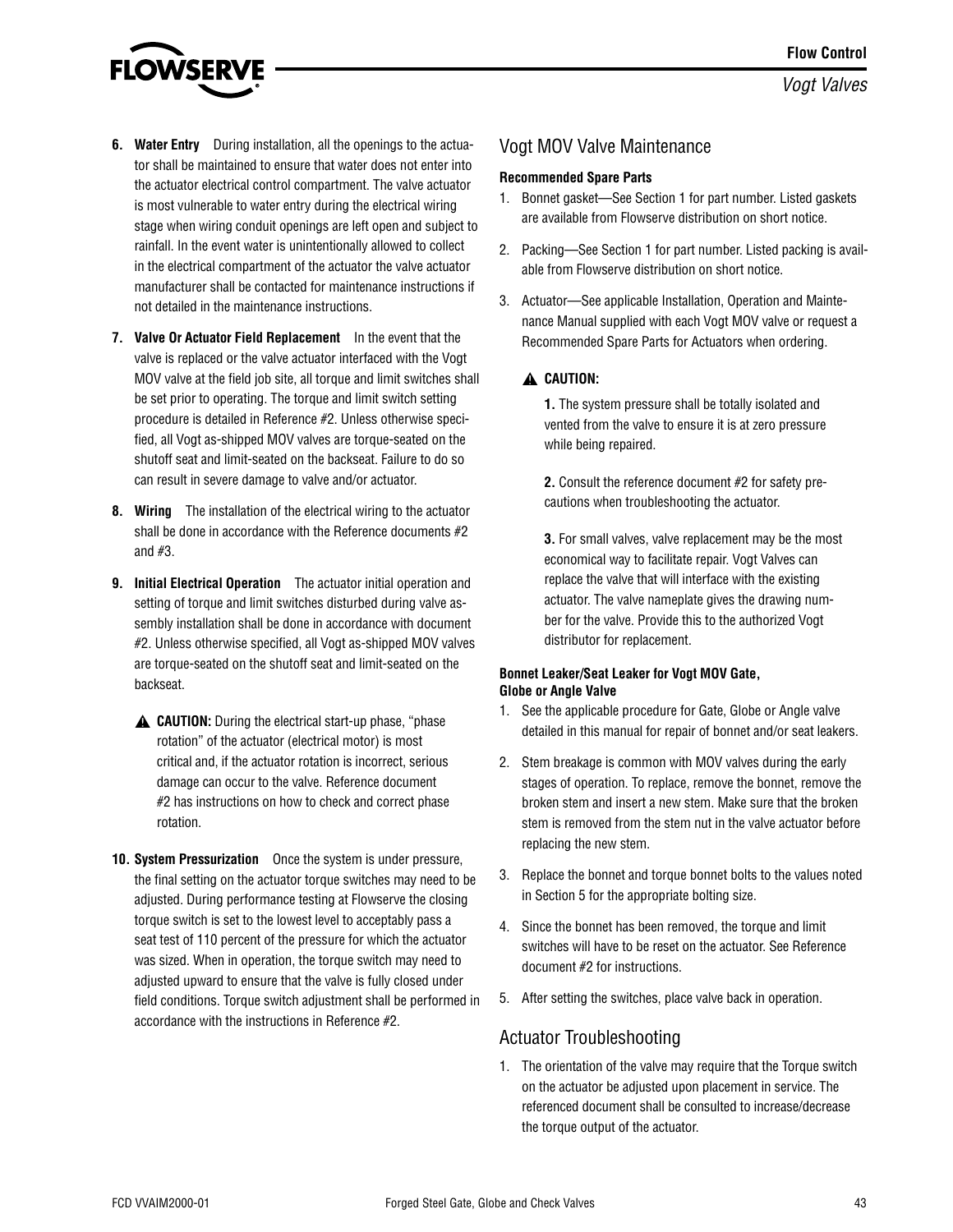## **FLOWSERVE**

## 5.23 Vogt Air-Operated Valve (AOV) Installation and Maintenance Instruction

#### References – Vogt AOV Installation and Maintenance Documents

- 1. VVAIM2000 Installation, Operation and Maintenance Manual for Vogt Valves. Shipped with each AOV valve.
- 2. Applicable valve actuator installation and maintenance manual, shipped with each Vogt AOV valve. Reference documents #1 and #2 are attached to the actuator.
- 3. Actuator accessories manuals. Examples—positioner, limit switch, solenoid valve, etc., manuals.

#### **Valve Identification**

The following information shall be provided for the Vogt AOV valve when requesting information from Flowserve relating to the valve and/or actuator.

- 1. The Vogt AOV valve has a nameplate on the actuator-mounting flange that gives the details of the valve, such as pressure class, maximum delta pressure, and drawing number. The drawing number shall be used when making inquiry to Flowserve.
- 2. The actuator has a separate nameplate with details of the actuator. A serial number is normally supplied and this number shall be provided to Flowserve when making inquiries.

#### Vogt AOV Valve Installation

The installation of Vogt AOV valves shall be in accordance with the following procedures:

- **1. General** The Vogt AOV valve has been assembled and performance-tested at the factory. All applicable open and closed limit switches have been set to actuate during opening and closing of the valve. The Vogt AOV valve has been performance-tested at a seat closure pressure of 110 percent of the design pressure for which the actuator was designed. The as-shipped Vogt AOV valve shall be installed and maintained in accordance with the reference documents. The Vogt AOV valve is shipped complete with the reference document package for the appropriate valve actuator. These documents shall be used for the installation and maintenance of the Vogt AOV valve.
- **2. Storage** The Vogt AOV valve shall be stored in accordance with the Short-Term and/or Long-Term Storage Procedures in this manual. Refer to the Reference document #2 for any special storage requirement unique to the valve actuator.
- **3. Welding** Vogt AOV socket and butt-welding end valves shall be installed using the applicable Recommended Installation Welding Procedures provided in this manual.
- **4.**  $\&$  **WARNING** Any change in orientation of the actuator to the as-shipped valve mounting during field installation, including removal of the actuator from the valve, voids the open and closed actuator limit switch settings that were set during final performance testing by Flowserve. In the event the valve operator is removed from the valve or the actuator is rotated on the as-shipped valve, reset the limit switch to actuate when the valve is fully open and fully closed. Removing the air actuator from the Vogt AOV also violates the valve stem/actuator coupling nut thread engagement and can cause the valve to not fully close. The stem/actuator coupling nut final assembled thread engagement geometry must be duplicated on reassembly of the actuator to the valve, otherwise the valve will not fully close when valve closure signal is given or the full thrust of the actuator on the stem may damage the stem or actuator coupling engagement threads.
- **5. Valve Stem/Actuator Coupling Nut Adjustment** When the actuator is removed from the valve, the closure mechanism of the valve has been altered from the as-shipped condition. The valve stem and coupling nut are designed to permit the stem to be adjusted to ensure that the actuator actually preloads the stem and closure mechanism on closure to ensure the valve does not leak. In the event the actuator closes the valve but the valve continues to pass flow, the stem needs to be lengthened by adjusting the stem and/or the coupling nut in order to ensure that the actuator has placed enough preload on the closure mechanism, (spring force for fail-closed valves or air pressure for fail-open valves) to seat the valve against the design pressure.
- **6. Bonnet Gasket/gate Replacement** It is recommended that the bonnet gasket be replaced if any disassembly of the valve body/bonnet joint takes place. See Section 1 for the proper gasket. For AOV gate valves, that are selectively assembled by Flowserve, if the gate is removed from the AOV valve, place it back on the same valve and in the same orientation as it was removed. Failure to follow this practice can lead to permanent seating damage of the gate valve.
- **7. Valve Or Actuator Field Replacement** In the event that the valve is replaced or the valve actuator is interfaced with the Vogt MOV valve at the field job site, set the open and closed limit switches prior to operating. The open and close limit switch setting procedure is typically done as follows:
	- a. Close Switch: Stroke the valve to the fully closed position by application of an air supply for "spring-to-open" actuators. With the air applied to the actuator, the close limit switch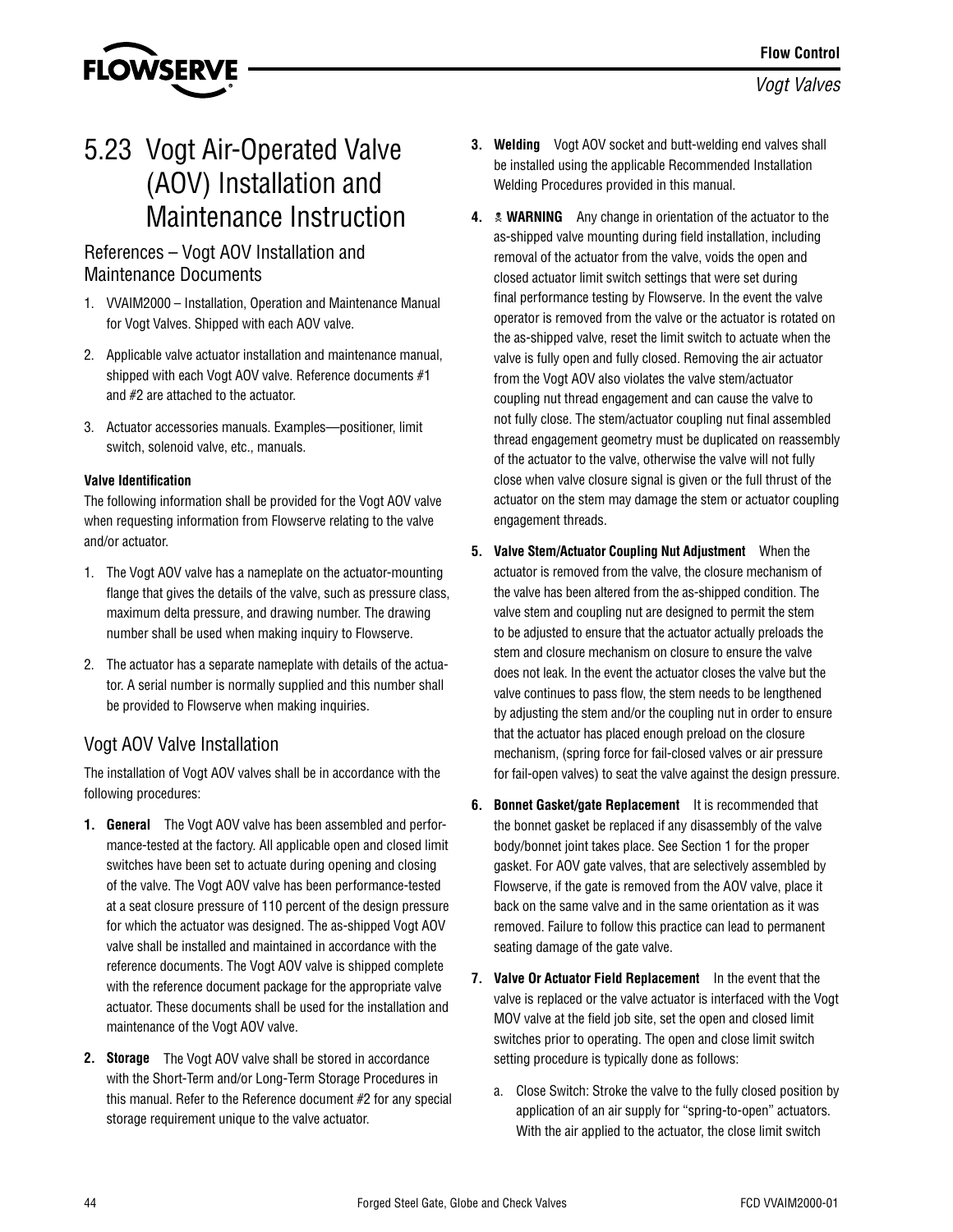actuator arm shall be adjusted to cause the close switch to trip in the closed position. For "spring-to-close" actuators, the air supply to actuator shall be vented and the spring allowed to close the valve. The close switch actuator arm shall be adjusted to cause the switch to trip.

- b. Open Switch: Stroke the valve to the fully open position by application of an air supply for "spring-to-close" actuators. With the air applied to the actuator, the open limit switch actuator arm shall be adjusted to cause the open switch to trip in the fully open position. For "spring-to-open" actuators, the air supply to actuator shall be vented and the spring allowed to open the valve. The close switch actuator arm shall be adjusted to cause the switch to trip.
- c. Final Cycling: Following the setting of the open and closed switches, the actuator shall be fully closed and opened to ensure the limit switches trip as required.
- **8. System Pressurization** Once the system is under pressure, the stem/actuator coupling nut thread engagement may need further adjustment. During performance testing at Flowserve, the stem/coupling nut thread engagement is set to a level to acceptably pass a seat test of 110 percent of the pressure for which the actuator was sized. (See #5 above.)

#### **9. Supply Pressure**

- **A CAUTION:** The actuator nameplate contains a "Maximum" Air Supply" that should be used. In the event the actuator is not supplied with a supply air regulator to make this adjustment, it is the responsibility of the end-user to provide an air supply regulator. Over-pressurization of the actuator can damage the unit, requiring major repair.
- **10. Accessories** Accessories for the air actuators shall be supplied with the Installation, Operation and Maintenance Manual applicable to each unit.

#### Vogt AOV Valve Maintenance

#### **Recommended Spare Parts**

- 1. Bonnet gasket—See Section 1 for part number. Listed gaskets are available from Flowserve distribution on short notice.
- 2. Packing—See Section 1 for part number. Listed packing is available from Flowserve distribution on short notice.
- 3. Actuator—See applicable Installation, Operations and Maintenance Manual supplied with each Vogt AOV valve. It is recommended that *Recommended Spare Parts for Actuators* be requested when ordering a Vogt AOV valve.

#### a **CAUTION:**

**1.** The system pressure shall be totally isolated and vented from the valve and supply pressure removed from the actuator when the valve is being repaired.

**2.** Consult Reference document #2 for safety precautions when troubleshooting the actuator.

**3.** For small valves, replacement may be more economical than repair. Vogt Valves can replace the valve with one that will interface with the existing actuator. The valve nameplate gives the drawing number for the valve. Provide this to the authorized Vogt distributor for replacement.

#### **Bonnet Leaker/Seat Leaker for Vogt AOV Gate, Globe or Angle Valve**

- 1. See the applicable procedure for Gate, Globe or Angle valve detailed in this manual for repair of bonnet and/or seat leaker.
- 2. Stem breakage is common with AOV valves during the early stages of operation. To replace the stem, it is recommended that the bonnet be removed and the old stem be replaced. Please note the length of the old stem and new stem and the thread engagement geometry of the valve stem and actuator coupling nut. Make sure that the broken stem is totally removed from the actuator coupling nut before replacing the new stem. If the stems are the same length, make every effort to duplicate the stem and actuator coupling nut engagement geometry noted before old stem was removed. This will ensure that the final stem/actuator coupling nut thread engagement adjustment will be kept to a minimum.
- 3. For an AOV gate valve, the gate orientation shall be noted and marked with the body to ensure that the same gate goes back into the same valve in the same orientation as it was when it was removed.
- 4. Replace the bonnet and torque bonnet bolts to the values noted in Section 5 for the appropriate bolting size.
- 5. After resetting the open and close switches, place valve back in operation.

#### Actuator Troubleshooting

The orientation of the valve may require that the stem/actuator coupling nut have an additional adjustment before the valve is placed back in service. If the valve is leaking across the closure seat, an adjustment is necessary for a "fail-closed" valve and/or an increase in supply pressure if the valve is a "fail-open" design.

For air actuator accessories, separate manuals may have to be consulted to properly troubleshoot any issues.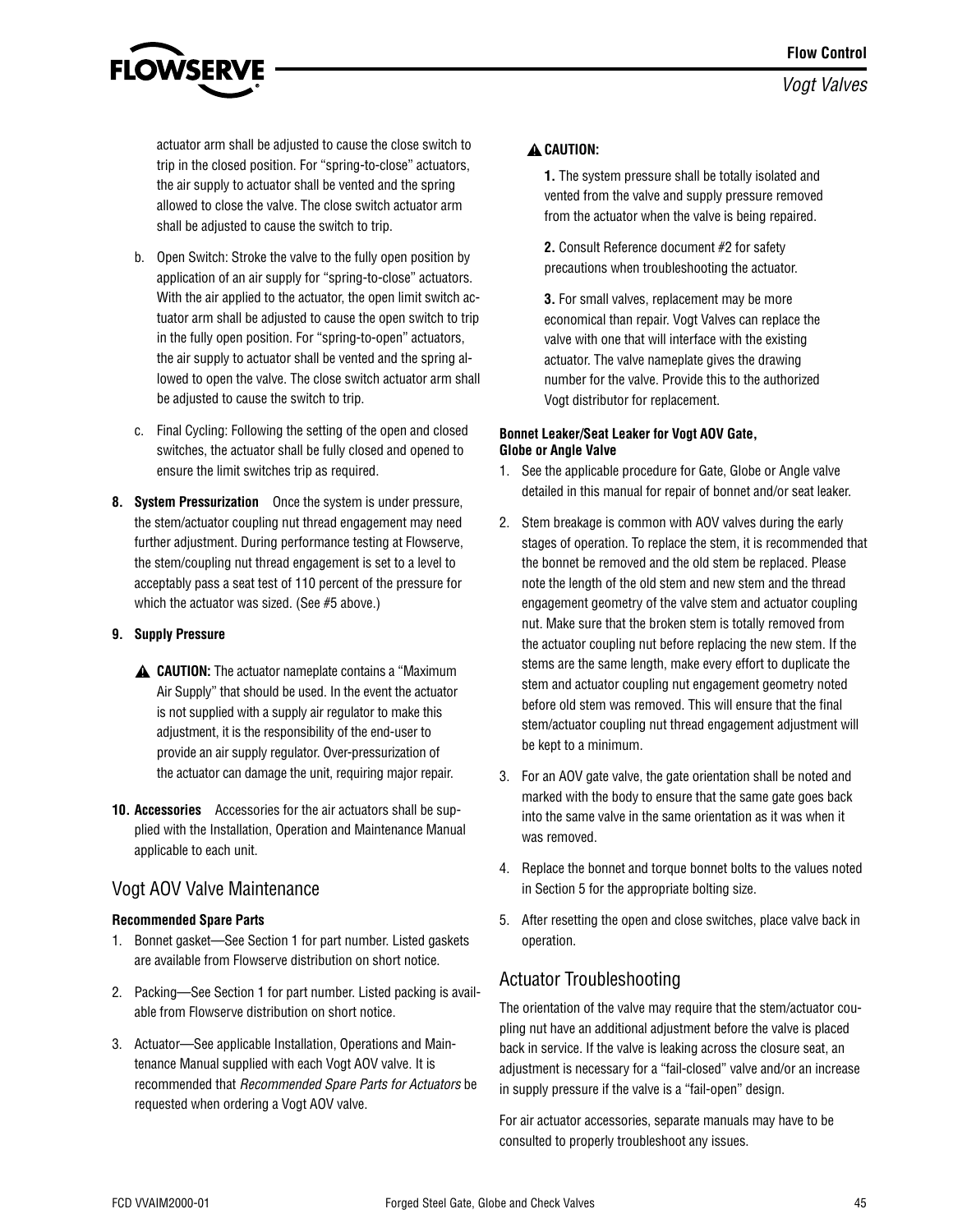

## 5.24 Vogt Valve Lubrication Points

#### Recommended Lubricant

Flowserve recommends a high-pressure and temperature lubricant such as Dow Corning Molykote™ G-N Paste or similar.

#### **Gate Valves, O.S. and Y. Design (Figures 8-12)**

There are two points to be lubricated for Vogt Gate Valves, the stem/yoke nut threads and the yoke nut/bearing ring area. Lubricate as follows:

- 1. For those Vogt Gate Valves with a single grease fitting (figure 9), note that lubricating through this fitting only reached one of the lubrication points, which is the yoke nut/ bearing ring area. The stem and yoke nut threads shall be lubricated as noted in (3) below.
- 2. For those valves with double grease fittings (figure 10) both lubrication points can be reached through these fittings. Both fittings must be used to lubricate the two points.
- 3. For those Vogt Gate Valves with no grease fitting (figure 8), lubricate the two reached points as follows:
	- a) Open the valve to mid-stroke. Brush lubricant on the stem thread that protrudes through the handwheel and on the stem thread under the yoke. Fully open and close the valve. The stem/yoke thread is now lubricated.
	- b) Open the valve slightly, this creates a clearance at the bearing ring area. Liberally brush lubricant on the bearing ring area. Close the valve. This distributes the lubricant to the bearing ring and the outside diameter area of the yoke nut.

**Note:** The approach detailed in #3 can also be used for those Vogt Gate Valves with a single or double grease fitting, at the option of the end-user.

#### **Globe/Angle Valves, O. S. and Y. Design (Figure 4)**

With one exception, Vogt Globe Valves have one point of lubrication: the stem/yoke nut threads. The one exception is the Vogt Series 810, 811 and 822 valves, which shall be lubricated per the Gate Valve instruction #3 above. Lubricate globe valves as follows:

- 1. For those Vogt Globe Valves with a grease fitting (Figure 9), lubricate through the fitting.
- 2. For those Vogt Globe Valves with no grease fitting (Figure 8) open the valve to mid-stroke and brush lubricant on the stem thread both above and below the yoke nut. Fully opening and closing the valve will lubricate the stem threads.

#### **Gate/Globe/Angle Valves, Inside Screw Stem (ISS) Design**

These valves have no lubrication points. They shall be used in applications in which the service fluids lubricate the valve.

#### **Check Valves, All Vogt Types**

These valves have no lubrication points.

#### **Motor-Operated Gate/Globe/Angle Valves**

These valves are supplied with an actuator that includes a thrust base with mating stem nut. There is only one lubrication point, the stem thread/actuator stem nut. To lubricate the stem thread, proceed as follows:

Using the actuator, fully open the valve. Remove the plug from the top side of the actuator, and use a long brush inserted through the actuator opening to brush lubricant onto the valve stem threads. Stroke the valve closed. The stem thread is now lubricated. Replace the pipe plug back into the actuator opening.

Lubrication of the actuator shall be done in accordance with the maintenance provisions in the actuator manual.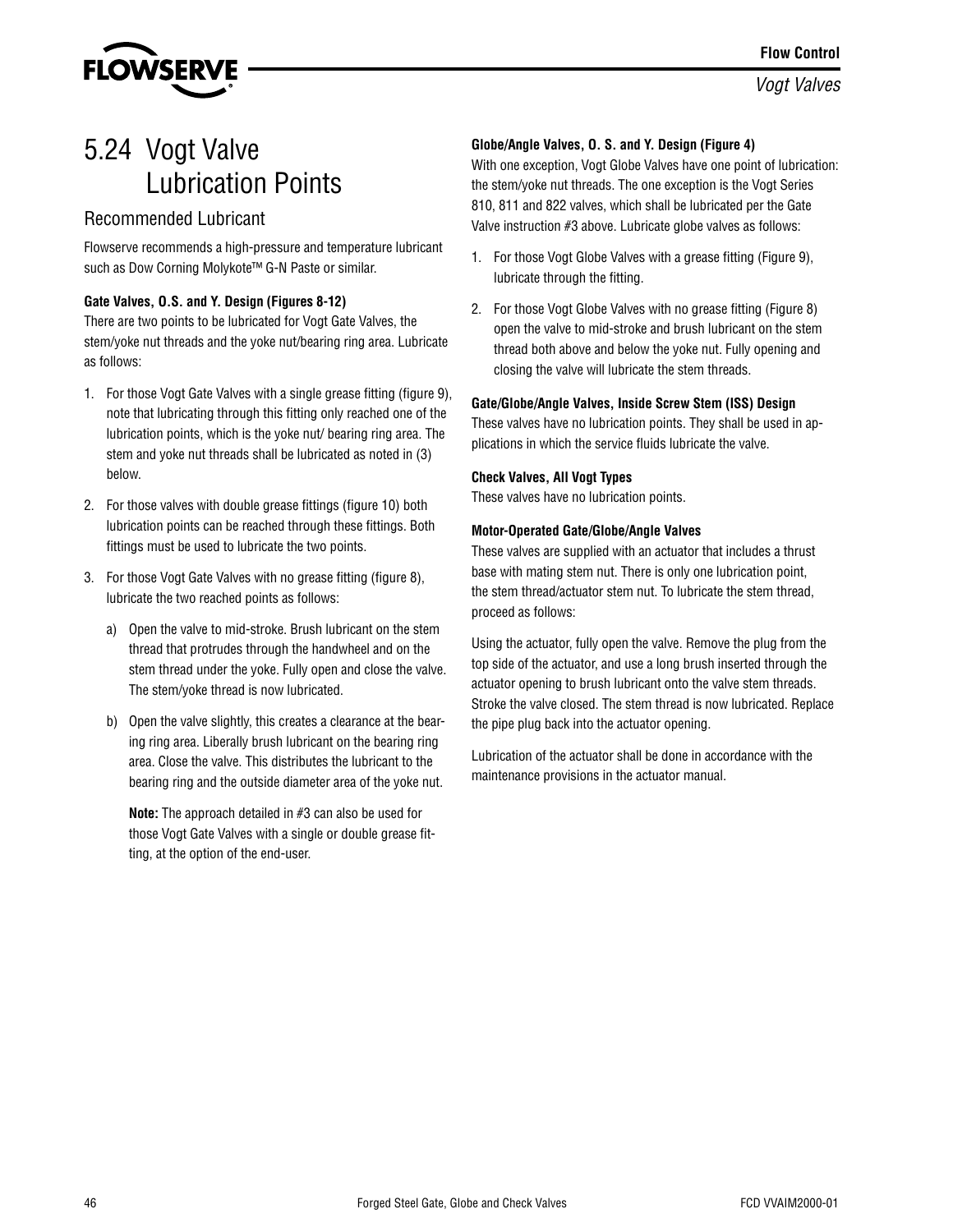

*Figure 8 – Gate Valve Top Works (no grease fitting)* Lubrication<br>Points *Figure 9 – Gate Valve Top Works (single grease fitting)*



*Figure 10 – API-600 Gate Valve Top Works (double grease fittings)*





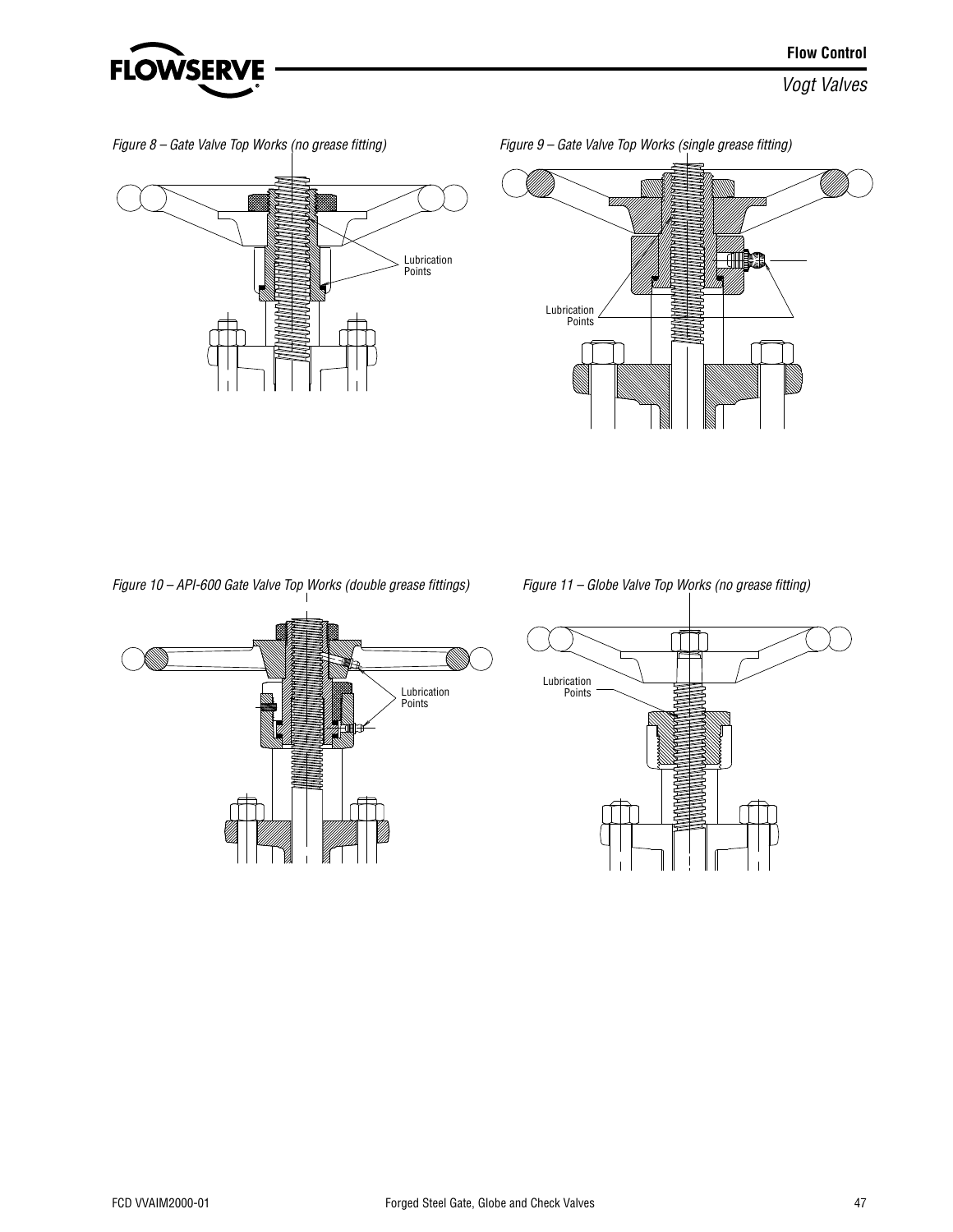



## 5.25 Engineering Information

*Check Valve Cracking/Opening Pressures (Vogt Valve Series 701, 15701, 573, 583, 593, etc.)*

| $(10, 0.00, 0.00, 0.00, 0.00, 0.00, 0.00, 0.00, 0.00, 0.00, 0.00, 0.00, 0.00, 0.00, 0.00, 0.00, 0.00, 0.00, 0.00, 0.00, 0.00, 0.00, 0.00, 0.00, 0.00, 0.00, 0.00, 0.00, 0.00, 0.00, 0.00, 0.00, 0.00, 0.00, 0.00, 0.00, 0.00,$ |                |  |  |  |  |
|--------------------------------------------------------------------------------------------------------------------------------------------------------------------------------------------------------------------------------|----------------|--|--|--|--|
| Size, NPS                                                                                                                                                                                                                      | Pressure (psi) |  |  |  |  |
| $\frac{1}{2}$                                                                                                                                                                                                                  | 0.61           |  |  |  |  |
| $\frac{3}{4}$                                                                                                                                                                                                                  | 0.61           |  |  |  |  |
|                                                                                                                                                                                                                                | 0.52           |  |  |  |  |
| $1\frac{1}{4}$                                                                                                                                                                                                                 | 0.57           |  |  |  |  |
| $1\frac{1}{2}$                                                                                                                                                                                                                 | 0.57           |  |  |  |  |
| 2                                                                                                                                                                                                                              | 0.58           |  |  |  |  |

#### *Maximum Packing Gland Bolting Torque (ft-lb)*

| Size,<br><b>NPS</b> | <b>Class 150, 300.</b><br>600 & 800<br><b>Conventional Port</b> | Class 600<br>& 800<br><b>Full Port</b> | <b>Class 1500</b> | <b>Class 1500</b><br><b>Full Port</b> |
|---------------------|-----------------------------------------------------------------|----------------------------------------|-------------------|---------------------------------------|
| ⅓                   | 1.8                                                             | 1.8                                    | 4.2               | 4.2                                   |
| $\frac{3}{4}$       | 1.8                                                             | 3.7                                    | 4.2               | 7.5                                   |
|                     | 3.7                                                             | 4.0                                    | 7.5               | 13.9                                  |
| $1\frac{1}{4}$      | 4.0                                                             |                                        | 13.9              | 13.9                                  |
| $1\frac{1}{2}$      | 4.0                                                             | 7.5                                    | 13.9              | 15.9                                  |
| 2                   | 7.5                                                             | 8.5                                    | 15.9              |                                       |
| $2\frac{1}{2}$      | 8.5                                                             |                                        |                   |                                       |
| 3                   | 8.5                                                             |                                        |                   |                                       |
| 4                   | 12.0                                                            |                                        |                   |                                       |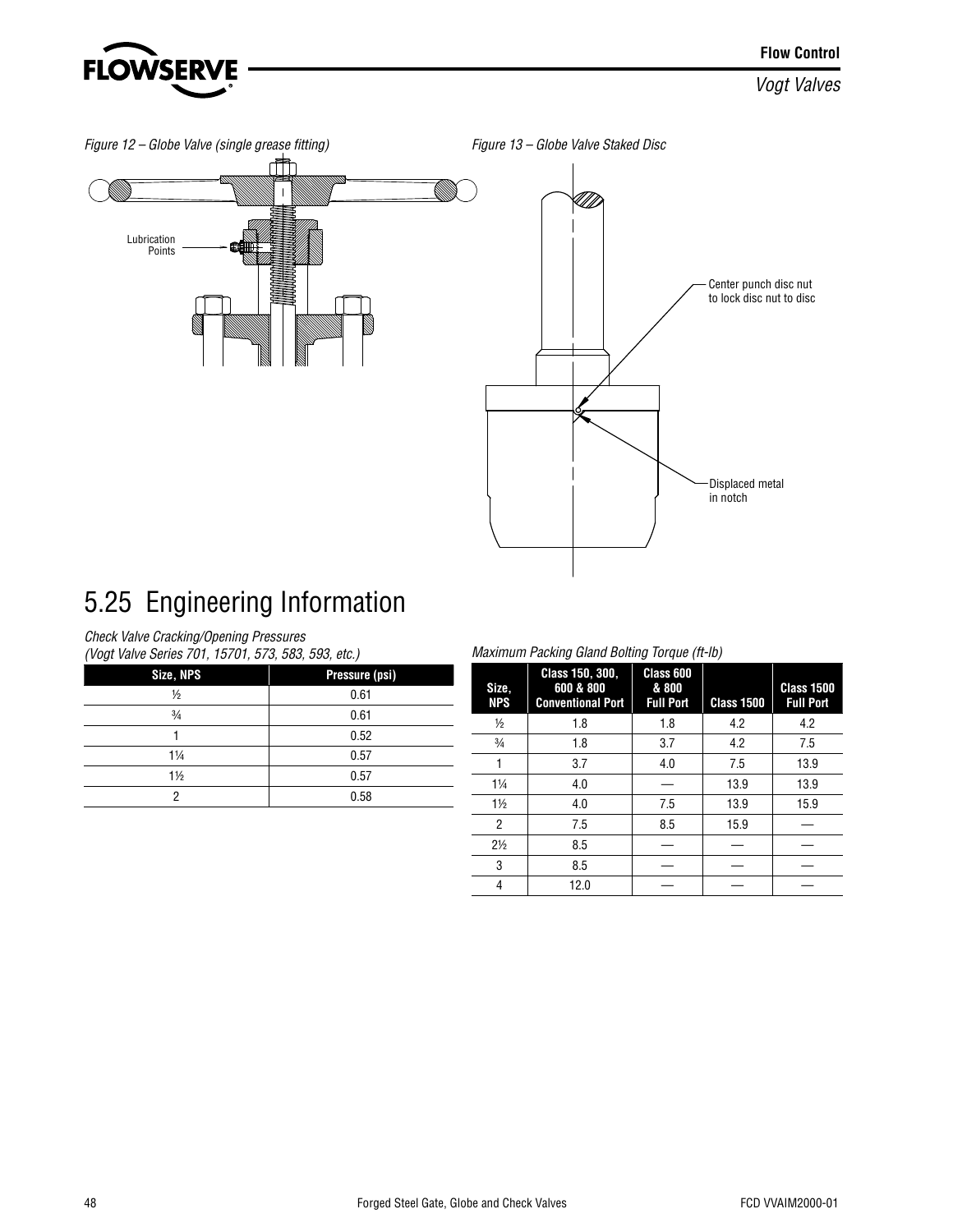

#### *Maximum Handwheel Closing Torques, Typical (ft-lb)\**

| Size,<br><b>NPS</b> | <b>Class 800 Conventional</b><br><b>Port Gate Valve</b> | <b>Class 800 Full Port</b><br><b>Gate Valve</b> | <b>Class 1500 Conventional</b><br><b>Port Gate Valve</b> | <b>Class 1500 Full Port</b><br><b>Gate Valve</b> | <b>Class 2500 Full Port</b><br><b>Gate Valve</b> |
|---------------------|---------------------------------------------------------|-------------------------------------------------|----------------------------------------------------------|--------------------------------------------------|--------------------------------------------------|
| $\frac{1}{4}$       |                                                         |                                                 |                                                          |                                                  |                                                  |
| $\frac{3}{8}$ "     | ົ                                                       |                                                 |                                                          |                                                  |                                                  |
| $\frac{1}{2}$       | 15                                                      | 15                                              | 25                                                       | 25                                               | 30                                               |
| $\frac{3}{4}$ "     | 15                                                      | 20                                              | 25                                                       | 35                                               | 75                                               |
|                     | 20                                                      | 40                                              | 35                                                       | 55                                               | 75                                               |
| $1\frac{1}{4}$      | 50                                                      | 50                                              | 75                                                       | 75                                               |                                                  |
| $1\frac{1}{2}$      | 50                                                      | 70                                              | 75                                                       | 115                                              | 175                                              |
| η                   | 70                                                      | 100                                             | 115                                                      |                                                  | 175                                              |

*\*Torque based on valve pressure rating at 100°F.*

#### *Maximum Handwheel Closing Torques, Typical (ft-lb)\**

| Size,<br><b>NPS</b> | <b>Class 800 Conventional</b><br><b>Port Globe Valve</b> | <b>Class 800 Full Port</b><br><b>Globe Valve</b> | <b>Class 1500 Conventional</b><br><b>Port Globe Valve</b> | <b>Class 1690 Conventional</b><br>Port Globe Valve (1) | <b>Class 2680 Full Port</b><br>Globe Valve (1) |
|---------------------|----------------------------------------------------------|--------------------------------------------------|-----------------------------------------------------------|--------------------------------------------------------|------------------------------------------------|
| $\frac{1}{2}$       | 15                                                       | 15                                               | 25                                                        | 25                                                     | 30                                             |
| $\frac{3}{4}$       | 15                                                       | 30                                               | 25                                                        | 25                                                     | 75                                             |
|                     | 30                                                       | 40                                               | 35                                                        | 40                                                     | 75                                             |
| $1\frac{1}{4}$      |                                                          |                                                  | 60                                                        |                                                        |                                                |
| $1\frac{1}{2}$      | 40                                                       | 75                                               | 60                                                        | 125                                                    | 175                                            |
| η                   | 75                                                       | 125                                              | 100                                                       | 125                                                    | 175                                            |

*\*Torque based on valve pressure rating at 100°F.*

*(1)The NPS 1.5 and 2 have hammer blow-type handwheels.*

| <b>Bolt Diameter</b> | Torque (ft-Ib)<br><b>B7 &amp; B16</b> | Torque (ft-Ib)<br><b>B8M</b> |  |  |  |  |
|----------------------|---------------------------------------|------------------------------|--|--|--|--|
| 5/16"                | 25                                    | 22                           |  |  |  |  |
| $^{3}/_{8}$ "        | 40                                    | 36                           |  |  |  |  |
| $^{7/16}$            | 50                                    | 45                           |  |  |  |  |
| $\frac{1}{2}$ "      | 85                                    | 75                           |  |  |  |  |
| 9/16"                | 144                                   | 130                          |  |  |  |  |
| 5/8"                 | 125                                   | 115                          |  |  |  |  |
| $\frac{3}{4}$ "      | 175                                   | 156                          |  |  |  |  |
| $^{7}/8"$            | 530                                   | 480                          |  |  |  |  |
| 1"                   | 795                                   | 710                          |  |  |  |  |

#### *Recommended Maximum Bonnet Bolt Torques (Dry, Unlubricated Values)*

*Note: Reduce above values by 25 percent to 30 percent if any type of lubrication is used on bolting.*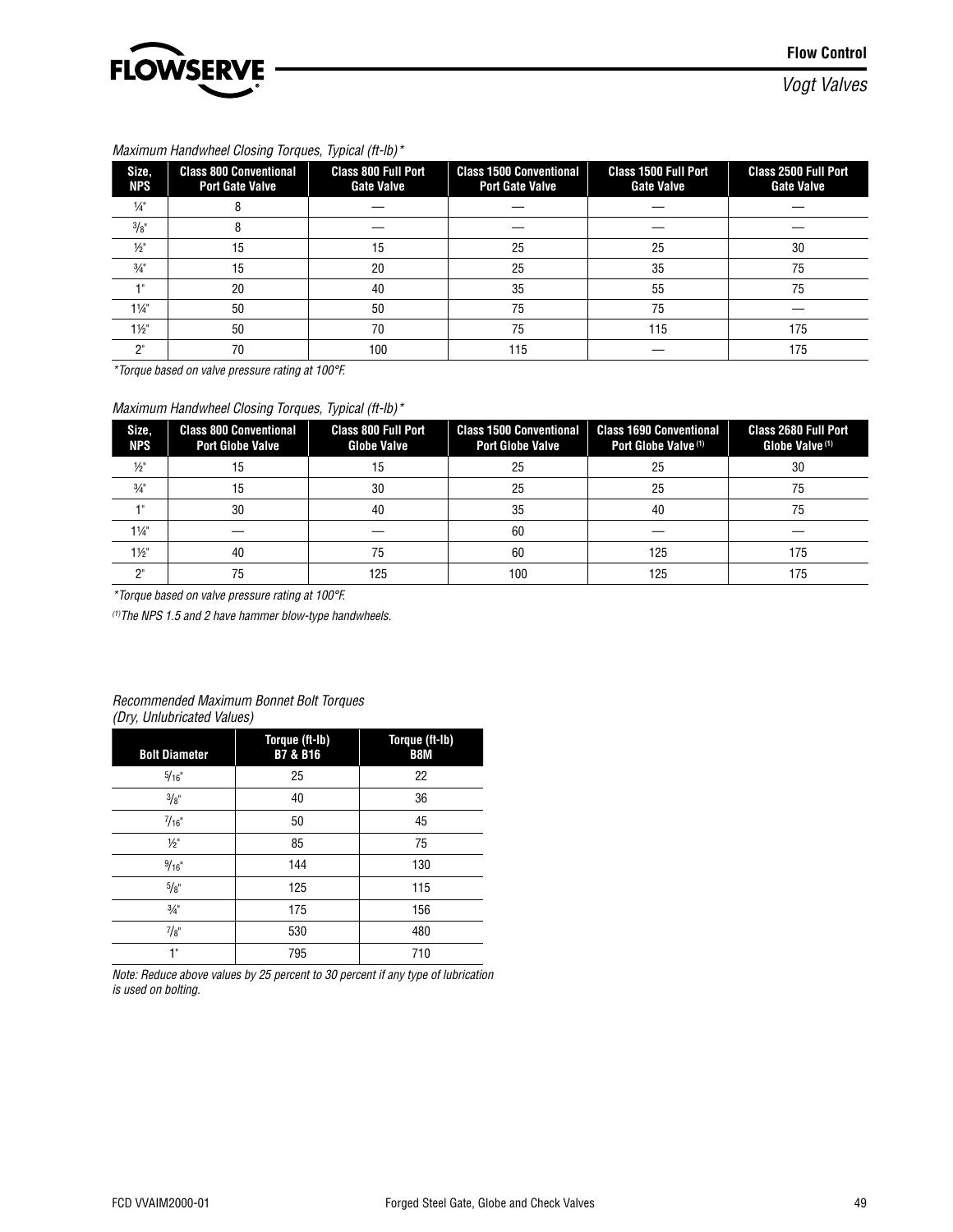

**Flow Control**

*Vogt Valves*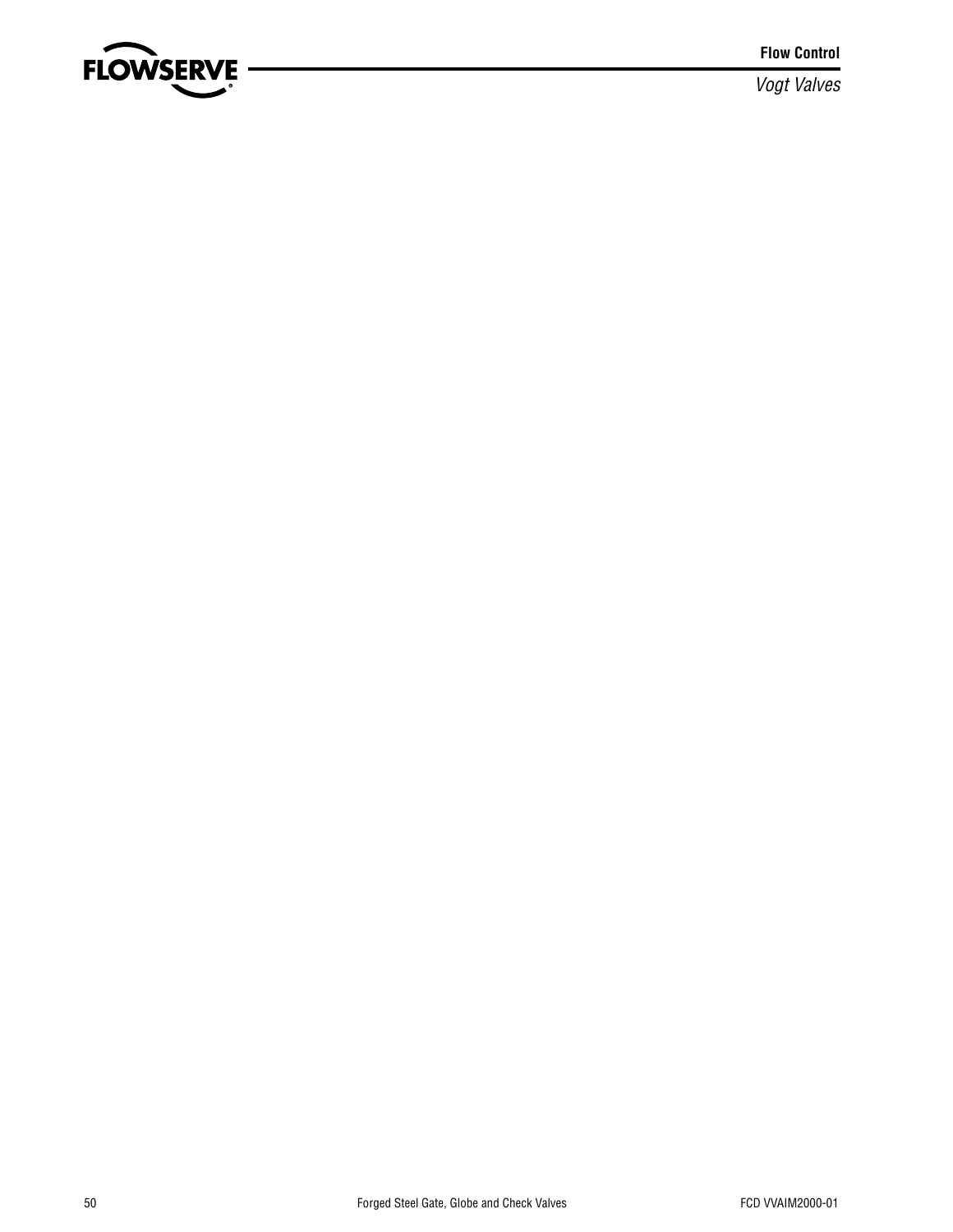

**Flow Control**

*Vogt Valves*